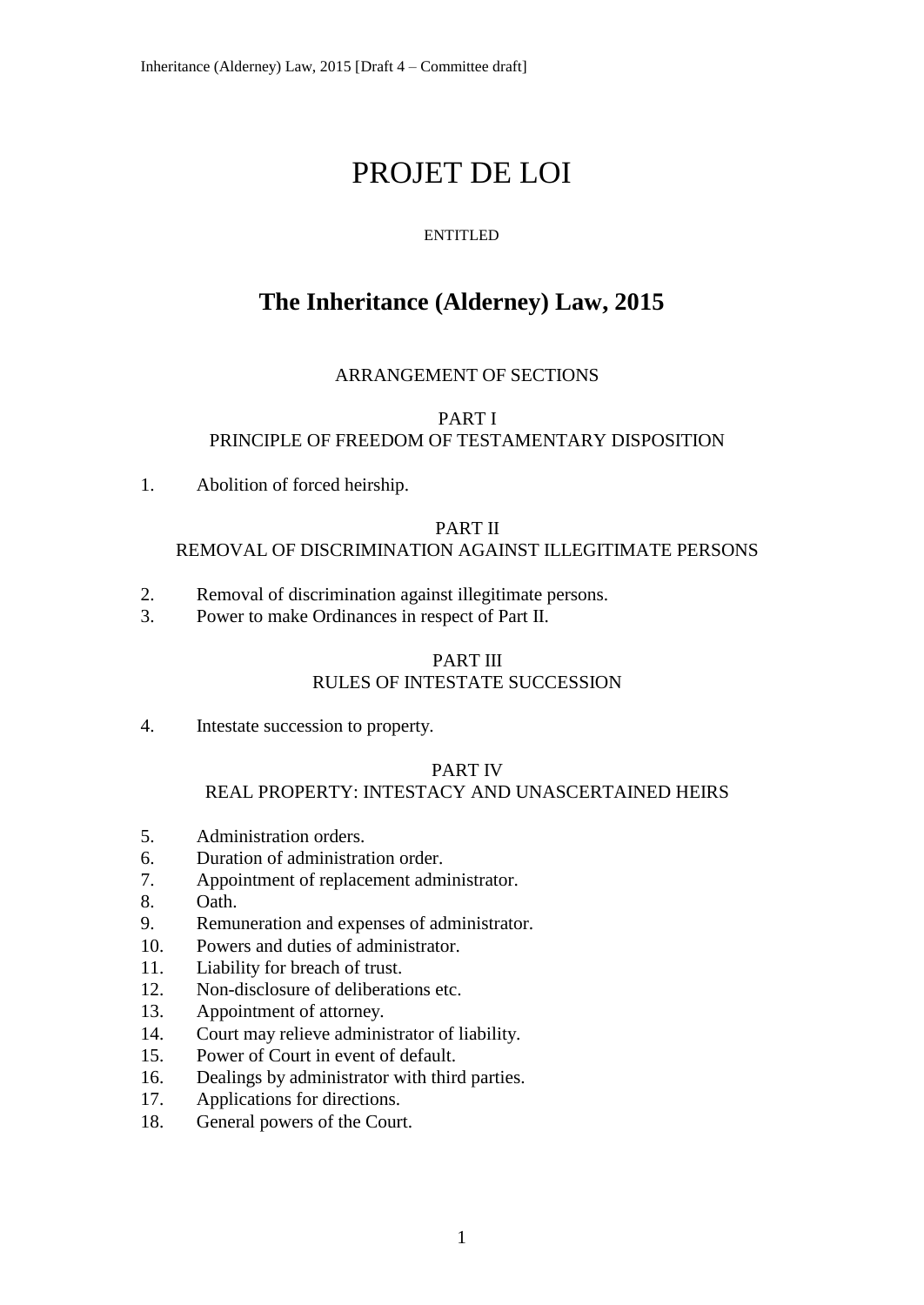- 19. Power to make Ordinances in respect of Part IV.
- 20. Interpretation of Part IV.

# PART V

# PRESCRIPTION

21. Amendment of prescription period in certain cases.

# PART VI

# LAW RELATING TO WILLS

- 22. Will disposing of real property.
- 23. Signing and attesting of wills and codicils.
- 24. Will not to be void on account of incompetence of attesting witness.
- 25. Revocation of wills.
- 26. Alterations after execution.
- 27. Revival of revoked will.
- 28. Gift to testator's issue.
- 29. Interpretation of Part VI.
- 30. Application of Part VI.

# PART VII

# COMMORIENTES AND SURVIVORSHIP

- 31. Presumption as to survivorship in certain circumstances.
- 32. Conditions as to survivorship.

# PART VIII

# PROVISION FOR FAMILY AND DEPENDANTS

- 33. Referral to Ordinary Court.
- 34. Application for financial provision.
- 35. Powers of the Court to make orders.
- 36. Matters to which the Court is to have regard.
- 37. Time limit for applications.
- 38. Interim orders.
- 39. Variation, discharge, etc. of orders for periodical payments.
- 40. Payment of lump sum by instalments.
- 41. Property treated as "net estate".
- 42. Jointly-owned property.
- 43. Dispositions intended to defeat applications for financial provision.
- 44. Contracts to leave property by will.
- 45. Provisions supplementary to sections 43 and 44.
- 46. Provisions as to trustees in relation to sections 43 and 44.
- 47. Provisions as to cases where no financial relief was granted in divorce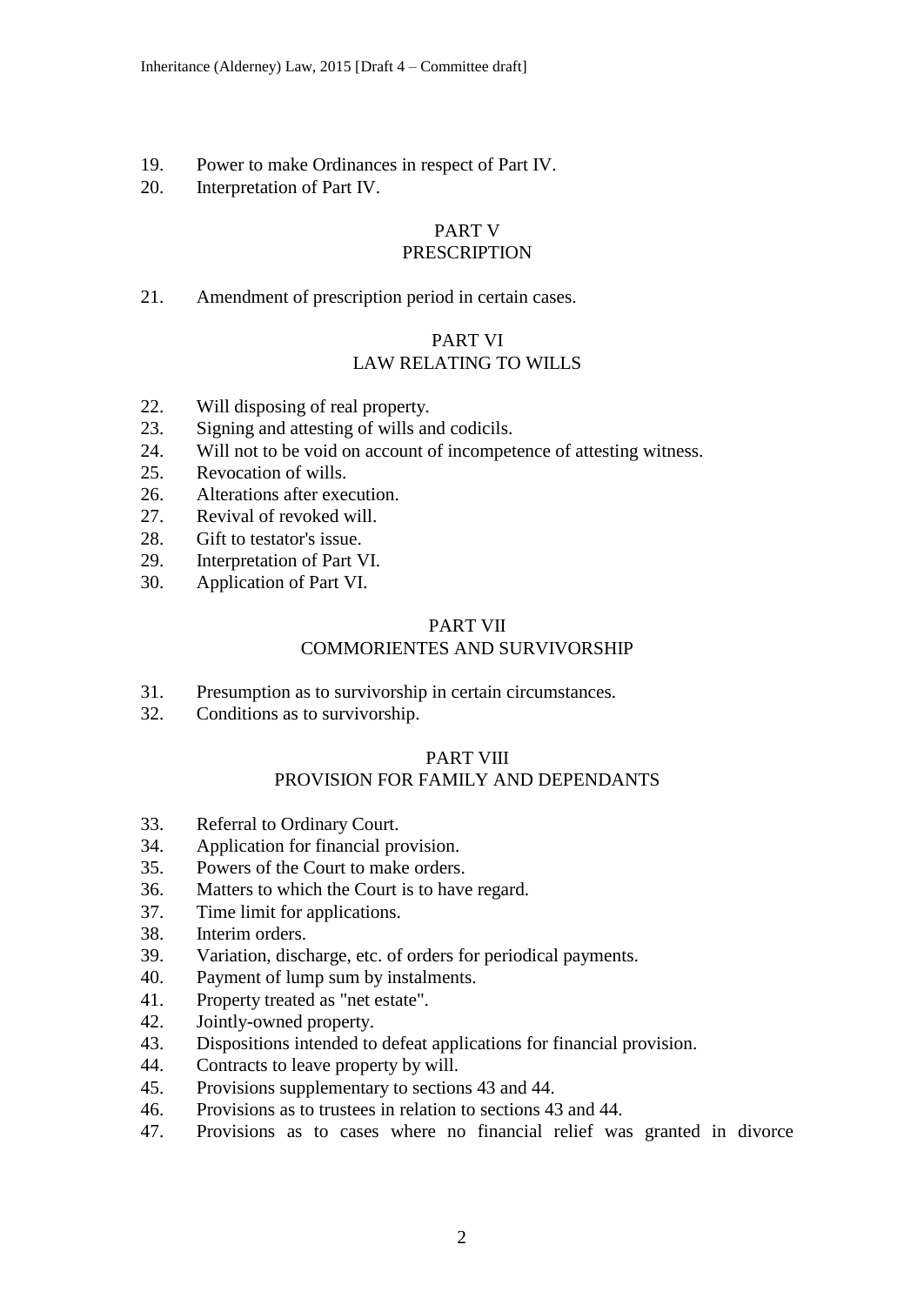proceedings etc.

- 48. Restriction imposed in divorce proceedings etc.
- 49. Variation and discharge of secured periodical payments.
- 50 Variation and revocation of maintenance agreements.
- 51. Effect, duration and form of orders.
- 52. Provisions as to personal representatives.
- 53. Interpretation of Part VIII.

# PART IX

# MISCELLANEOUS AND GENERAL

- 54. General provisions as to Ordinances.
- 55. Rules of Court.
- 56. Interpretation.
- 57. Repeals.
- 58. Citation.
- 59. Commencement.

# SCHEDULE 1: RULES OF INTESTATE SUCCESSION SCHEDULE 2OATH OR AFFIRMATION FOR ADMINISTRATORS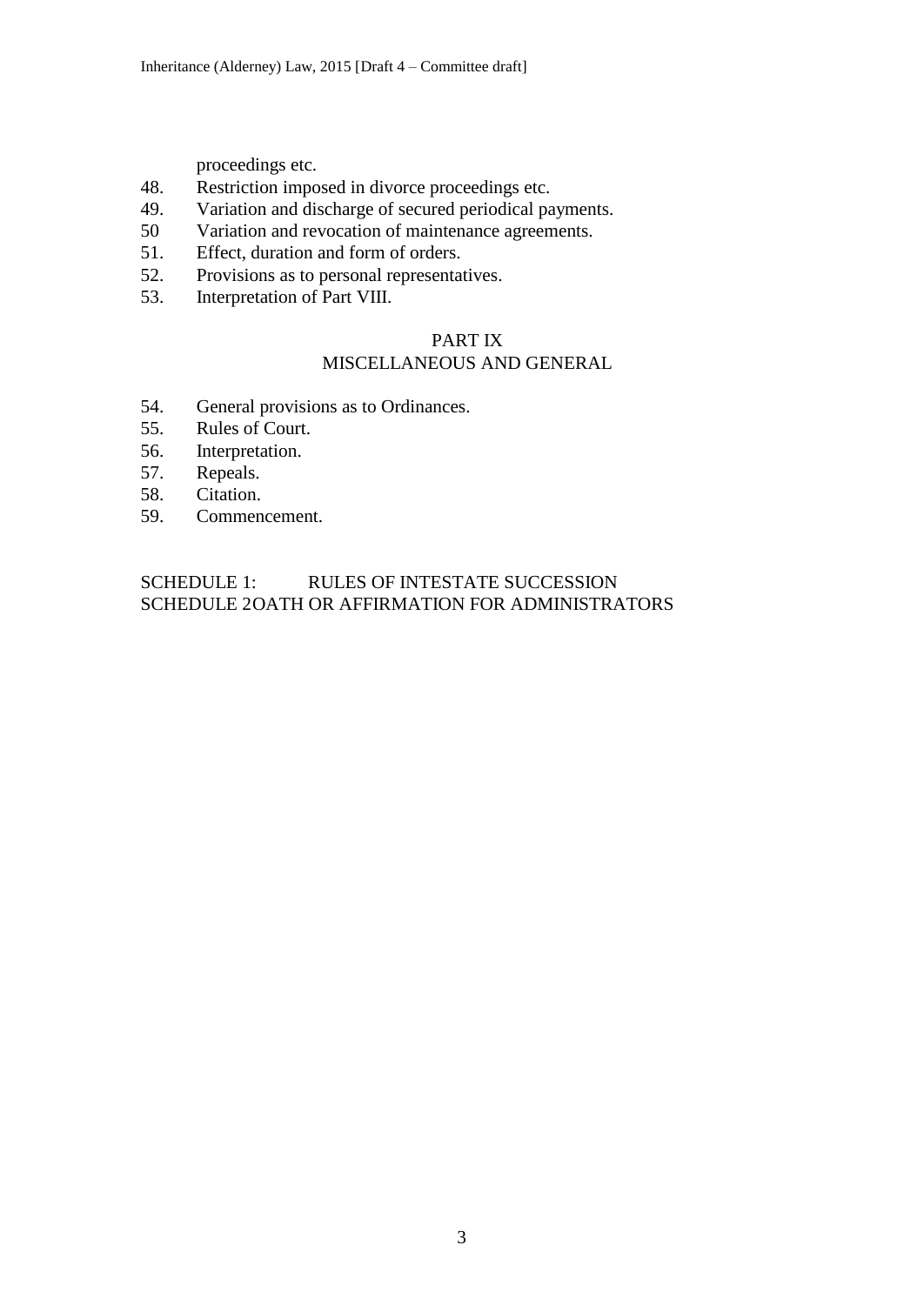# PROJET DE LOI

#### ENTITLED

# **The Inheritance (Alderney) Law, 2015**

**THE STATES OF ALDERNEY**, in pursuance of their Resolution of the  $*$ , 2015, have approved the following provisions which, subject to the Sanction of Her Most Excellent Majesty in Council, shall have force of law in the Island of Alderney.

# PART I PRINCIPLE OF FREEDOM OF TESTAMENTARY DISPOSITION

### **Abolition of forced heirship.**

**1**. (1) The provisions of this Part shall, subject to subsections (4), (5) and (6), apply to the testamentary succession to the estate, whether real or personal, of a person whose will is executed on or after the date of commencement.

(2) In relation to any succession to which this Part applies, any rule of law (whether statutory or otherwise) or custom by or pursuant to which any person is entitled to a share in that succession by virtue of that person's relationship with the deceased as –

- (a) husband ("franc veuvage"),
- (b) wife ("droit douaire" and "légitime"), or
- (c) a descendant ("légitime"),

or by or pursuant to which it is unlawful for a person of full capacity to dispose testamentarily of the whole or any part of that person's real or personal estate, is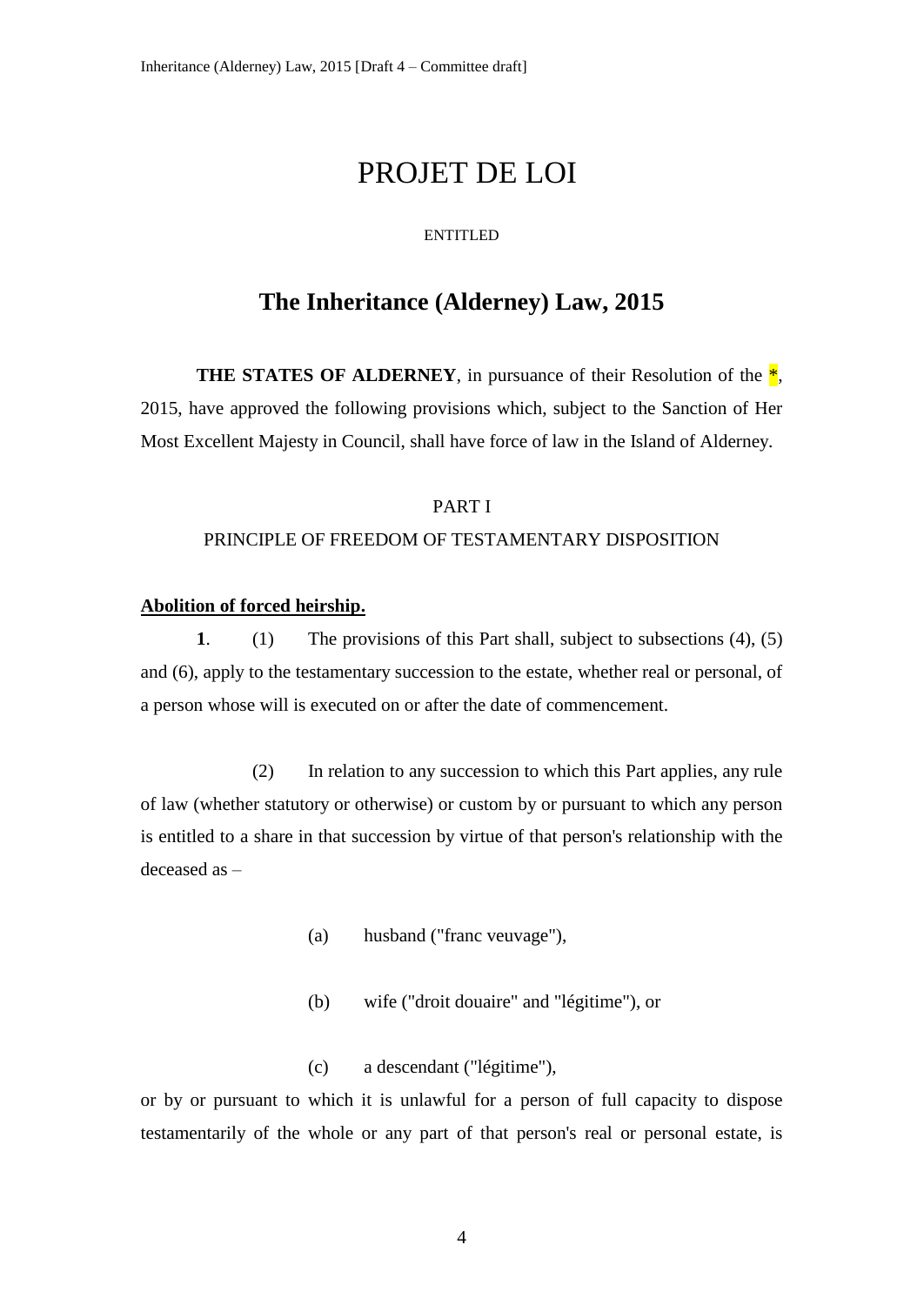abolished.

(3) In relation to any succession to which this Part applies, any rule of law (whether statutory or otherwise) or custom prohibiting, or restricting, the creation of a testamentary trust (including a trust for sale), whether in relation to real or personal property, is abolished.

(4) For the avoidance of doubt, and subject to subsection (6), the provisions of this Part do not apply to the testamentary succession to the estate, whether real or personal, of a person whose will was executed before the date of commencement, notwithstanding, subject to subsection (5), that any codicil to that will may have been executed after that date.

(5) A person whose will was executed before the date of commencement may, by a codicil executed after that date, declare an intention that this Part shall apply to the testamentary succession to the estate; and in such a case the will, together with any other codicils thereto, shall be deemed to have been executed, for the purposes of this Part, after the date of commencement.

(6) Notwithstanding the foregoing provisions of this section, a person may, after the \* day of \*, 2015 but before the date of commencement -

- (a) execute a will, or
- (b) execute a codicil altering the terms of an existing will,

declaring the intention that the provisions of the said will or codicil (as the case may be), or certain specified provisions thereof, shall not have effect until the date of commencement; and in such a case (provided that the person who has executed the will dies on or after the date of commencement) such will, or codicil, or such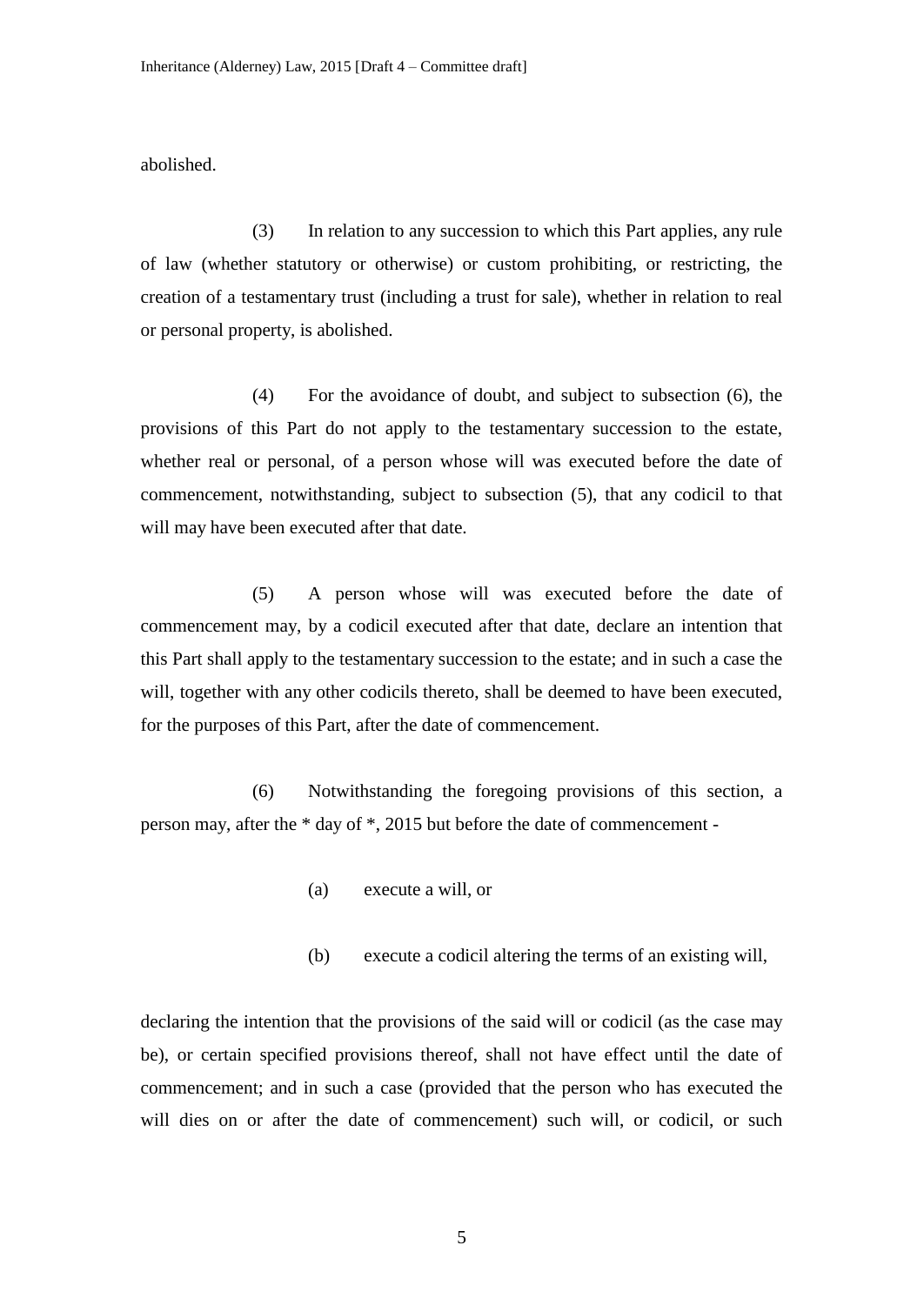specified provisions thereof, shall be deemed to have been executed, for the purposes of this Part, on the date of commencement.

#### PART II

## REMOVAL OF DISCRIMINATION AGAINST ILLEGITIMATE PERSONS

#### **Removal of discrimination against illegitimate persons.**

- **2.** (1) The provisions of this section shall apply to
	- (a) the intestate succession to the estate, whether real or personal, of a person dying on or after the date of commencement ("**the said date**"),
	- (b) the testamentary succession to the estate, whether real or personal, of a person whose will is executed on or after the said date, and
	- (c) the provisions of any relevant instrument.

(2) Any rule of law (whether statutory or otherwise) or custom by or pursuant to which, for the purposes of succession to any property, whether real or personal, an illegitimate person is, by reason of that person's illegitimacy, distinguished from a legitimate person, is abolished.

(3) Any reference in any will or relevant instrument, however expressed, to any relationship between two persons shall be construed, unless the contrary intention appears, without regard to whether either of those persons, or any person through whom the relationship is deduced, is legitimate or illegitimate.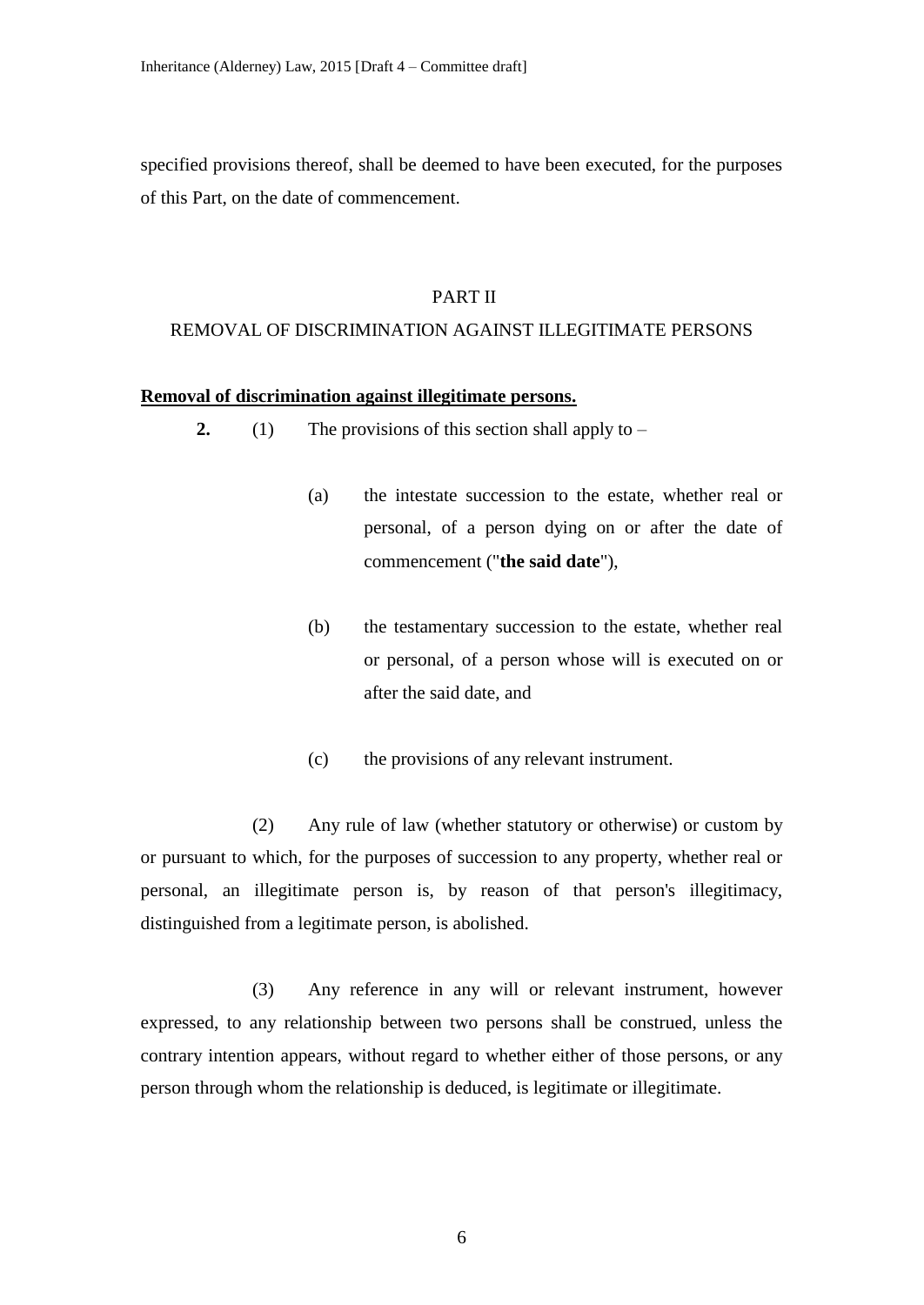(4) For the purposes of this section the father of an illegitimate person, and any person related to that illegitimate person through the father, shall be presumed to have predeceased the illegitimate person, unless the contrary is shown.

- (5) For the purposes of this section
	- (a) the fact that a person is named as the father of an illegitimate person in that person's birth certificate or in an official register of births shall constitute prima facie evidence of paternity,
	- (b) subject to paragraph (c), a finding in affiliation proceedings that a person is the father of an illegitimate child shall constitute conclusive evidence of paternity,
	- (c) the Court may make a declaration as to paternity on the application of a person claiming to be entitled to succeed to any property or, with the leave of the Court, any other interested person, provided that no such application shall, except with the leave of the Court (which shall only be granted in exceptional circumstances), be commenced after the expiration of six years beginning on the date of the death of the person in respect of whose property the application is made,
	- (d) the burden of proving paternity shall be on the person seeking to establish the fact.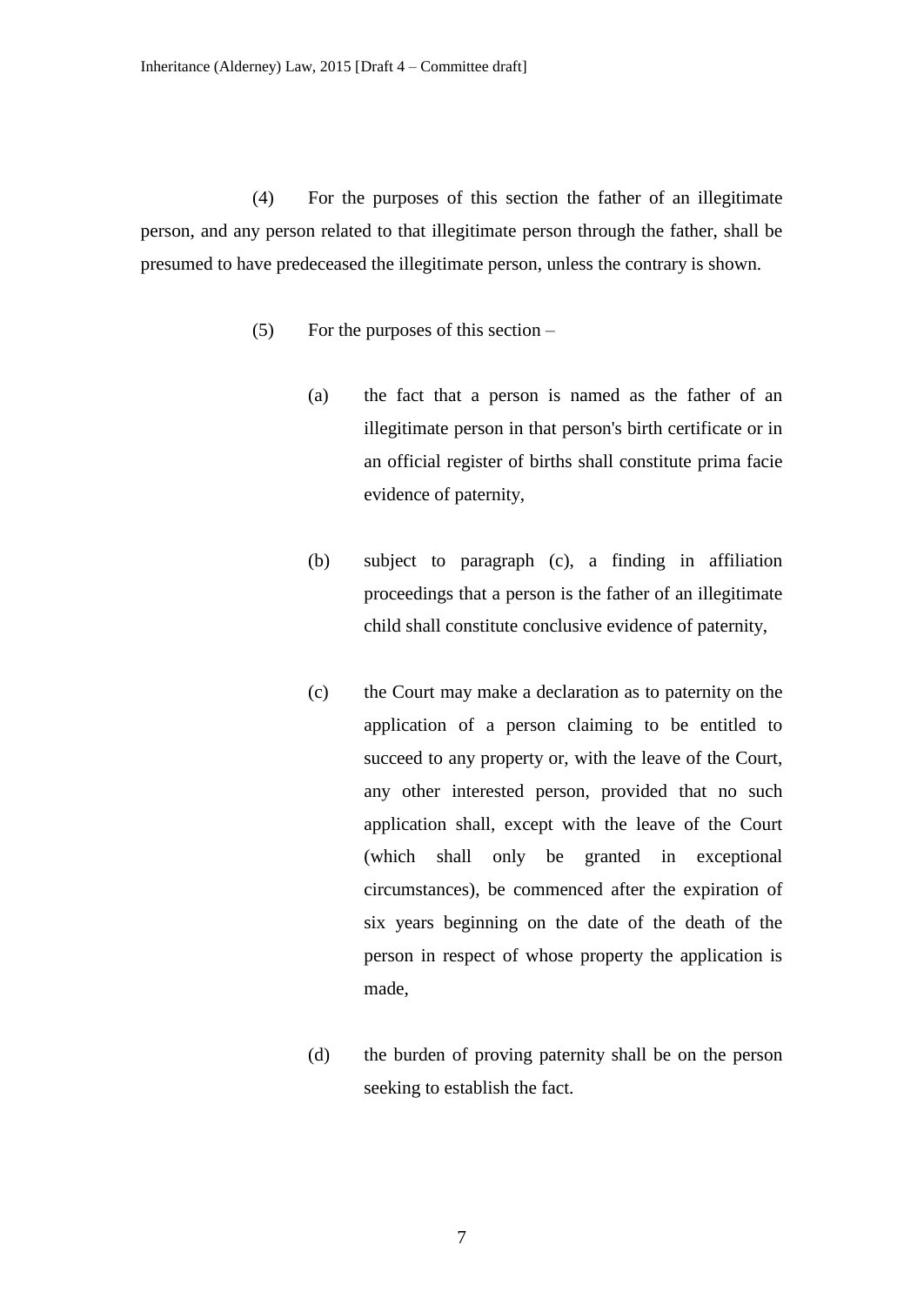(6) Nothing in this section shall affect the succession to the property of a person who has died prior to the commencement of this Part.

(7) In this section -

**"affiliation proceedings"** means proceedings in a court of competent jurisdiction by or as a result of which a person is declared by the court to be the father of an illegitimate child, whether or not the principal purpose of those proceedings was to establish the paternity of the child, but excluding proceedings the recognition or enforcement of which would be contrary to public policy,

"**illegitimate child"** and "**illegitimate person"** shall mean a person whose father and mother were not married to each other at the time of the person's birth and who has not been legitimated or adopted and who is not otherwise treated in law as legitimate, and "illegitimate" shall be construed accordingly,

# **"official register of births"** means -

- (a) the register of births kept by the Registrar of Births and Deaths of the Island of Alderney, or
- (b) a register of births kept elsewhere by an authority with functions comparable to those of the Registrar-General,

**"relevant instrument"** means an instrument executed after the said date and which is -

(a) an instrument by which a trust is created, whether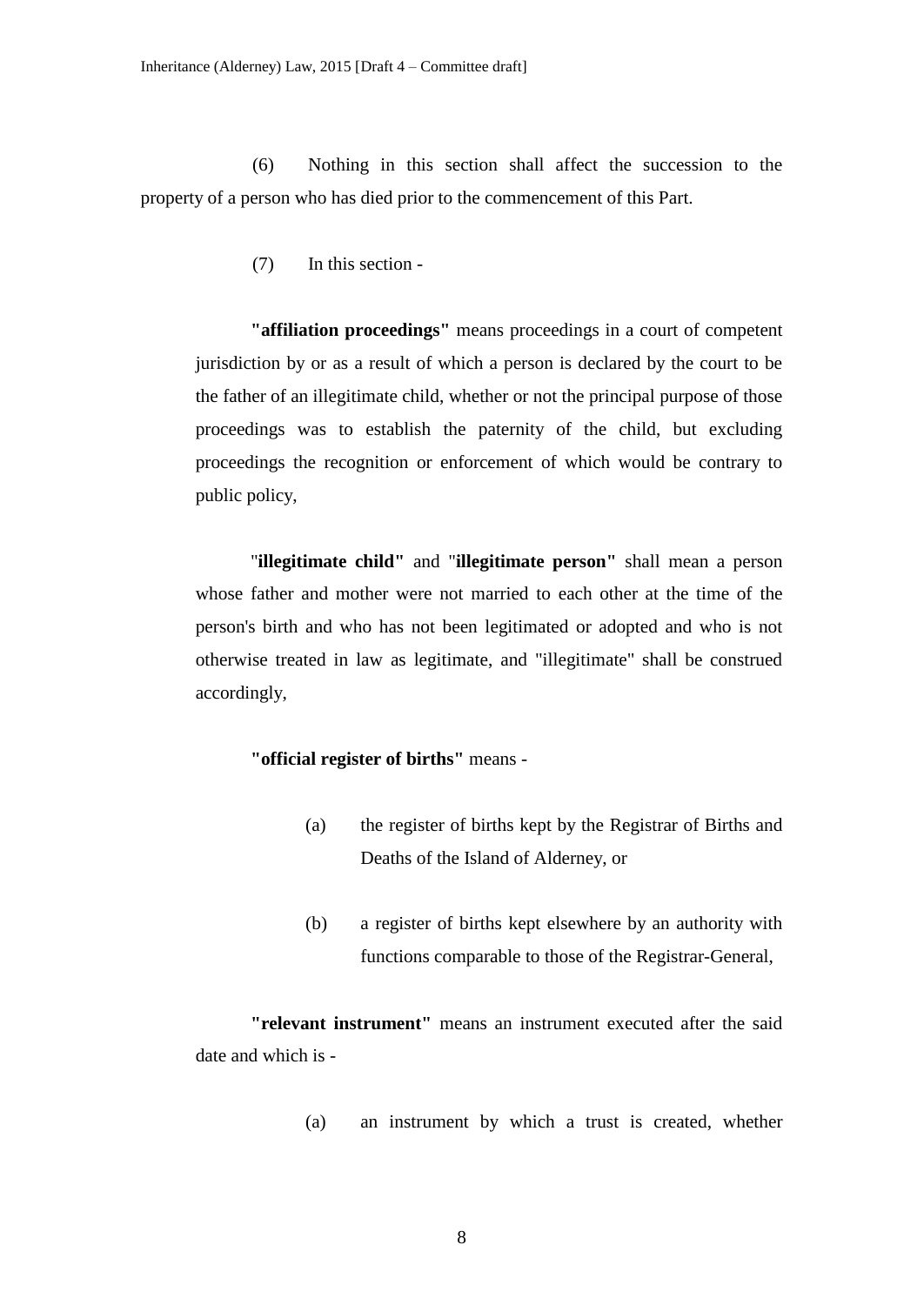immediately or with effect from a future date, or

(b) a policy of insurance effected by any person for the benefit of that person's children, whether or not the person's spouse is also a beneficiary, pursuant to the provisions of section 12 of the Married Women's Property Law, 1928, as amended<sup>a</sup>, and

and includes any instrument which is made pursuant to, or for the purposes of, any instrument or policy of insurance referred to in paragraphs (a) or (b) above.

(8) For the avoidance of doubt, the provisions of this section do not apply to the testamentary succession to the estate, whether real or personal, of a person whose will was executed before the said date notwithstanding that one or more codicils to that will were executed after the said date.

(9) For the purposes of this section, the time of a person's birth shall be taken to include any time during the period beginning with -

- (a) the insemination resulting in the birth, or
- (b) where there was no such insemination, the conception,

and (in either case) ending with the birth.

#### **Power to make Ordinances in respect of Part II.**

**3.** The States may, by Ordinance -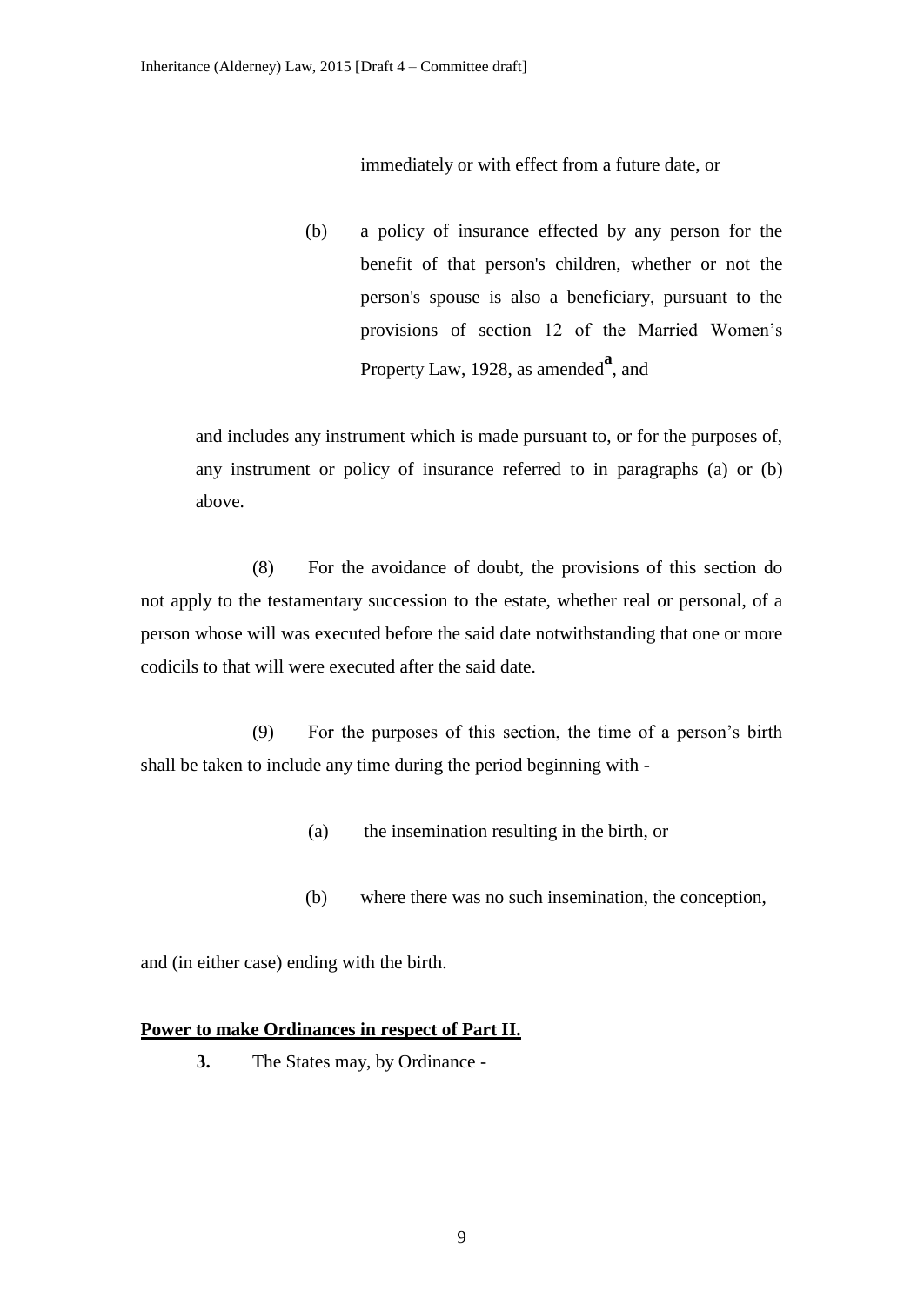- (a) amend the provisions of section 2(5),
- (b) make provision for proof of paternity,
- (c) amend the definition of "affiliation proceedings" in section 2(7), and
- (d) amend the definition of "relevant instrument" in section 2(7) so as to amend or add to the classes of instrument included in that definition.

#### PART III

#### RULES OF INTESTATE SUCCESSION

#### **Intestate succession to property.**

<u>.</u>

**4.** (1) The provisions of Schedule 1 shall apply to the intestate succession to the estate of a person dying on or after the date of commencement.

(2) In relation to any succession to which this section applies, any existing rule of law (whether statutory or otherwise) or custom by or pursuant to which any person is entitled to a share in that succession by virtue of that person's relationship with the deceased is abolished.

**a** Ordres en Conseil Vol. VIII, p. 215. The Law was applied to Alderney by Ordres en Conseil Vol. XIV, p. 67.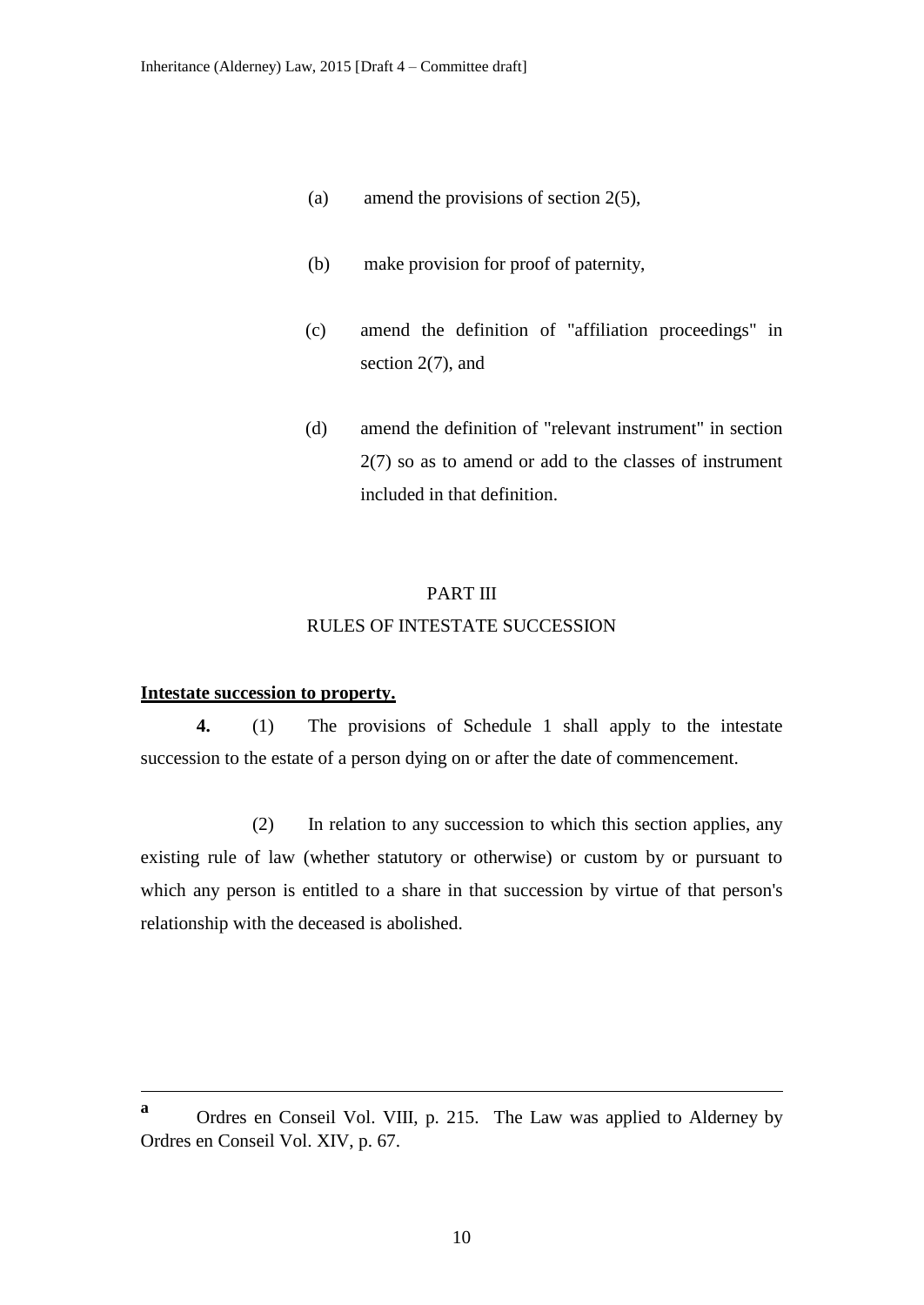#### PART IV

# REAL PROPERTY: INTESTACY AND UNASCERTAINED HEIRS

#### **Administration orders.**

**5.** (1) Where a person ("**the deceased**") dies and at the time of death the deceased was the owner of Alderney real property ("**the property**") and died either –

- (a) intestate as to Alderney real property, or
- (b) having made a will of real property,

and the heirs to the property, or one or more of them, cannot be identified or found, or for any reason ownership of the property after the death of the deceased is, for any reason, uncertain, the Court may grant an administration order in accordance with the provisions of this Part.

(2) An administration order under this section may be made at the instance of any person included in the following classes -

- (a) Her Majesty's Procureur,
- (b) any heir to the property, whether presumptive or absolute, who is of full age and capacity,
- (c) the legal guardian of a person who would be included in the class described in paragraph (b) but who is subject to a legal disability, whether as to age or otherwise, or

11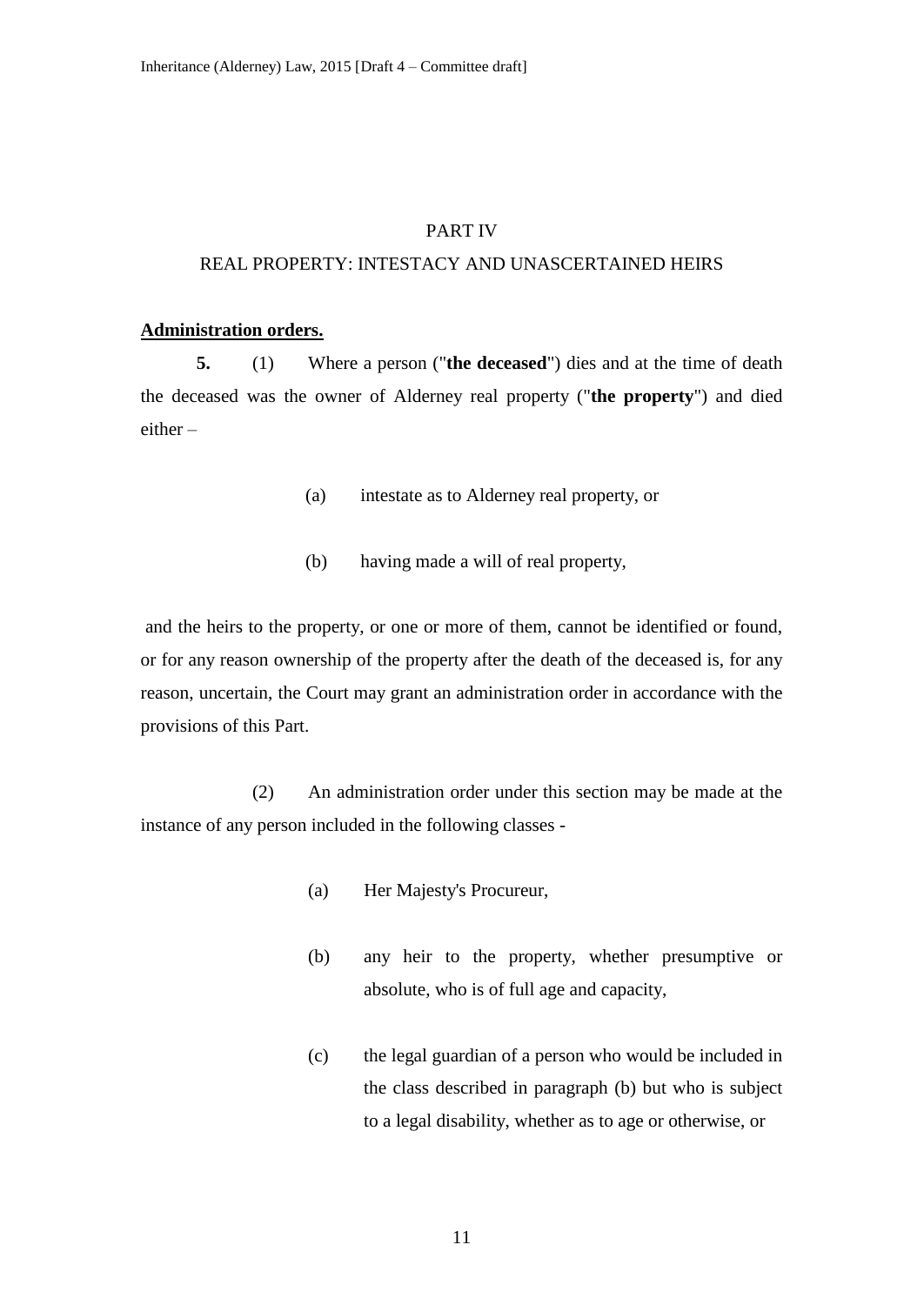(d) such other class or classes of persons whom the States may by Ordinance prescribe,

and, where the applicant is a person within paragraphs (b), (c) or (d), then Her Majesty's Procureur shall have the right to make representations at the hearing of the application.

(3) An administration order made under this section shall appoint as the administrator of the property one or more of the following -

- (a) Her Majesty's Procureur,
- (b) the applicant for the administration order, provided that that person is ordinarily resident in Alderney,
- (c) an advocate of the Royal Court,
- (d) the Public Trustee, or
- (e) with the approval of Her Majesty's Procureur, any other person who is ordinarily resident in Alderney,

and any such order which appoints more than one administrator may empower the survivor of them to act alone.

(4) Only a natural person may be appointed as an administrator.

#### **Duration of administration order.**

**6.** (1) Subject to the following provisions of this section, an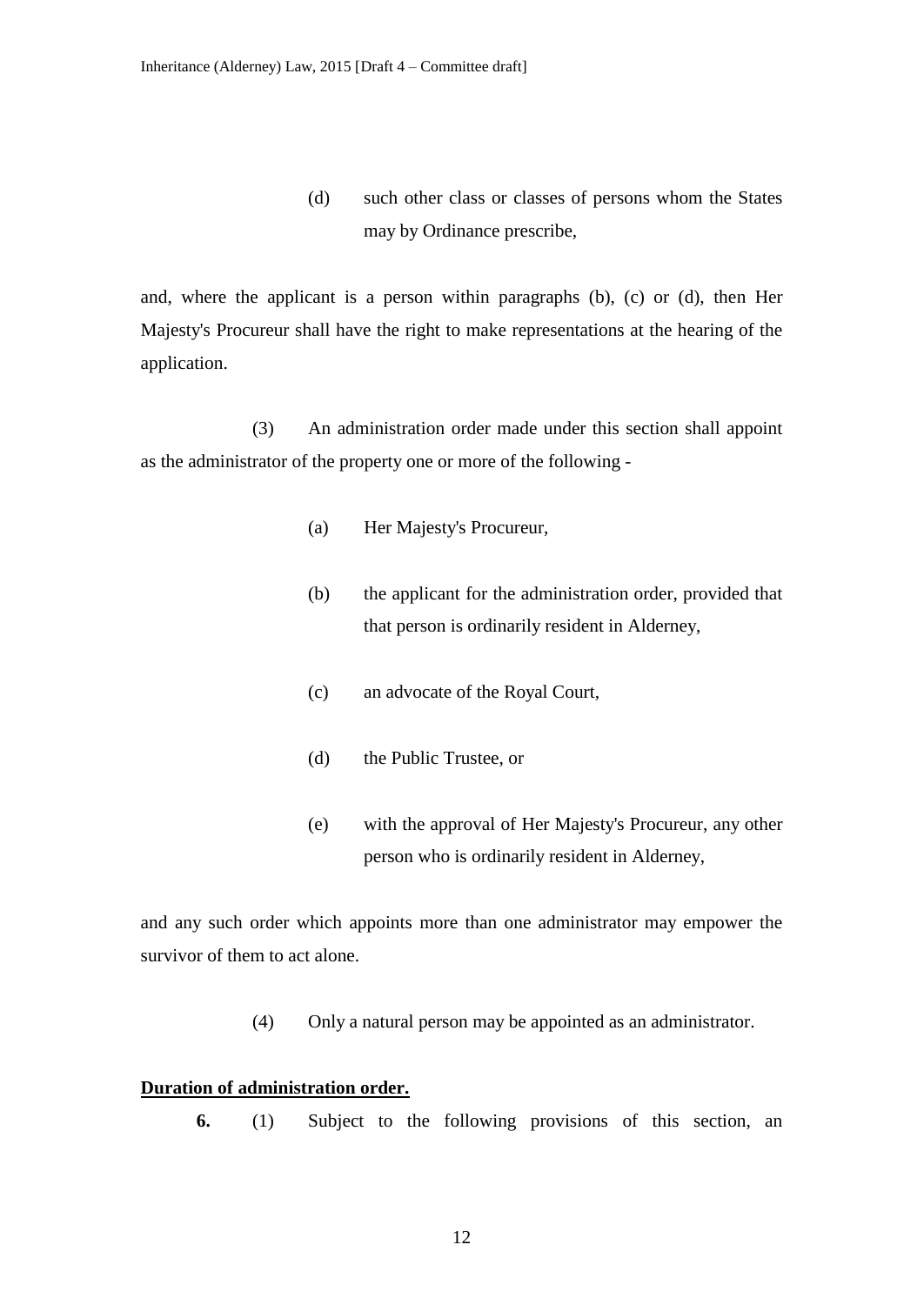administration order shall remain in force until the proceeds of sale have been distributed in accordance with this Part of this Law or otherwise as the Court may direct.

(2) An administrator may apply to the Court to be discharged as administrator and the Court, before discharging the administrator, may require an account of the administration of the property or its proceeds of sale, or both, as the case may be.

(3) An administrator may be removed by the Court if, in the opinion of the Court, the administrator becomes incapable of acting, or refuses, neglects, or is unfit, to act.

(4) An application for removal of an administrator under subsection (3) may be made by any person at whose instance an administration order could have been made in respect of the property pursuant to section 5(2).

#### **Appointment of replacement administrator.**

**7.** (1) Where an administrator dies, is discharged pursuant to section  $6(2)$ , or is removed by the Court pursuant to section  $6(3)$ , and no other person is empowered to act as administrator of the property, the Court shall appoint one or more persons included in the categories set out in section 5(3) to carry out the functions of administrator in place of the administrator who has died, been so discharged or removed.

(2) Where an administrator who was acting jointly with another person or persons dies or is so discharged or removed the Court may appoint one or more additional persons to act jointly with the continuing administrator or administrators as it thinks fit.

13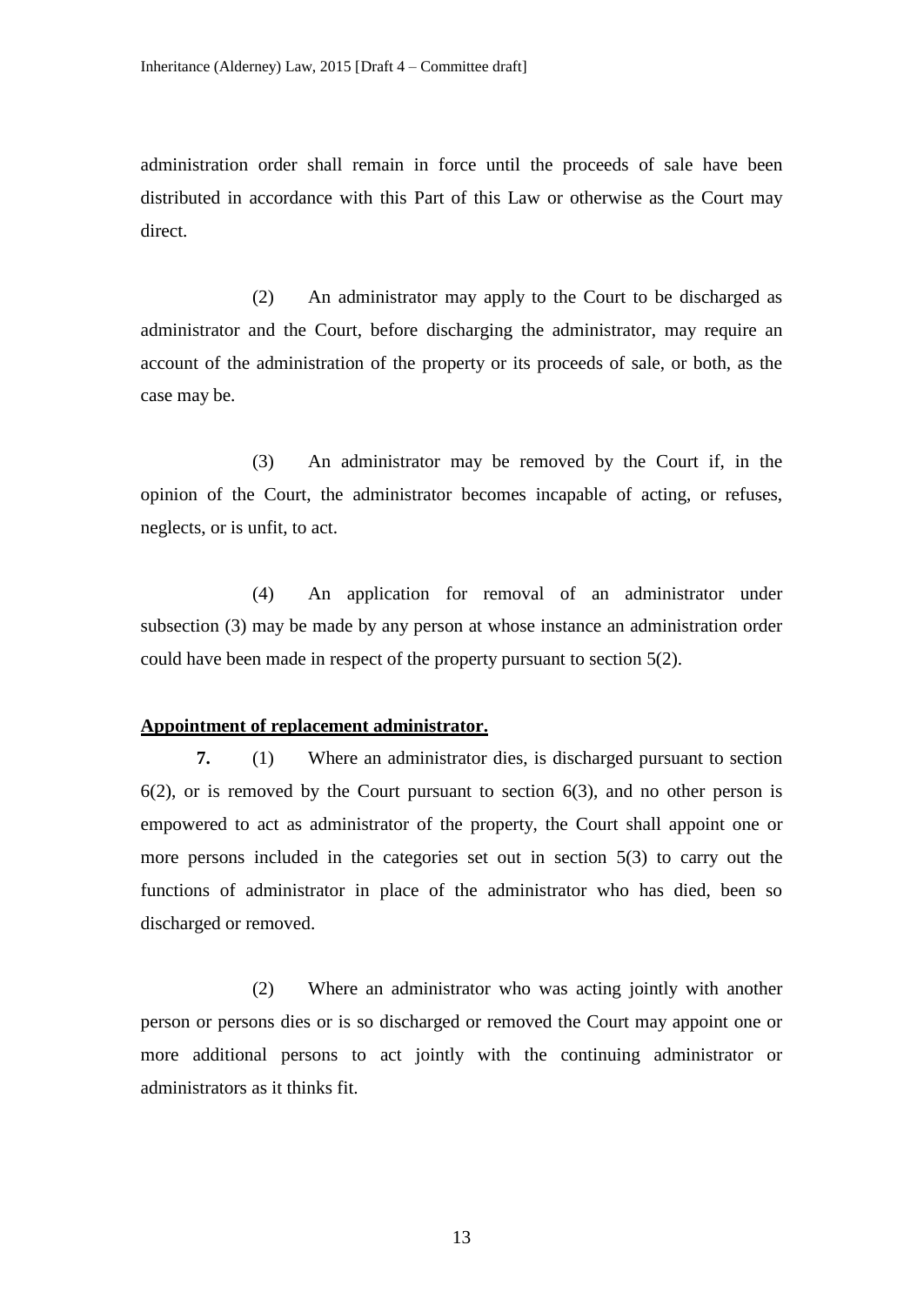#### **Oath.**

**8.** An administrator appointed by the Court shall take an oath or affirmation in the form set out in Schedule 2.

#### **Remuneration and expenses of administrator.**

**9.** An administrator shall be entitled to reimbursement of all reasonable expenses properly incurred during the course of the administration and to such reasonable fees for acting as administrator as the Court may approve, all such reasonable expenses and fees to be recoverable from, and which shall constitute a charge against, the proceeds of sale of the property in priority to all other claims.

#### **Powers and duties of administrator.**

**10.** (1) Where the Court grants an administration order pursuant to section 5, the property shall thereupon vest in the administrator to hold the same as trustee for the benefit of the heirs, whether or not yet identified ("**the heirs**"), and the administrator shall -

- (a) subject to subsection (5), sell the property and distribute the proceeds of sale,
- (b) pending the sale of the property, administer the property, and
- (c) pending distribution of the proceeds of sale, administer the said proceeds,

in accordance with the provisions of this Part.

(2) An administrator shall, in the exercise of those functions -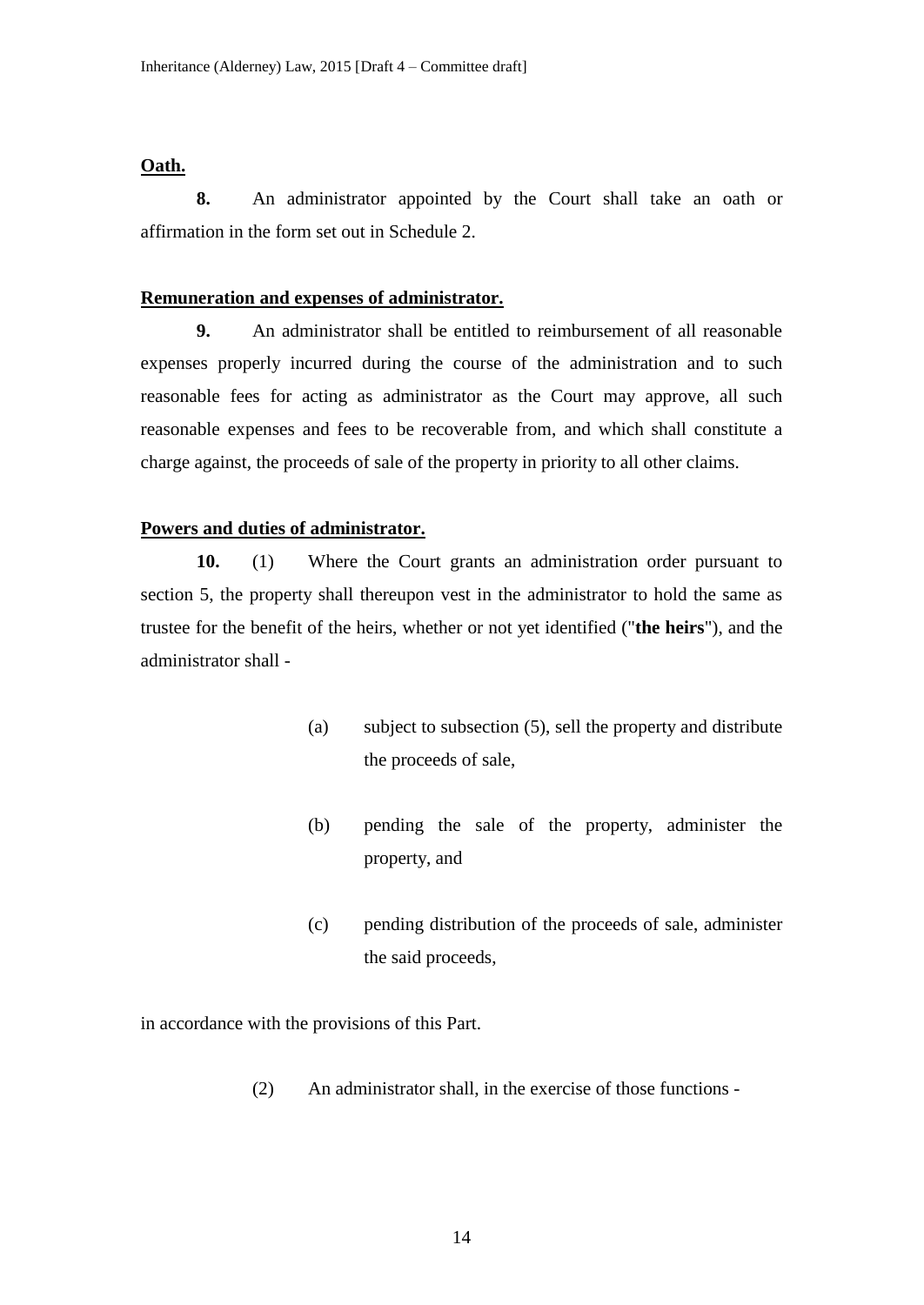- (a) observe the utmost good faith,
- (b) act only in the interests of the heirs,
- (c) act "en bon père de famille",
- (d) keep accurate accounts and records of the administration of the property and of the proceeds of sale, and
- (e) at any time, at the written request of any of the heirs, or at the direction of the Court, provide full and accurate information as to the state of the property and any income received and expenditure incurred in relation thereto and, after the sale of the property, provide full and accurate accounts in relation to the proceeds of sale.
- (3) An administrator, in acting "en bon père de famille", shall
	- (a) so far as is reasonable, preserve the value, and
	- (b) so far as may be appropriate in the circumstances, enhance the value,

of the property pending its sale and, thereafter, of the proceeds of sale thereof.

- (4) An administrator, in the exercise of those functions
	- (a) shall have, subject to the provisions of subsection (5)(b), in relation to the property, all the powers vested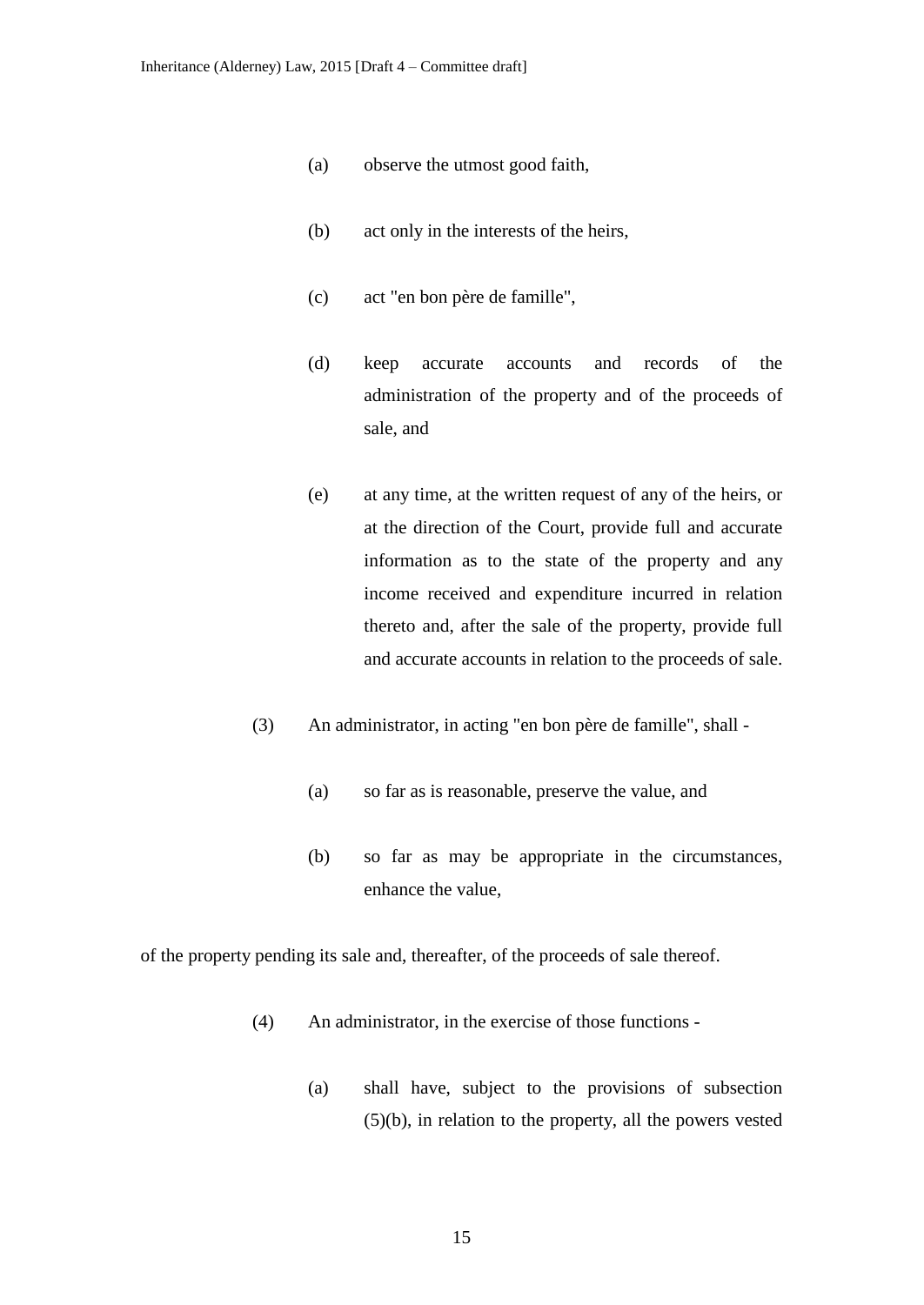in the deceased immediately before death, including (where appropriate and without limitation) the power to let the property and, in connection with the exercise of those powers, the power to incur liabilities,

- (b) may sue and be sued as administrator,
- (c) may consult professional persons in relation to the administration and sale of the property and the administration of the proceeds of sale, but may not (subject to section 13 and to any order of the Court) delegate the functions of the administrator, and
- (d) may apply to the Court for directions in relation to the administration of the property or its proceeds of sale.
- (5) The administrator
	- (a) may postpone, but shall not unreasonably delay, the sale of the property, but
	- (b) may not, pending the sale of the property, borrow against the security of the property, or otherwise cause any charge to be attached to the property, without the prior approval of the Court.

(6) The administrator selling, letting or otherwise dealing with real property in accordance with this Law shall be deemed to have, and to be able to convey, all such right, title and interest in the property as was vested in the deceased immediately before death, to the exclusion of any other person and for all purposes.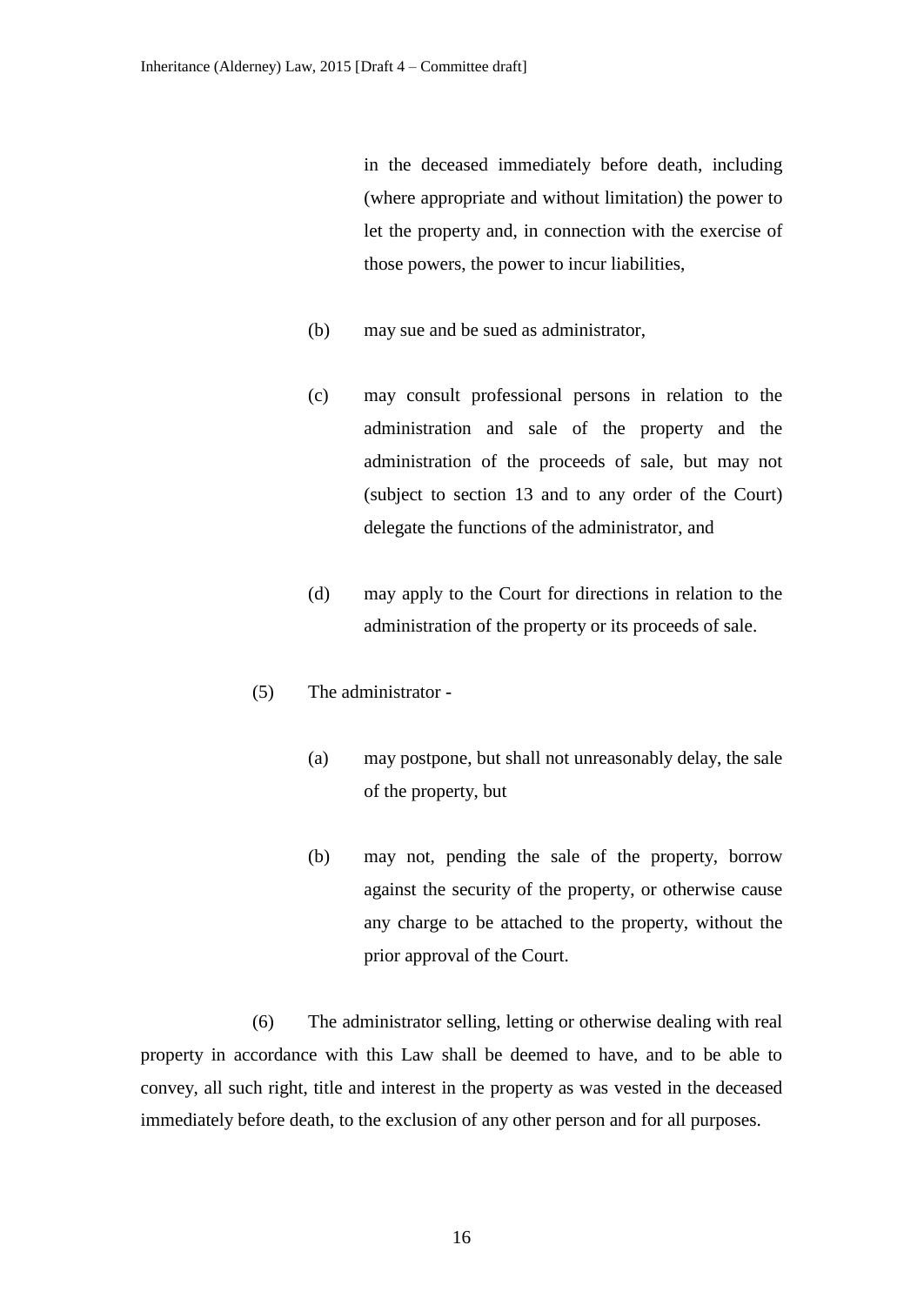(7) The administrator shall take all such steps as are reasonably practicable to identify the heirs entitled to the property and their respective interests therein.

(8) Following the sale of the property, which may be by private treaty or public auction, the administrator shall -

- (a) hold the proceeds of sale, and any income accrued in relation to the property prior to the sale, less any fees and expenses properly deductible pursuant to section 9, separate from the administrator's own money and separately identifiable from any money which is the subject of a different administration order, for a minimum period, subject to subsection (9), of six years commencing on the date of the sale, and
- (b) as soon as reasonably practicable after the expiration of the said period of six years, apply to the Court for permission to distribute the proceeds of sale, less any further fees and expenses properly deductible pursuant to section 9, to the persons whom the administrator has identified as the heirs entitled to the proceeds of sale or, if no such heirs have been identified, or the administrator has reason to believe that some only have been identified, apply to the Court for directions.

(9) Notwithstanding the provisions of subsection (8), the Court may, on application by the administrator, order the distribution of the proceeds of sale of the property, less any further fees and expenses properly deductible pursuant to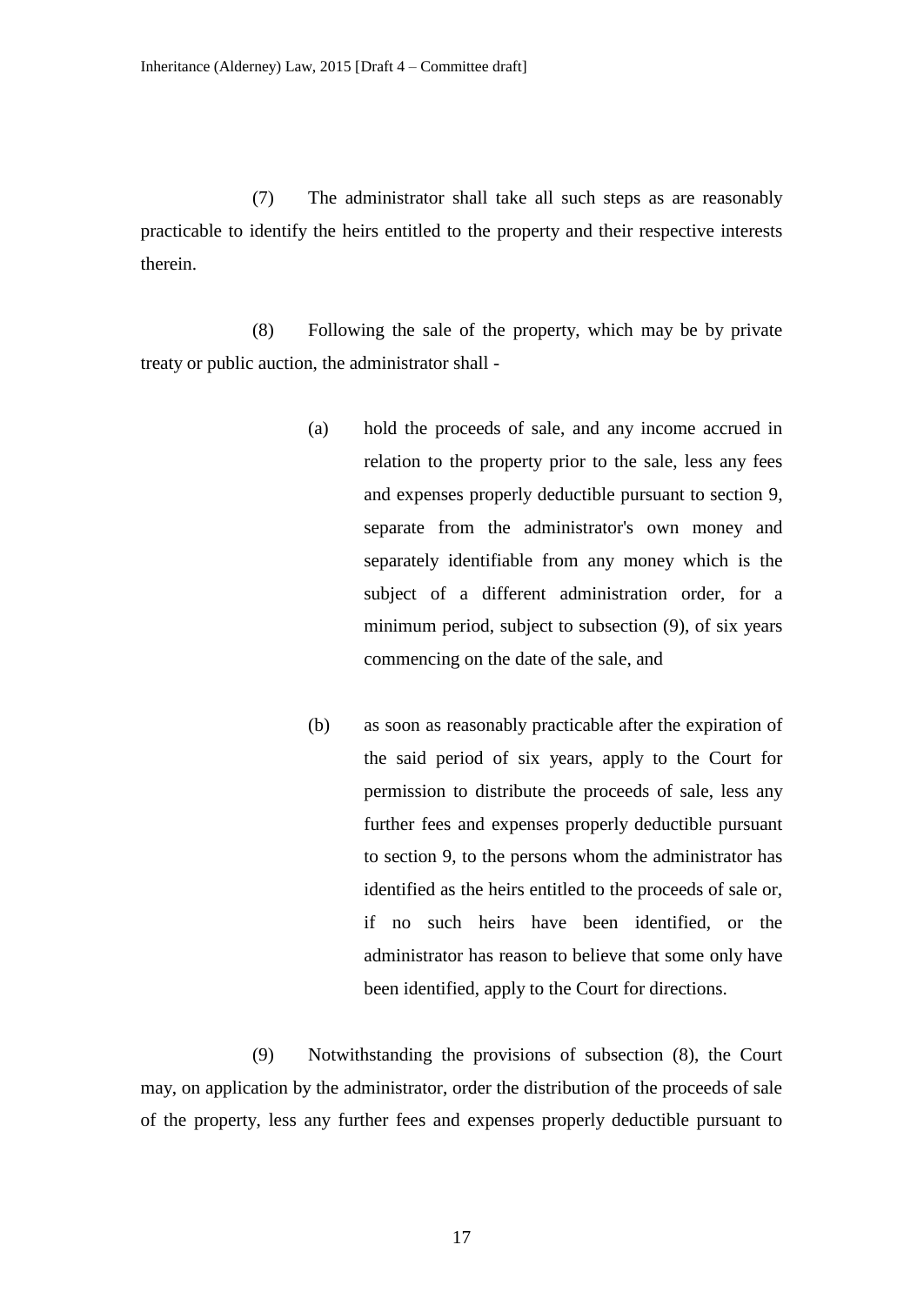section 9, before the expiration of the said period of six years.

(10) Where the Court has ordered distribution of the proceeds of sale before the expiration of the said period of six years -

- (a) such distribution shall be made without prejudice to any claim during the remainder of that period by any heir to whom distribution has not been made against the heirs to whom distribution was made, and
- (b) any such heir to whom distribution has not been made shall, until the expiration of the said period of six years, have a lien on the proceeds of sale, but
- (c) the administrator, having made the distribution in accordance with the order of the Court, shall be discharged from personal liability in respect of the distribution.
- (11) An application made under subsection (8)(b) or (9) shall
	- (a) describe, by affidavit, the steps taken by the administrator to identify the heirs, and state whether or not, and to what extent, the administrator is satisfied that all the heirs have been identified, and identify the heirs to whom the administrator proposes to distribute the proceeds of sale, or
	- (b) make such application for directions as the administrator thinks fit.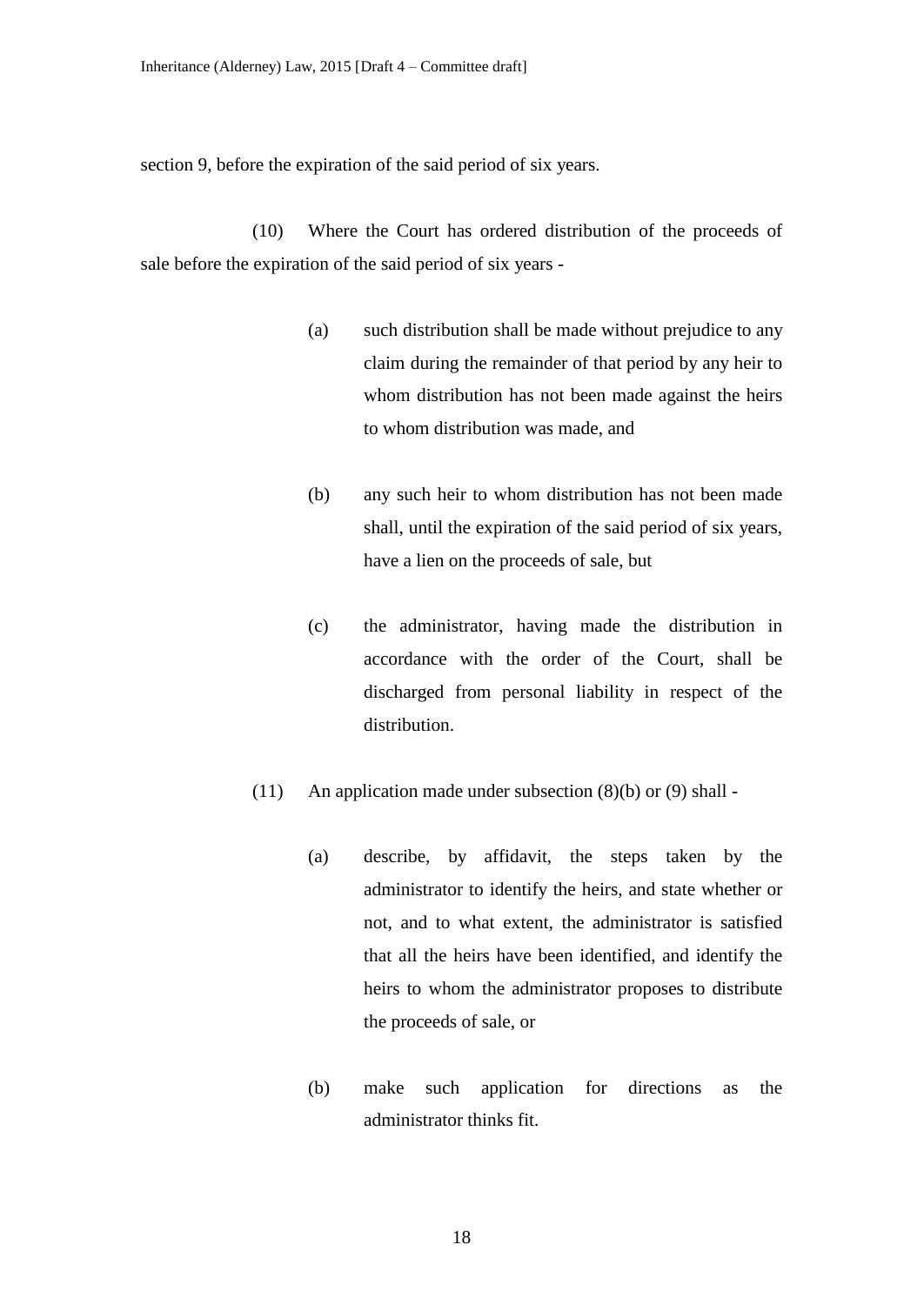#### **Liability for breach of trust.**

**11.** (1) Subject to the provisions of this Law, an administrator who commits or concurs in a breach of trust is liable for -

- (a) any loss or depreciation in value of the property or the proceeds of sale resulting from the breach, and
- (b) any profit which would have accrued had there not been a breach.

(2) An administrator is not liable for a breach of trust committed by another person prior to the appointment of that administrator.

(3) An administrator is not liable for a breach of trust committed by a co-administrator unless -

- (a) the administrator was aware, or becomes or ought to have become aware, of the breach, or of the intention of the co-administrator to commit the breach, and
- (b) the administrator actively conceals the coadministrator's breach or intention, or fails within a reasonable time to take proper steps to protect or restore the property or the proceeds of sale or to prevent the breach.

(4) Where co-administrators are liable for a breach of trust, they are liable jointly and severally.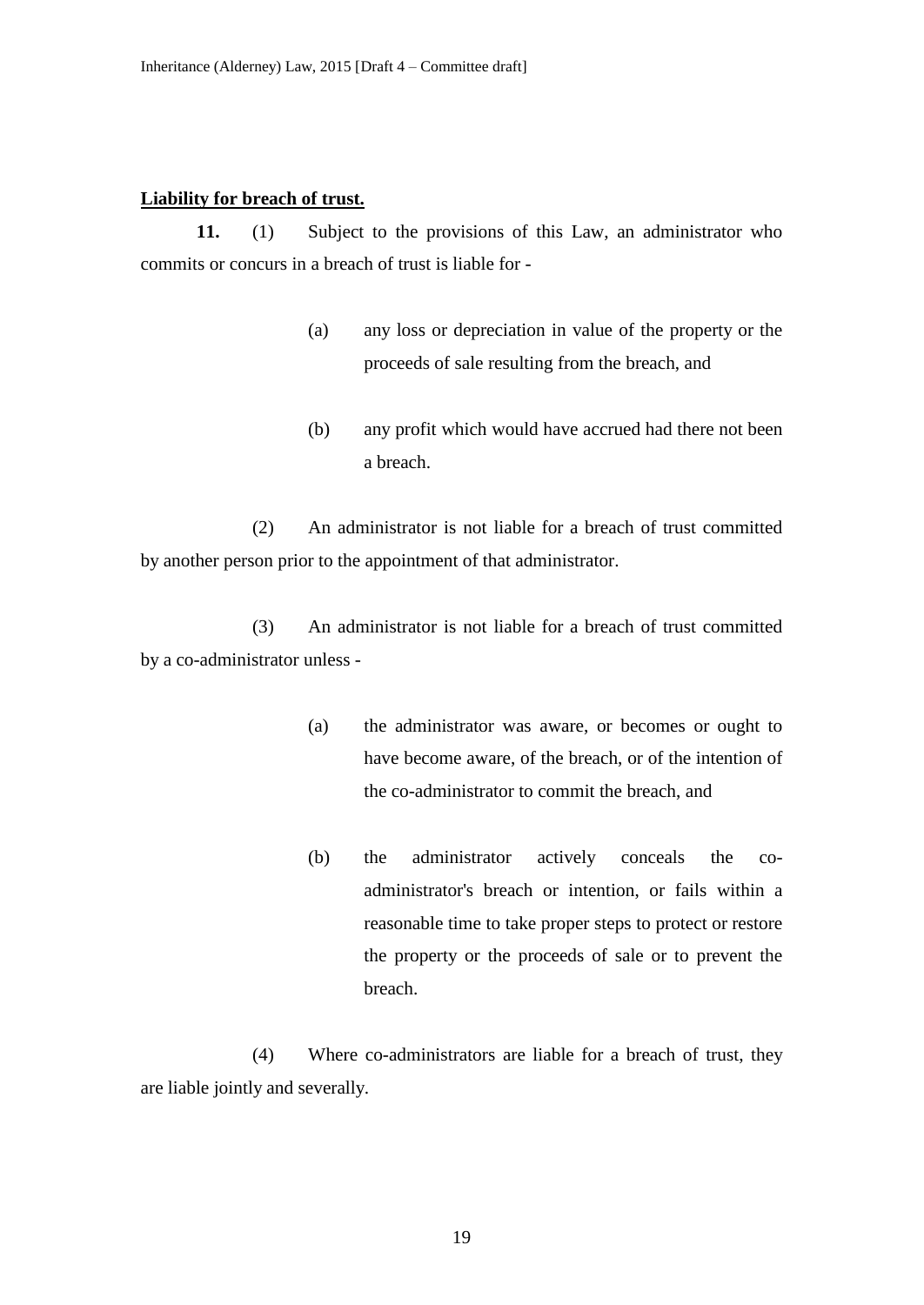(5) An administrator who becomes aware of a breach of trust to which subsection (3) applies shall take all reasonable steps to remedy the breach.

#### **Non-disclosure of deliberations etc.**

**12.** Subject to an order of the Court to the contrary, an administrator is not obliged to disclose any documents which reveal -

- (a) the administrator's deliberations as to the exercise of the functions as administrator,
- (b) the reasons for any decision made in the exercise of those functions, or
- (c) the material upon which such a decision was or might have been based.

#### **Appointment of attorney.**

**13.** An administrator may appoint any person as attorney for the purpose of executing any document (including a document creating or evidencing any charge on the property) or attending in court to consent to a sale of the property, but, in any such case, subject to the prior approval of the administrator to the terms of the document or the sale: and nothing in this section shall relieve the administrator from any liability therefor.

#### **Court may relieve administrator of liability.**

**14.** The Court may relieve an administrator wholly or partly of liability for a breach of trust if the Court is satisfied that the administrator -

(a) has acted honestly and reasonably, and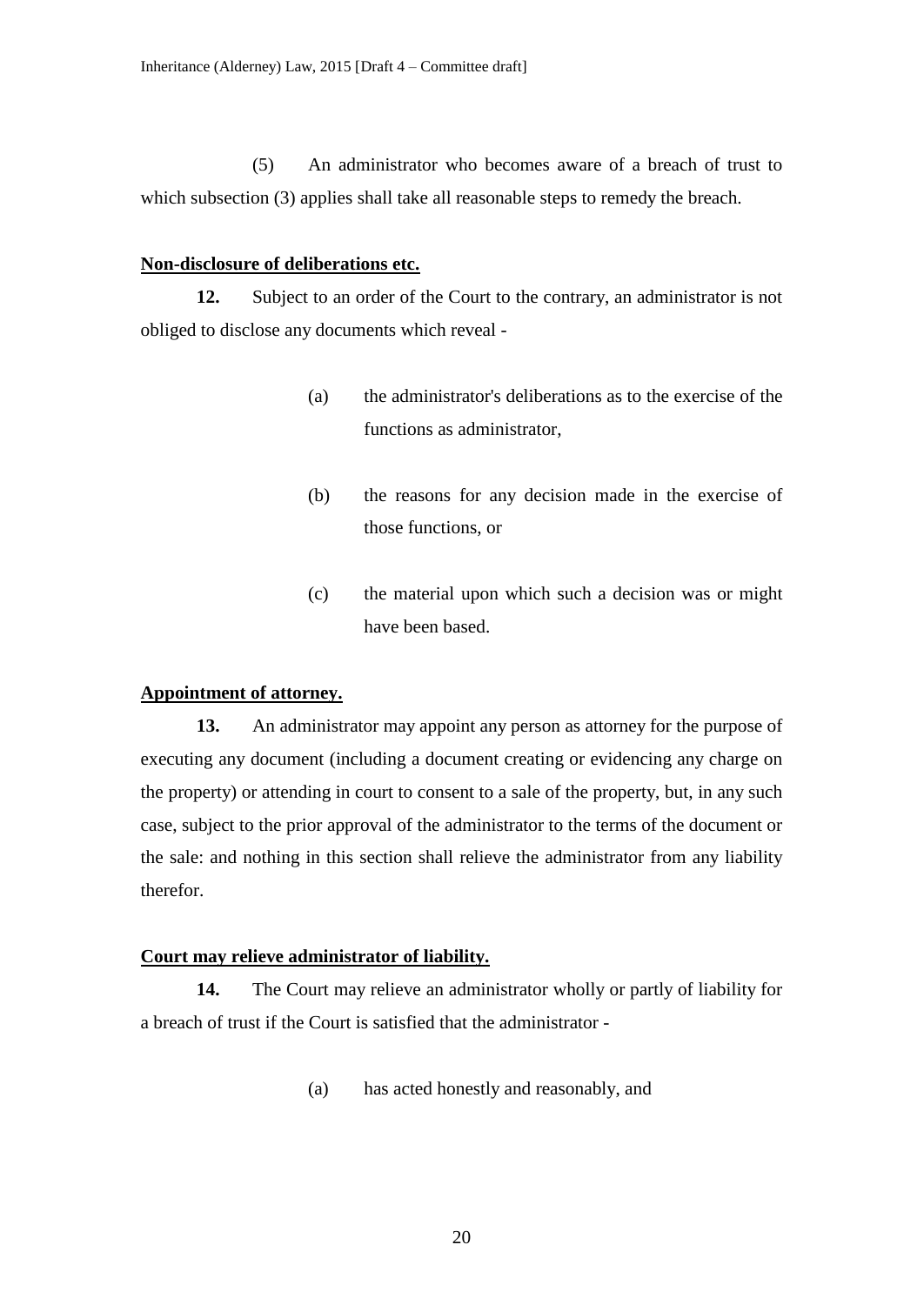- (b) ought fairly to be excused
	- (i) for the breach, and
	- (ii) for failing to obtain the directions of the Court in the matter in respect of which the breach arose.

#### **Power of Court in event of default.**

**15.** If an administrator does not comply with an order of the Court requiring the administrator to do anything, then without prejudice to its other powers, the Court may, on such terms and conditions as it thinks fit, order that the thing be done by another person nominated for the purpose by the Court, at the personal expense of the administrator or otherwise as the Court directs; and a thing so done has effect in all respects as if done by the administrator.

#### **Dealings by administrator with third parties.**

**16.** (1) Where, in a transaction or matter affecting the property or the proceeds of sale, an administrator informs a third party that the administrator is acting as trustee, a claim by the third party in respect of the transaction or matter shall, subject to subsection (3), extend only to the value of the property at the time of the transaction, or the amount of the proceeds of sale from time to time, as the case may be.

(2) If an administrator fails to inform the third party that the administrator is acting as trustee and the third party is otherwise unaware of the fact, the administrator -

> (a) incurs personal liability to the third party in respect of the transaction or matter, and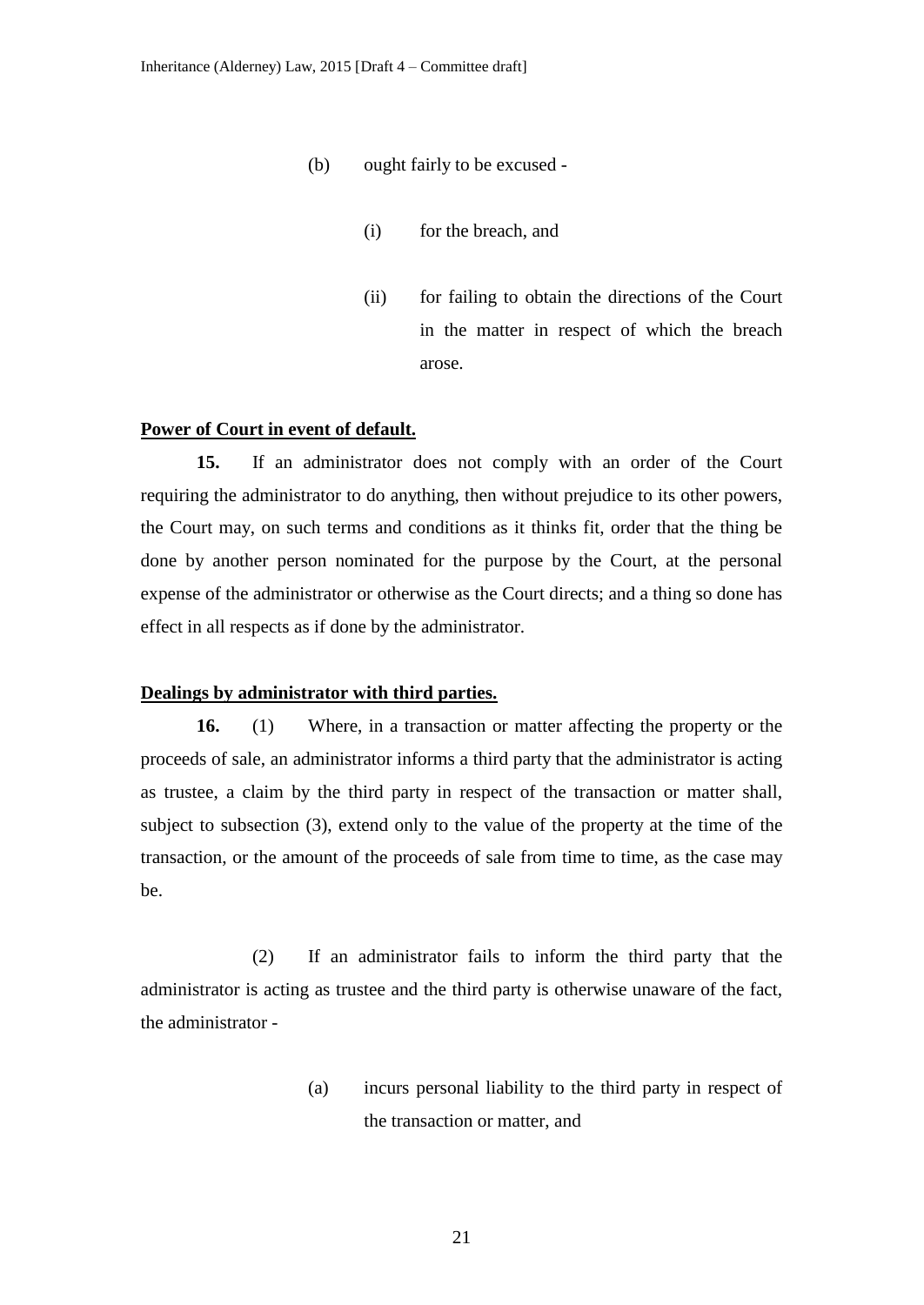(b) has a right of indemnity against the property or the proceeds of sale in respect of the administrator's personal liability, unless the administrator acted in breach of trust.

(3) Nothing in this section prejudices an administrator's liability for breach of trust or any claim for breach of warranty of authority*.*

(4) In this section "**third party**" means a person other than any person mentioned in section 5(2), except where the administrator is transacting with such a person.

#### **Applications for directions.**

**17.** An administrator may apply to the Court for directions as to how the administrator should or might act in the course of the administration, and the Court may make such order as it thinks fit.

# **General powers of the Court.**

**18.** (1) On the application of any person mentioned in subsection (2), the Court may -

- (a) make an order in respect of
	- (i) the execution or enforcement of the administration of the property,
	- (ii) the administrator, including (without limitation) an order as to the exercise by the administrator of the functions of administrator, the removal of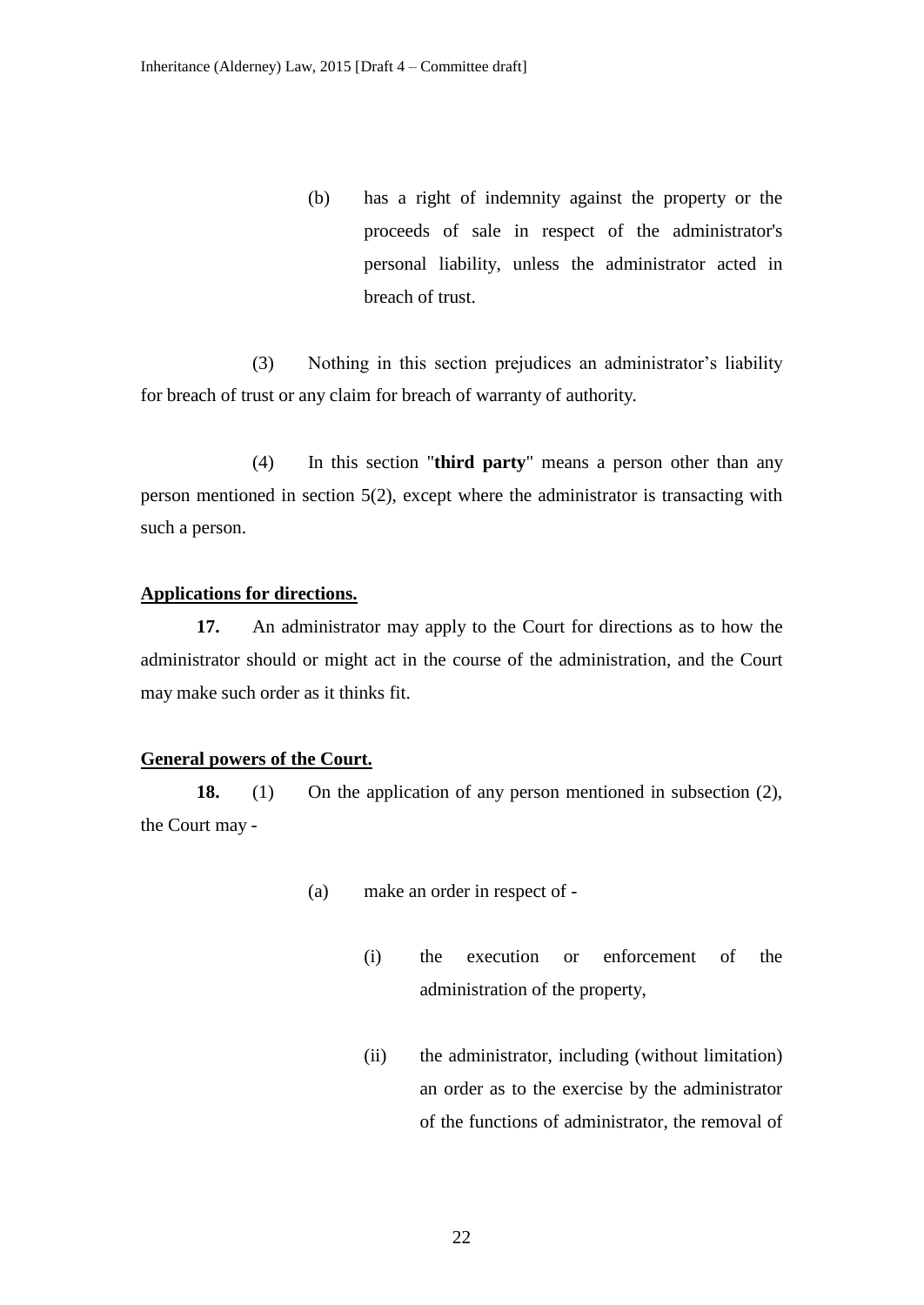the administrator, the appointment, remuneration or conduct of the administrator, the keeping and submission of accounts, and the making or payments, whether into court or otherwise,

- (iii) the heirs, or any person connected or concerned with the administration,
- (iv) any property, real or personal, subject to the administration, including an order as to its vesting, preservation, application or recovery,
- (b) rescind or vary an order or direction, or make a new or further order or direction.

(2) An application under subsection (1) may be made by Her Majesty's Procureur, the administrator, or an heir, or, with leave of the Court, any other person.

(3) Where the Court appoints or removes an administrator under this Part, it may impose such requirements and conditions as it thinks fit, including (without limitation) requiring an administration bond to be given in any case.

#### **Power to make Ordinances in respect of Part IV.**

**19.** The States may by Ordinance amend the provisions of this Part.

# **Interpretation of Part IV.**

**20.** In this Part, unless the context otherwise requires –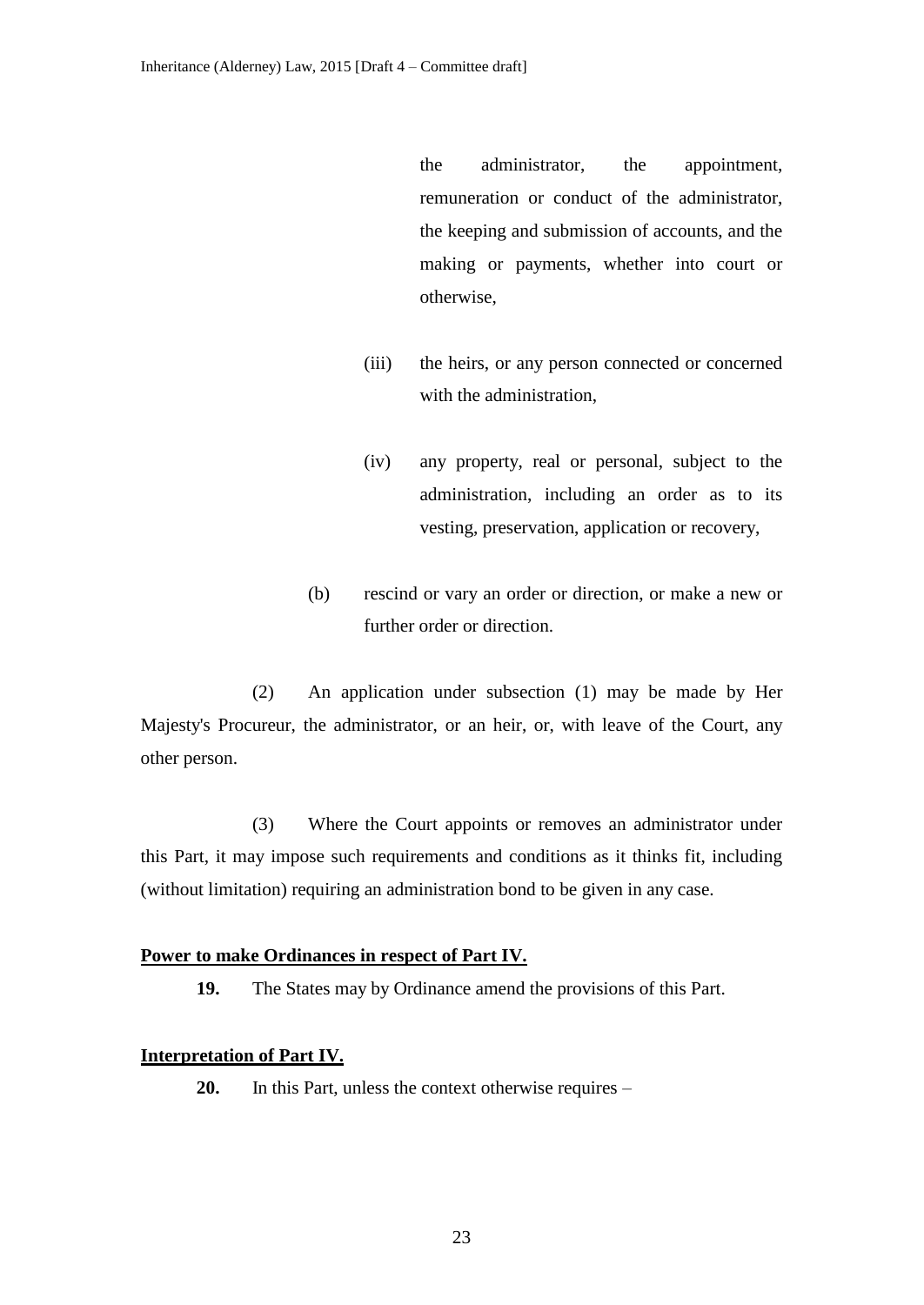"**administrator**" shall include more than one administrator acting jointly, and

"**Her Majesty's Procureur**" shall include Her Majesty's Comptroller.

# PART V PRESCRIPTION

## **Amendment of prescription period in certain cases.**

**21.** (1) Notwithstanding the provisions of the Law entitled "Loi relative à la Prescription Immobilière" registered on the 23rd April 1909**<sup>b</sup>** ("**the 1909**  Law"), and subject to subsection (2), any action, proceeding, claim or right in respect of any real property by or vested in any person claiming to be an heir to that real property against a person who has acquired it, whether for value or otherwise, in good faith from the heirs, or persons purporting to be the heirs (which would otherwise be prescribed by the lapse of twenty years), shall be prescribed by the lapse of six years from the date of the acquisition.

(2) If it appears to the court in the circumstances of any case that it would be equitable to allow an action to proceed notwithstanding that the action would otherwise, pursuant to the provisions of subsection (1), be prescribed, the court may at its discretion extend the period within which the action may be brought provided that such extended period shall not exceed twenty years.

(3) Where, at the date of commencement ("**the operative date**"), a period of prescription has already commenced to run under the 1909 Law, and that period would, under the 1909 Law, expire more than six years after the operative date, that period of prescription shall be reduced to six years commencing on the operative

\_\_\_\_\_\_\_\_\_\_\_\_\_\_\_\_\_\_\_\_\_\_\_\_\_\_\_\_\_\_\_\_\_\_\_\_\_\_\_\_\_\_\_\_\_\_\_\_\_\_\_\_\_\_\_\_\_\_\_\_\_\_\_\_\_\_\_\_\_

**b**

Ordres en Conseil Vol. IV, p. 281.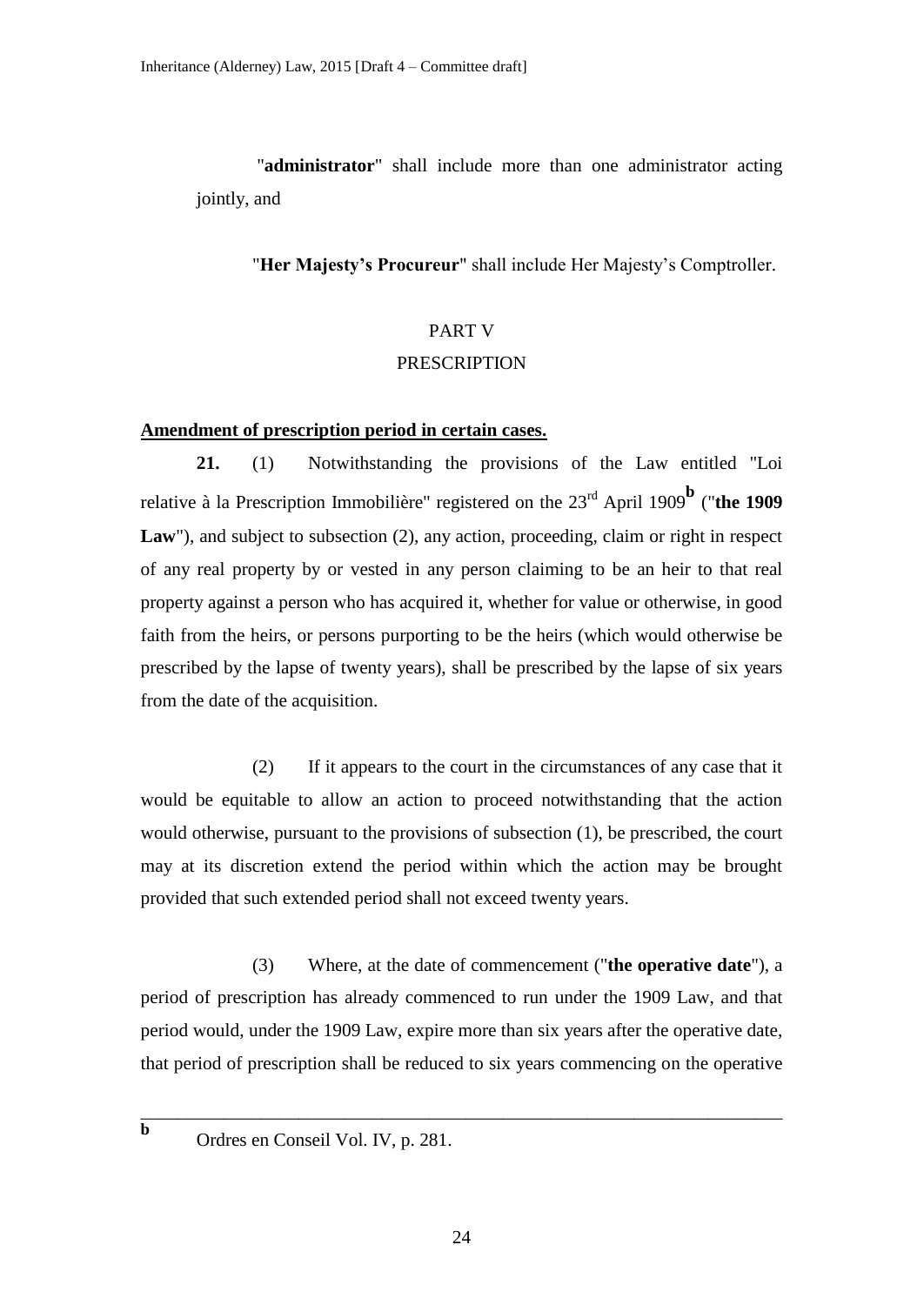date, subject to the court's discretion to extend the period pursuant to subsection (2).

(4) Nothing in this section shall affect any period of prescription which, at the operative date, has already commenced to run under the 1909 Law and which at that date has six years or less still to run.

(5) In this section "**the court**" means the court in which the action has been brought.

#### PART VI

#### LAW RELATING TO WILLS

#### **Will disposing of real property.**

**22.** (1) A will of real property may be made in the same document as a will of personal property.

(2) A will disposing of real property shall be registered on the records of the Island of Alderney if the Court is satisfied, by the evidence produced to the Court, that the testator has died.

(3) Where the testator has disposed of real property as well as personal property by the same will, the Court may grant permission to register a copy of the will, duly authenticated by the court which has granted probate thereof, on the records of the Island of Alderney and such copy, when registered, shall have the same effect as if the original will had been so registered.

(4) For the purposes of this section the Court may be constituted by a Jurat sitting alone.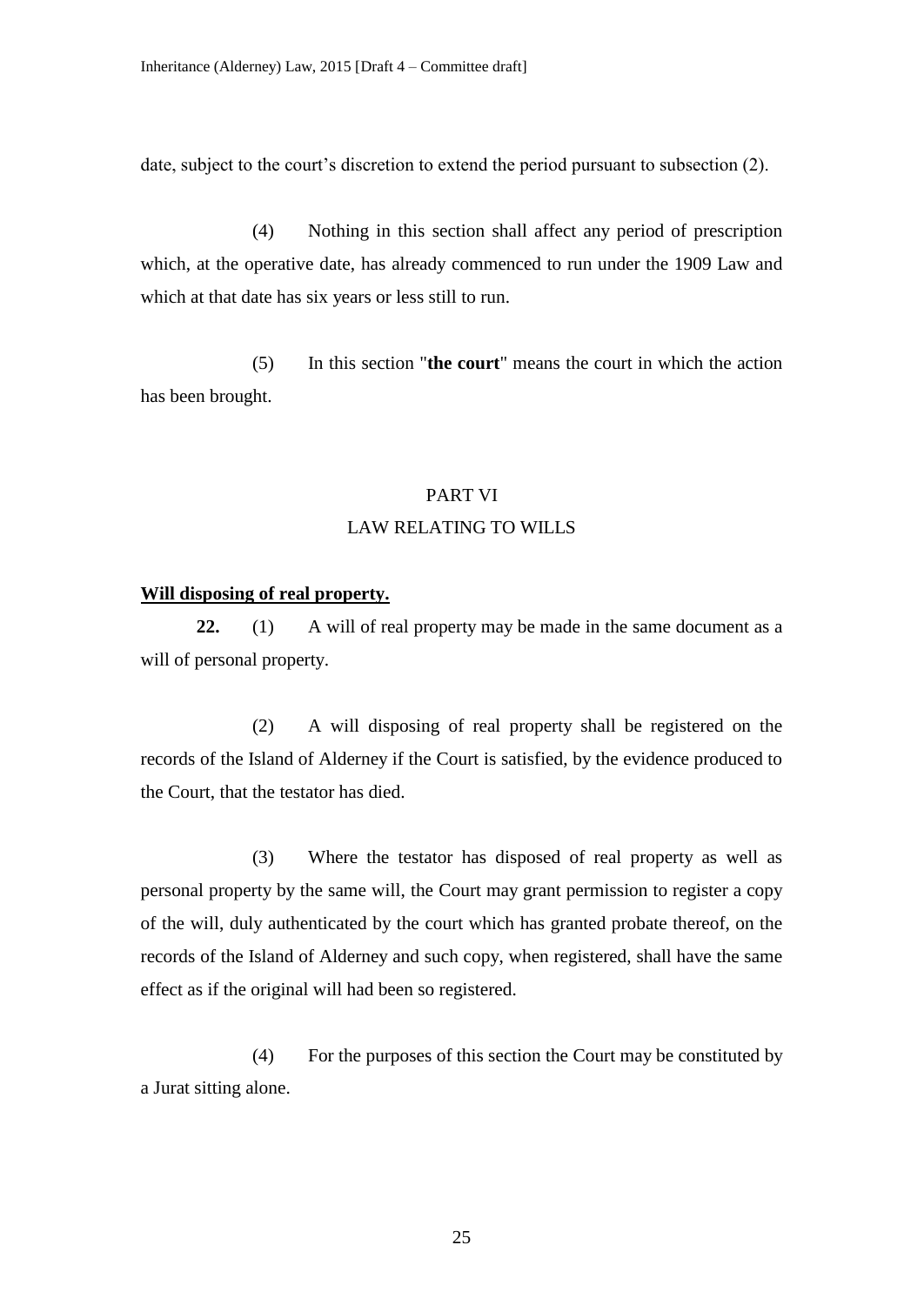#### **Signing and attestation of wills and codicils.**

- **23**. (1) No will or codicil shall be valid unless
	- (a) it is in writing and signed by the testator or by some other person in the testator's presence and by the testator's direction,
	- (b) it appears that the testator intended by the signature to give effect to the will,
	- (c) the signature is made or acknowledged by the testator in the presence of two or more witnesses present at the same time, and
	- (d) each witness attests and signs, or acknowledges the witness's own signature on, the will in the presence of the testator (but not necessarily in the presence of any other witness),

but no form of attestation is necessary.

(2) Any person who has attained the age of 18 years, and who is not the spouse or civil partner or a descendant of the testator, is competent to attest the execution of a will in accordance with the provisions of subsection (1).

(3) Any gift in a will to a person, or to the spouse or civil partner of a person, who attested the execution of the will, shall be void and of no effect.

(4) No person shall, on account of that person's being an executor of a will, be incompetent to attest the execution of such will.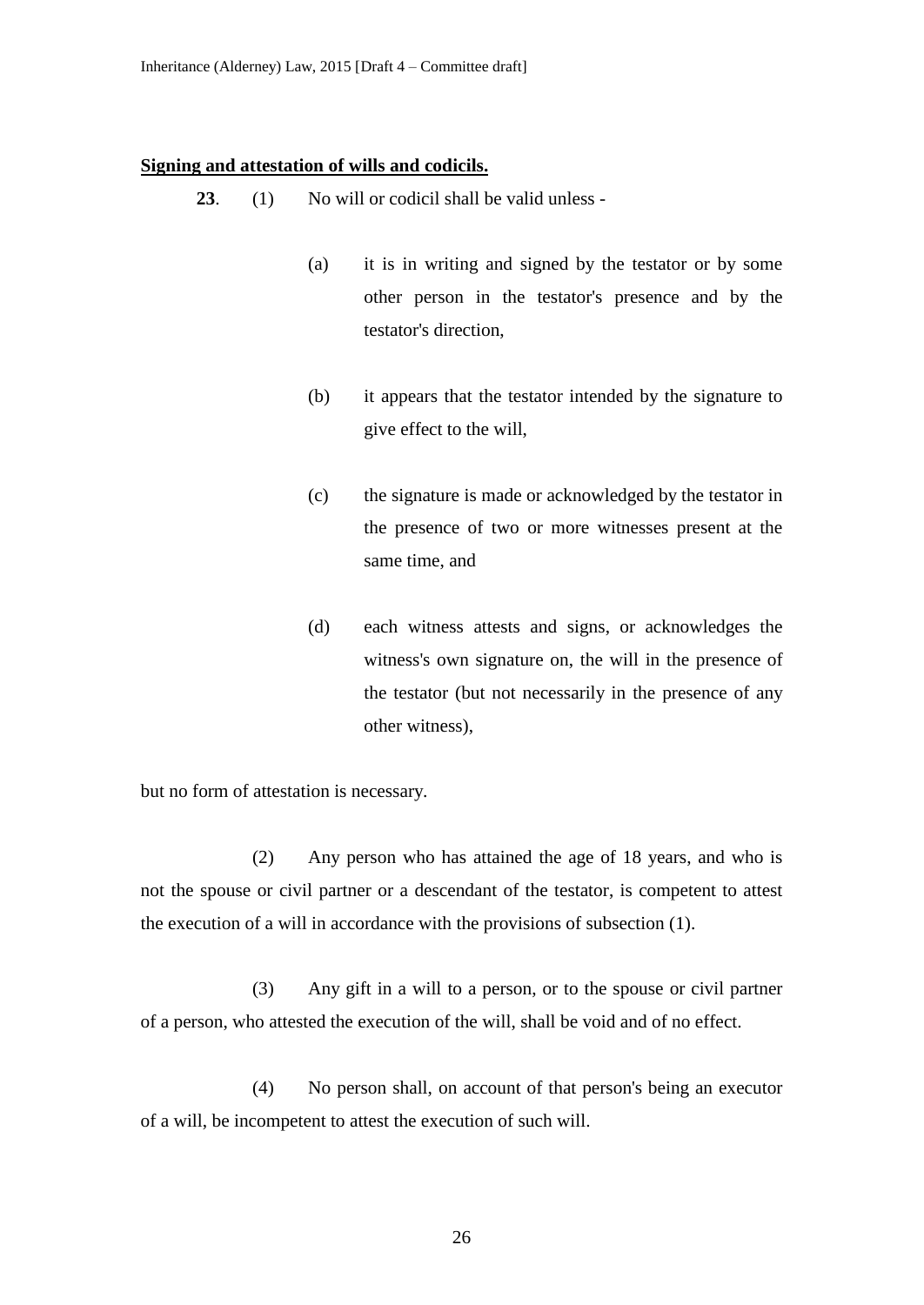#### **Will not to be void on account of incompetence of attesting witness.**

**24.** Where any person who attests the execution of a will is, whether at the time of such execution or at any time thereafter, incompetent as a witness to prove the execution of that will, such will shall not for that reason be invalid.

#### **Revocation of wills.**

- **25.** A will or codicil may be revoked
	- (a) by another will or codicil executed in accordance with the formalities set out in this Part,
	- (b) by a declaration in writing of the testator's intention to revoke such will or codicil, executed in accordance with the said formalities, or
	- (c) by the physical destruction of such will or codicil, by the testator or by some other person in the testator's presence and by the testator's direction, with the intention of revoking the same.

## **Alterations after execution.**

**26.** (1) Subject to subsection (2), no alteration made in a will after execution shall be valid, except so far as the words, or the effect, of the will before alteration are not apparent.

(2) Where an alteration is made in a will after execution, the altered will shall be deemed to be duly executed if the signatures of the testator and the witnesses are appended -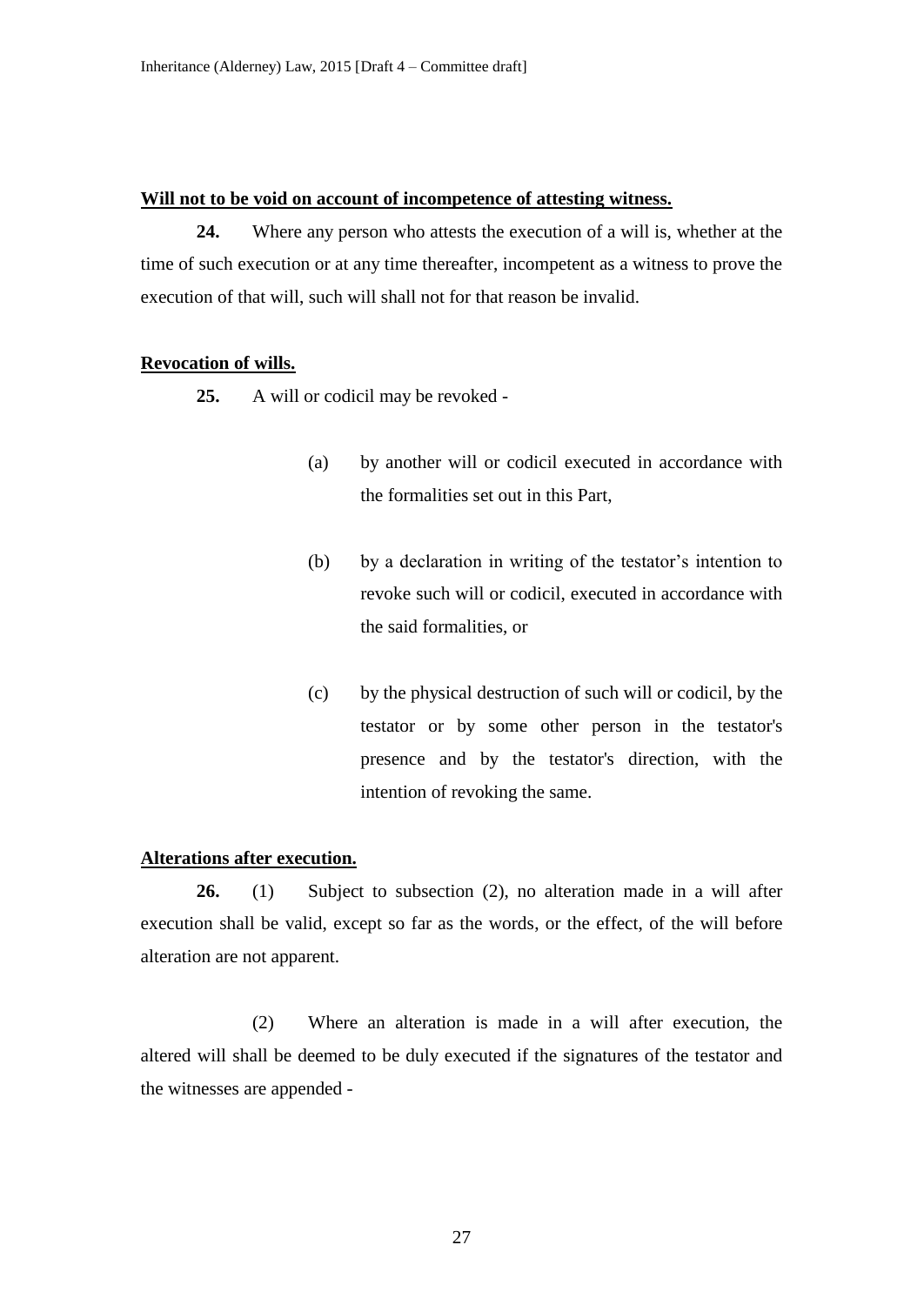- (a) in the margin or on some other part of the will near such alteration, or
- (b) at the foot or end of, or opposite to, a memorandum referring to such alteration, written at the end of some other part of the will.

#### **Revival of revoked will.**

**27.** No will or codicil, or any part thereof, which has been revoked, shall be revived except by the re-execution thereof, or by a codicil executed in accordance with the formalities set out in this Part and showing an intention to revive the same; and when any will or codicil which has been partly revoked, and afterwards wholly revoked, is revived, such revival shall not extend to that part as had been revoked before the revocation of the whole, unless an intention to the contrary is shown.

#### **Gift to testator's issue.**

**28.** (1) Where -

- (a) a will contains a gift to a child or remoter descendant of the testator,
- (b) the intended beneficiary dies before the testator, leaving issue, and
- (c) issue of the intended beneficiary are alive at the date of the testator's death,

then, unless a contrary intention appears by the will, the gift shall take effect as a gift to the issue alive at the testator's death.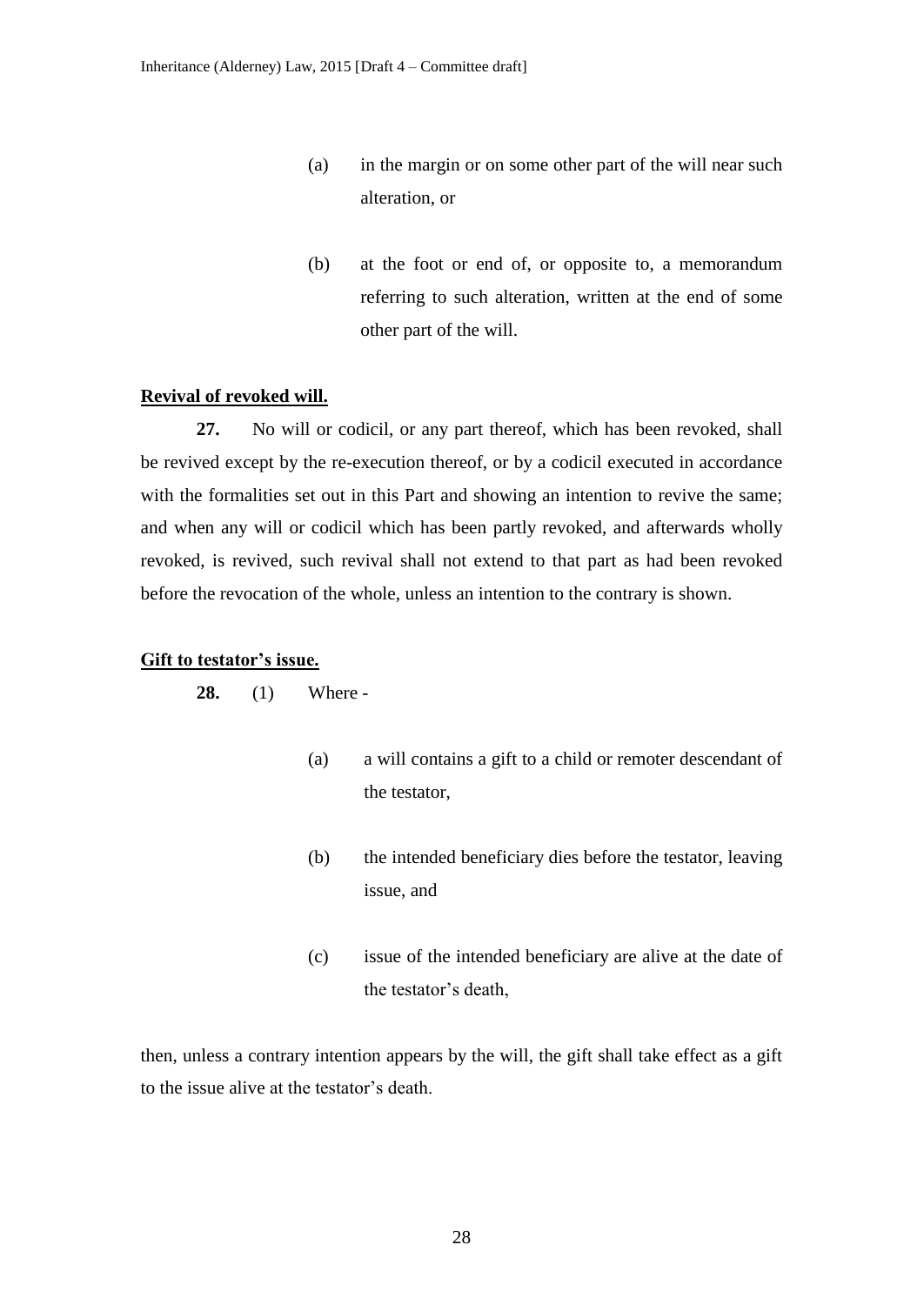- (2) Where
	- (a) a will contains a gift to a class of person consisting of children or remoter descendants of the testator,
	- (b) a member of the class dies before the testator, leaving issue, and
	- (c) issue of that member are alive at the date of the testator's death,

then, unless a contrary intention appears by the will, the gift shall take effect as if the class included the issue of its deceased member alive at the testator's death.

(3) This section shall apply to issue in all degrees but such issue shall receive, in equal shares if more than one, any gift or share which their parent would have taken, and shall not take if such parent is alive at the date of the testator's death.

#### **Interpretation of Part VI.**

**29.** In this Part of this Law, except where the context otherwise requires –

"**testator**" includes "testatrix",

"**will**" shall extend to a testament, and to a codicil, and to an appointment by will or by writing in the nature of a will in exercise of a power, and also to an appointment by will of a guardian of a child, and to any other testamentary disposition.

# **Application of Part VI.**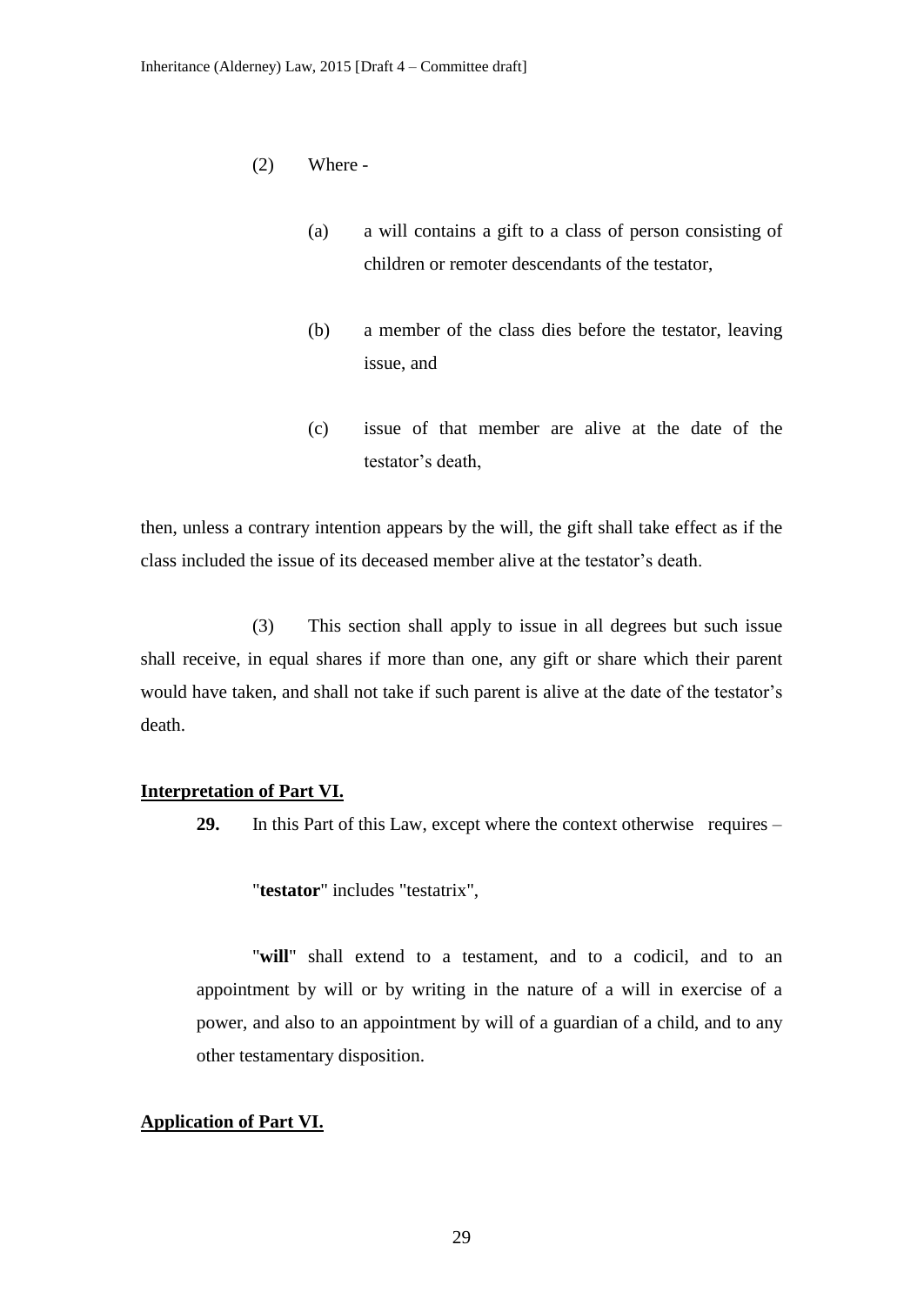**30.** This Part of this Law shall apply to any will, or to any alteration to any will, executed on or after the date of commencement.

#### PART VII

## COMMORIENTES AND SURVIVORSHIP

#### **Presumption as to survivorship in certain circumstances.**

**31.** (1) Subject to subsection (2), in all cases where, on or after the date of commencement, two or more persons have died in circumstances rendering it uncertain which of them survived the other or others, such deaths shall, for all purposes affecting the title of property, be presumed to have occurred in order of seniority, and accordingly the younger shall be deemed to have survived the elder.

- (2) The presumption in subsection (1) may be excluded
	- (a) by an express contrary provision in a will, whether executed before or after the date of commencement, or
	- (b) by order of the Court, having heard evidence in rebuttal of such presumption.

#### **Conditions as to survivorship.**

**32.** Where, whether under the provisions of any will or by the law relating to intestacy, any gift or inheritance of property ("**the property**") is conditional upon the legatee or heir surviving the deceased for a prescribed period after the date of death of the deceased -

> (a) for the avoidance of doubt, the property shall vest in the legatee or heir upon the death of the deceased, but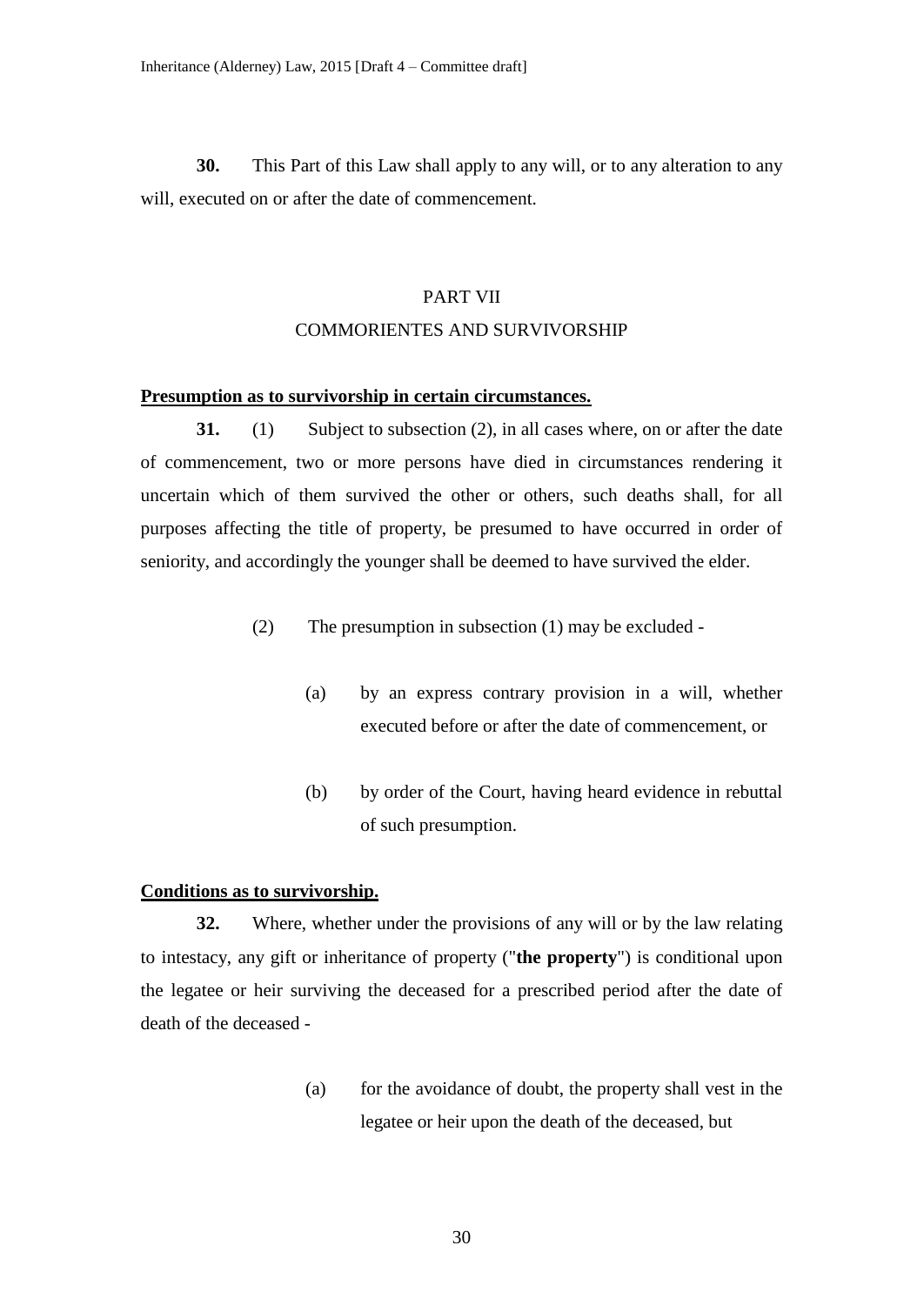(b) should the legatee or heir not survive the deceased for the prescribed period, the property shall vest, upon the death of such legatee or heir, according to the provisions of the will of the deceased, or according to the law relating to intestacy as it applies to the estate of the deceased (as the case may be), and in such circumstances the will of the legatee or heir, or the law relating to intestacy as it applies to the estate of that legatee or heir, shall not apply to the succession to the property.

## PART VIII

#### PROVISION FOR FAMILY AND DEPENDANTS

#### **Referral to Ordinary Court.**

**33.** (1) In this Part, "**the Court**" shall mean the Court of Alderney except where an application, or any point of law arising in the action, has been referred to the Royal Court in accordance with subsection (2) or (3), in which case, in relation to the hearing and determination of such application or issue, "**the Court**" shall mean the Royal Court of Guernsey ("**the Royal Court")**.

(2) The Court of Alderney may, at any time prior to or during the hearing of an application under this Part, refer the application to the Royal Court for hearing and determination if it is of the opinion that it is desirable to do so in all the circumstances and in the interests of justice.

(3) The Court of Alderney may, at any time prior to or during the hearing of an application under this Part, refer any point of law arising in the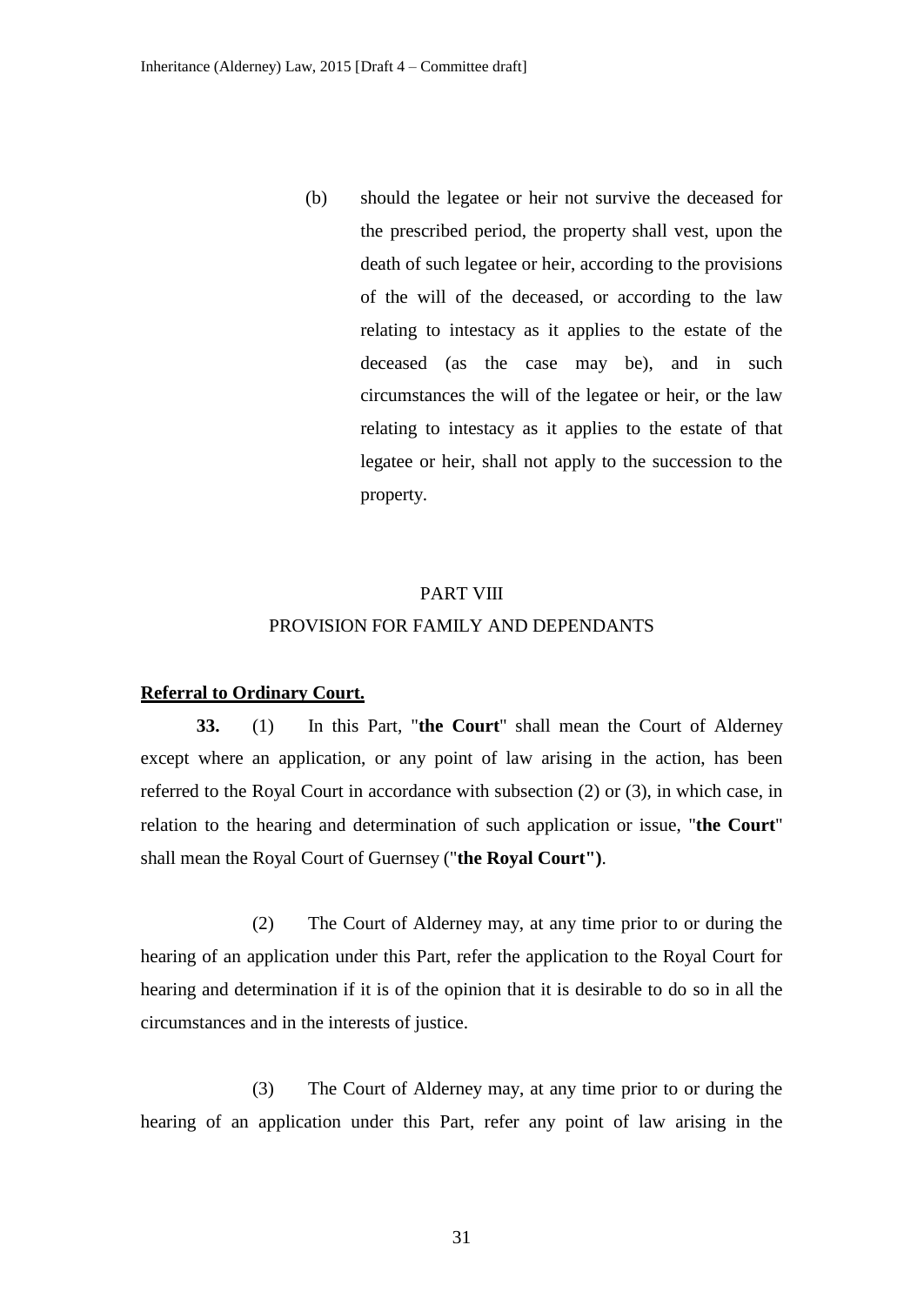application to the Royal Court for determination.

(4) A referral under subsection (2) or (3) may be made on such terms and conditions, and may contain such ancillary and consequential directions, whether as to costs or otherwise, as the Court of Alderney thinks fit.

## **Application for financial provision.**

**34.** (1) Subject to subsection (9), where, on or after the date of commencement, a person who dies was, at the time of death, domiciled in the Island of Alderney and is survived by any person ("**the applicant**") included in a class set out in subsection (2), the applicant may apply to the Court for an order under section 35 on the ground that the disposition of the deceased's estate effected by the will, or by the law relating to intestacy, or by a combination of the will and that law, is not such as to make reasonable financial provision for the applicant.

- (2) The classes of person referred to in subsection (1) are
	- (a) the spouse or civil partner of the deceased,
	- (b) a former spouse or former civil partner of the deceased, who has not formed a subsequent marriage or civil partnership,
	- (c) a person who (not being a person included in paragraph (a) or (b) above), during the whole of the period of two years ending immediately before the date of death of the deceased, was living -
		- (i) in the same household as the deceased, and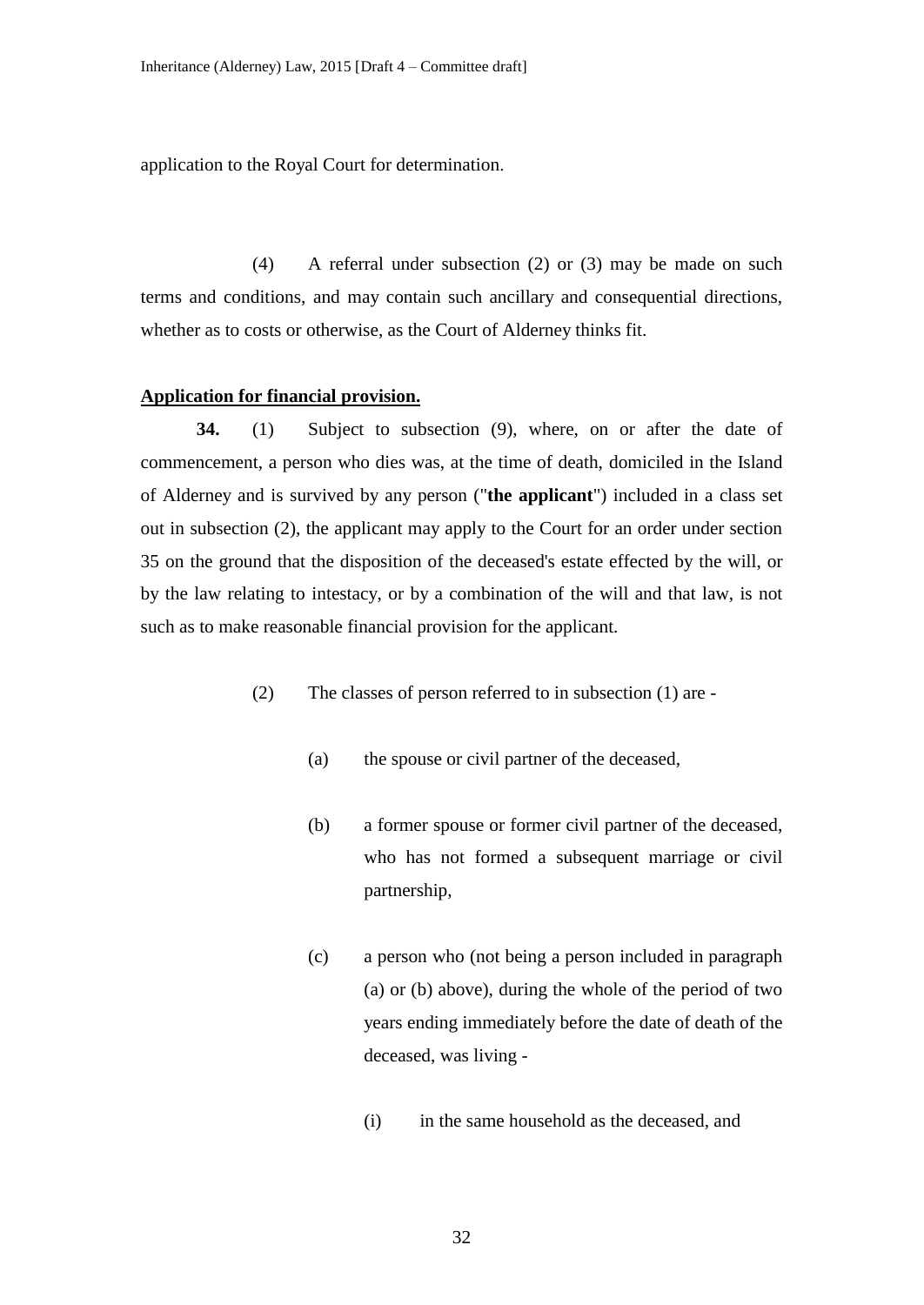- (ii) as the spouse, or as the civil partner, of the deceased,
- (d) a child of the deceased,
- (e) any person (not being the child of the deceased) who, in relation to any marriage or civil partnership to which the deceased was at any time a party, or otherwise in relation to any family in which the deceased at any time stood in the role of a parent, was treated by the deceased as a child of the family,
- (f) any person (not being a person included in any of the previous paragraphs) who immediately before the death of the deceased was being maintained, either wholly or partly, by the deceased.

(3) The reference in subsection (2)(e) to a family in which the deceased stood in the role of a parent includes a family of which the deceased was the only member (apart from the applicant).

- (4) In this Part "**reasonable financial provision**"
	- (a) in the case of an application by a person included in subsection  $(2)(a)$ , by the spouse or civil partner of the deceased (except where the marriage was the subject of a judicial separation or the civil partnership was the subject of a separation order, and the separation was continuing), means such financial provision as it would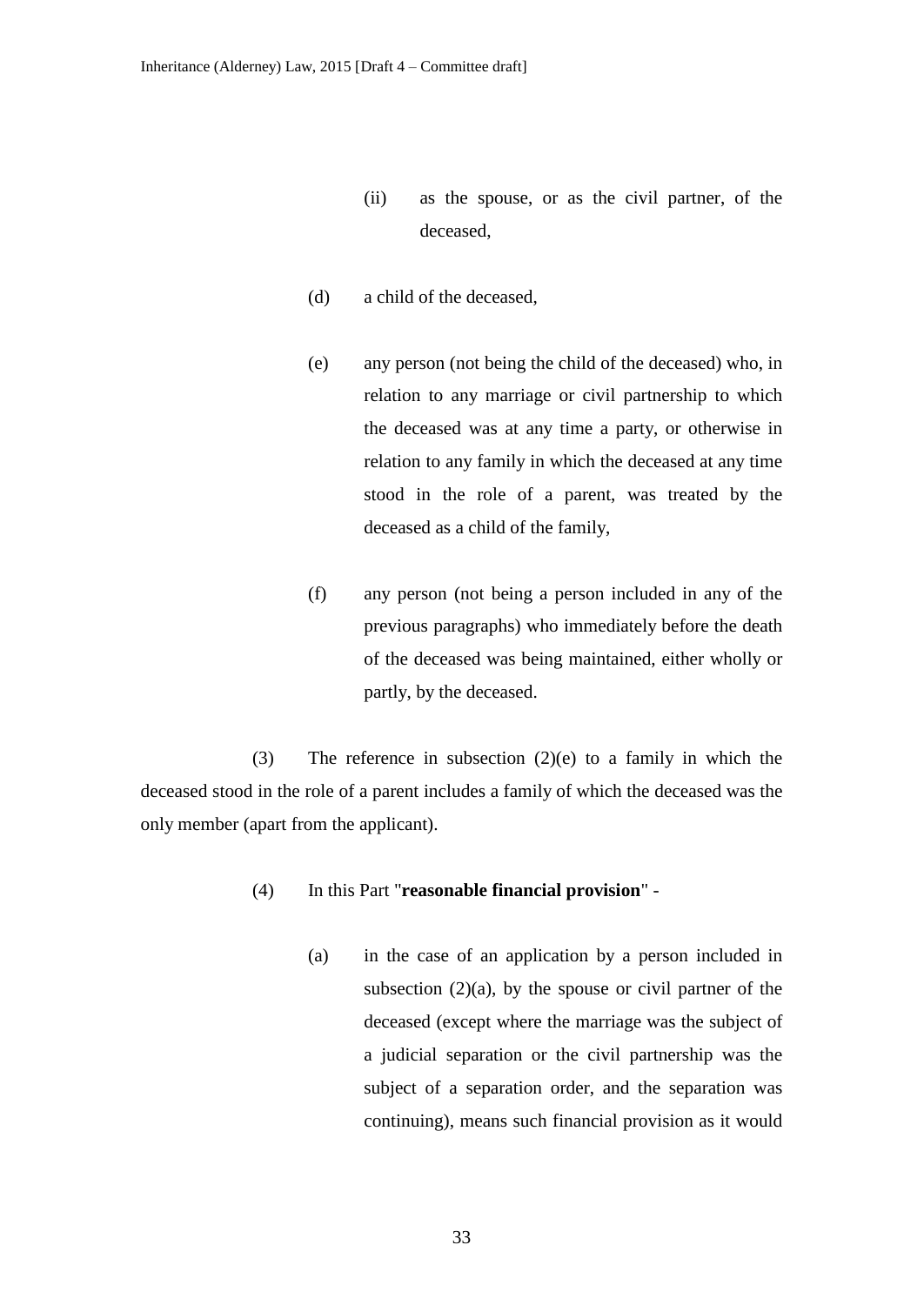be reasonable in all the circumstances of the case for a spouse or civil partner to receive, whether or not that provision is required for the spouse or civil partner's maintenance,

(b) in the case of any other application made by virtue of subsection (2) (including an application by the spouse or civil partner of the deceased where the marriage was the subject of a judicial separation or the civil partnership was the subject of a separation order, and the separation was continuing), means such financial provision as it would be reasonable in all the circumstances for the applicant to receive for the applicant's maintenance.

(5) For the purposes of subsection  $(2)(f)$ , a person shall be treated as being maintained by the deceased, either wholly or partly, as the case may be, only if the deceased was making a substantial contribution in money or money's worth towards the reasonable needs of that person, other than a contribution made for full valuable consideration pursuant to an arrangement of a commercial nature.

(6) No person shall be precluded from making any application under section 35, nor shall the making of any order thereunder be precluded, by reason only that the person stands convicted of the unlawful killing, other than the murder, of the deceased.

(7) The States may by Ordinance amend the provisions of subsection (2) so as to amend or add to the classes set out therein.

(8) The respondents to any application made under section 35 shall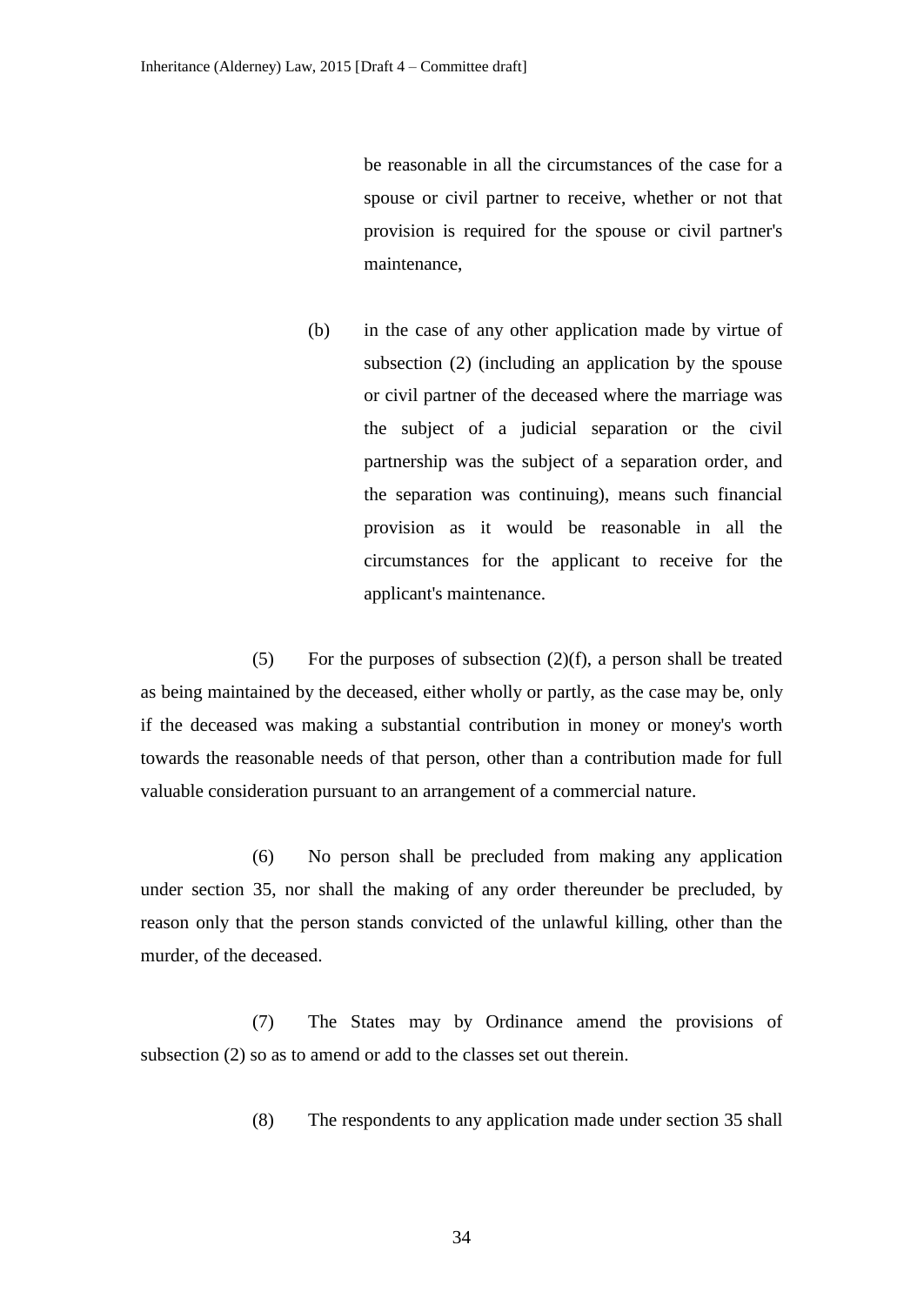include (without limitation) -

- (a) any personal representative of the deceased, except where that personal representative is an applicant under that section, and
- (b) any beneficiary of the estate of the deceased who may be affected by the order sought.

(9) Where a person who is included in any class set out in subsection (2), or any person who is a respondent to any application under section 35, is subject to a legal disability, whether as to age or otherwise, such person may be represented in any proceedings under this Part by that person's legal guardian.

(10) No application under section 35 shall be made in respect of the estate of a person whose will was executed before the date of commencement (notwithstanding that any codicil to that will may have been executed after the date of commencement) unless -

- (a) pursuant to a declaration made by that person under section  $1(5)$ , or
- (b) pursuant to the provisions of section 1(6),

his will is deemed to have been executed, for the purposes of Part I, on or after the date of commencement.

## **Powers of the Court to make orders.**

**35.** (1) Subject to the provisions of this Part, where an application is made for an order under this section, the Court may, if it is satisfied that the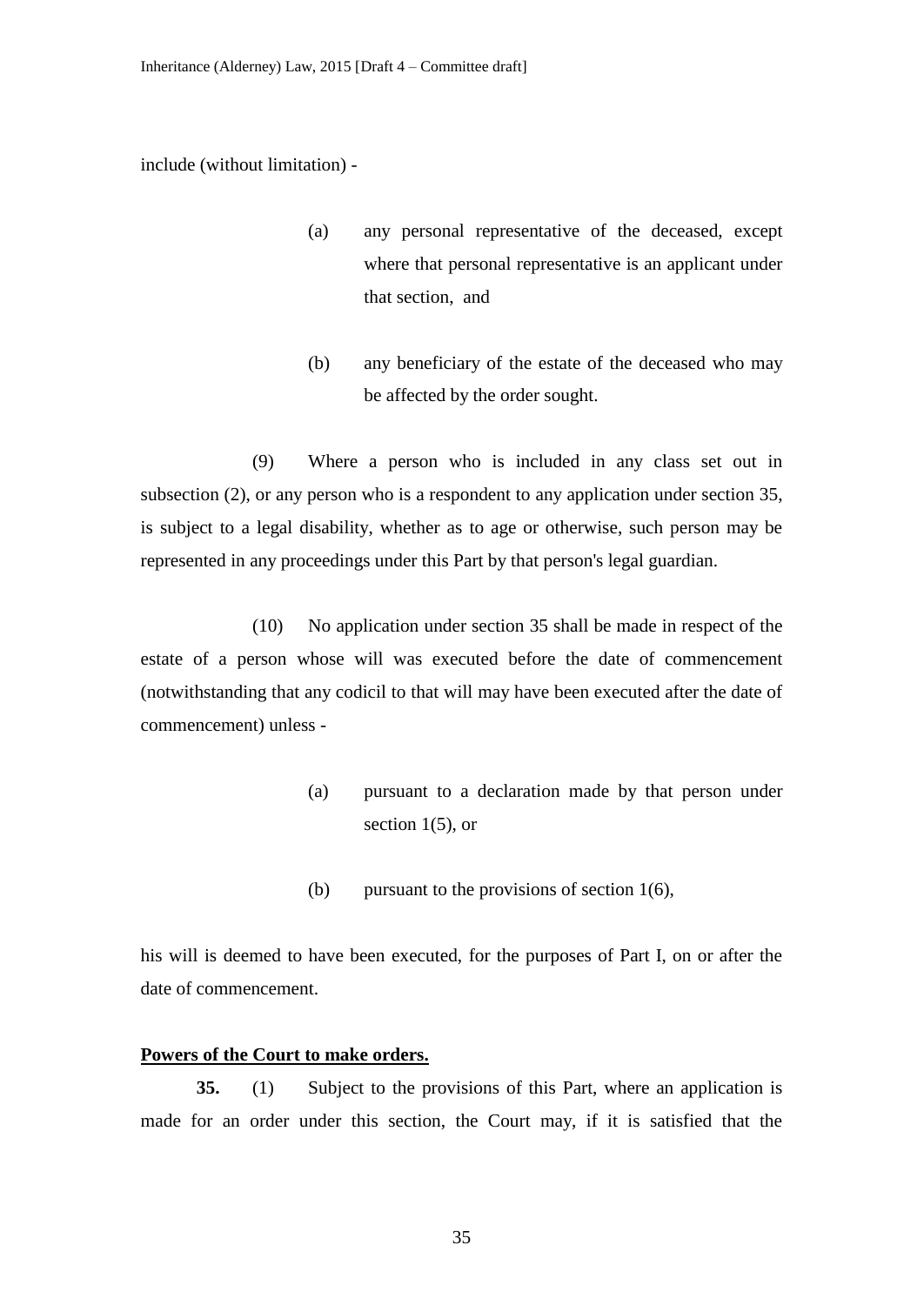disposition of the deceased's estate effected by the will, or by the law relating to intestacy, or by a combination of the will and that law, is not such as to make reasonable financial provision for the applicant, make any order which it thinks fit, including (without limitation) –

- (a) an order for the making to the applicant out of the net estate of the deceased of such periodical payments, for such term, as may be specified in the order,
- (b) an order for the payment to the applicant out of that estate of a lump sum of such amount as may be specified,
- (c) an order for the vesting in or transfer to the applicant of such property comprised in that estate as may be so specified,
- (d) an order for the settlement for the benefit of the applicant of such property comprised in that estate as may be so specified,
- (e) an order varying any ante-nuptial or post-nuptial settlement (including such a settlement made by will or conveyance) made during or in anticipation of a marriage to which the deceased was a party, provided that such variation shall be for the benefit of the surviving party to that marriage, or of any child of that marriage, or any person who was treated by the deceased as a child of the family in relation to that marriage,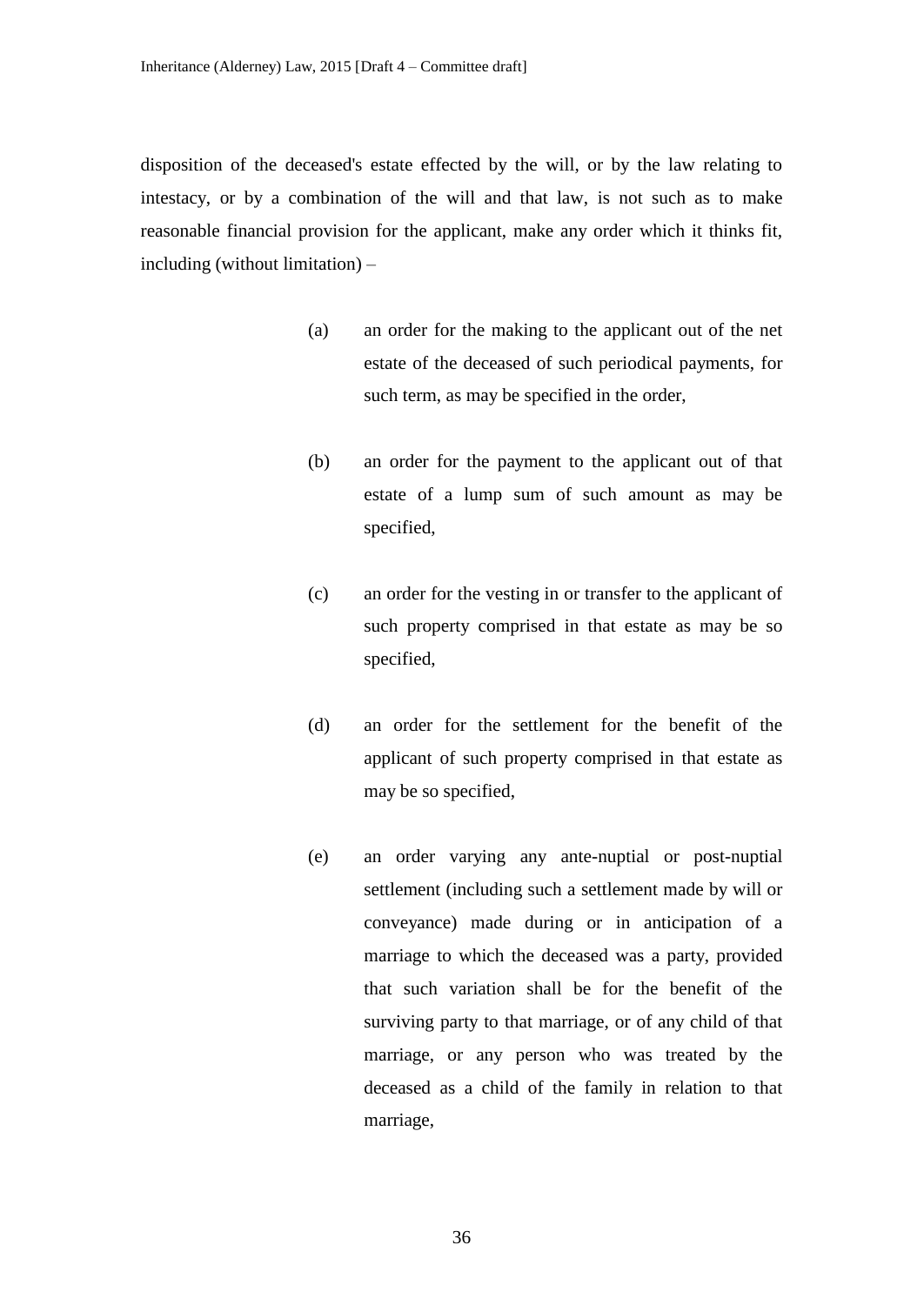- (f) an order creating, extinguishing or varying a usufruit, droit d'habitation, lease, licence or other right of occupation in relation to any real property comprised in that estate,
- (g) an order varying for the applicant's benefit the trusts on which the deceased's estate is held,

and in making any such order the Court may impose such terms and conditions as it thinks fit.

(2) An order under subsection (1)(a) providing for the making out of the net estate of the deceased of periodical payments may provide for -

- (a) payments of such amount as may be specified in the order,
- (b) payments equal to the whole of the income of the net estate or of such portion thereof as may be so specified,
- (c) payments equal to the whole of the income of such part of the net estate as the Court may direct to be set aside for that purpose,

or may provide for the amount of the payments or any of them to be determined in any other way the Court thinks fit.

(3) An order under this section may contain such consequential and supplementary provisions as the Court thinks necessary or expedient for the

37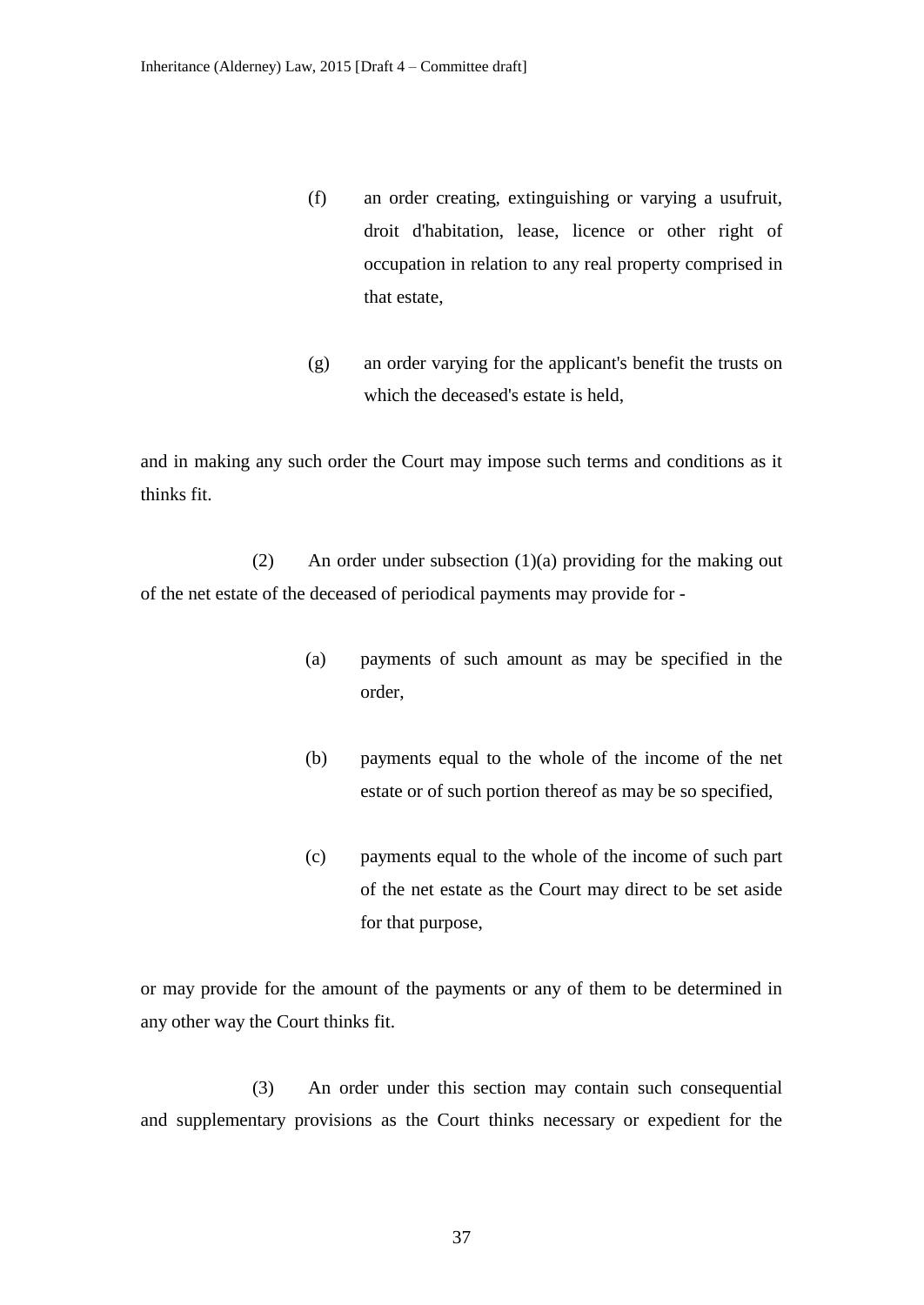purpose of giving effect to the order or for the purpose of securing that the order operates fairly as between one beneficiary of the estate of the deceased and another including (without limitation) -

- (a) requiring any person who holds any property which forms part of the net estate of the deceased to make such payment or transfer such property as may be specified,
- (b) varying the disposition of the estate of the deceased, whether by the will, or by the law relating to intestacy, or by a combination of the will and that law, in such manner as the Court thinks fair and reasonable having regard to the provisions of the order and all the circumstances of the case,
- (c) conferring on the trustees of any property which is the subject of an order under this section such powers as appear to the Court to be necessary or expedient.

#### **Matters to which the Court is to have regard.**

**36.** (1) Where an application is made for an order under section 35, the Court shall, in determining whether the disposition of the deceased's estate by the will, or by the law relating to intestacy, or by a combination of the will and that law, is such as to make reasonable financial provision for the applicant and, if the Court considers that reasonable financial provision has not been made, in determining whether and in what manner it shall exercise its powers under that section, have regard to the following matters -

> (a) the financial resources and financial needs which the applicant has or is likely to have in the foreseeable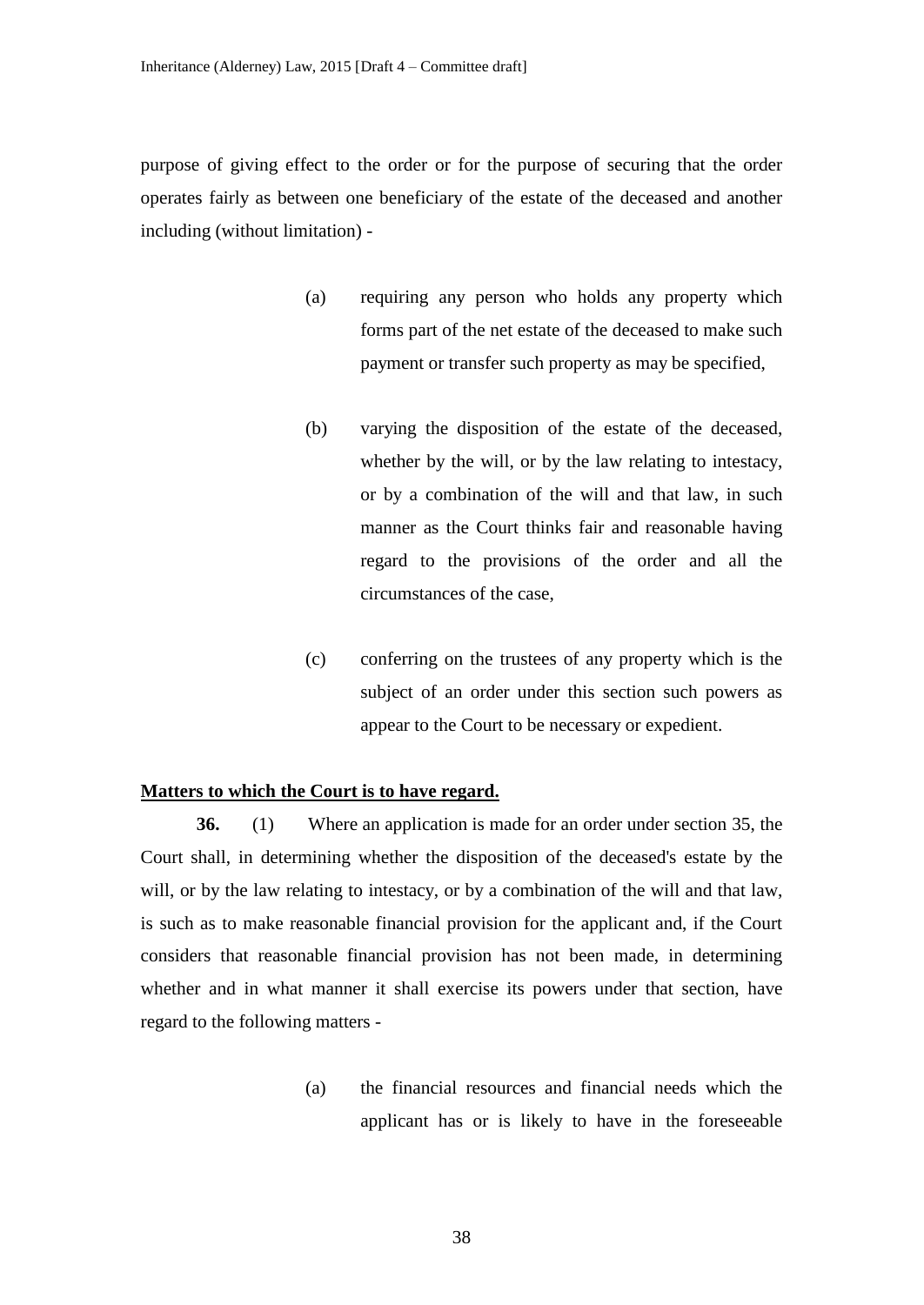future,

- (b) the financial resources and financial needs which any other applicant under section 35 has or is likely to have in the foreseeable future,
- (c) the financial resources and financial needs which any beneficiary of the estate of the deceased has or is likely to have in the foreseeable future,
- (d) any obligations and responsibilities which the deceased had towards any applicant for an order under section 35 or towards any beneficiary of the estate of the deceased,
- (e) the size and nature of the net estate of the deceased,
- (f) any physical or mental disability of any applicant for an order under section 35 or any beneficiary of the estate of the deceased,
- (g) any other matter, including the conduct of the applicant or any other person, which in the circumstances of the case the Court may consider relevant.

(2) Without prejudice to the generality of subsection  $(1)(g)$ , where an application for an order under section 35 is made by virtue of section 34(2)(a) or (b), the Court shall, in addition to the matters specifically mentioned in paragraphs (a) to (f) of subsection (1), have regard to -

(a) the age of the applicant and the duration of the marriage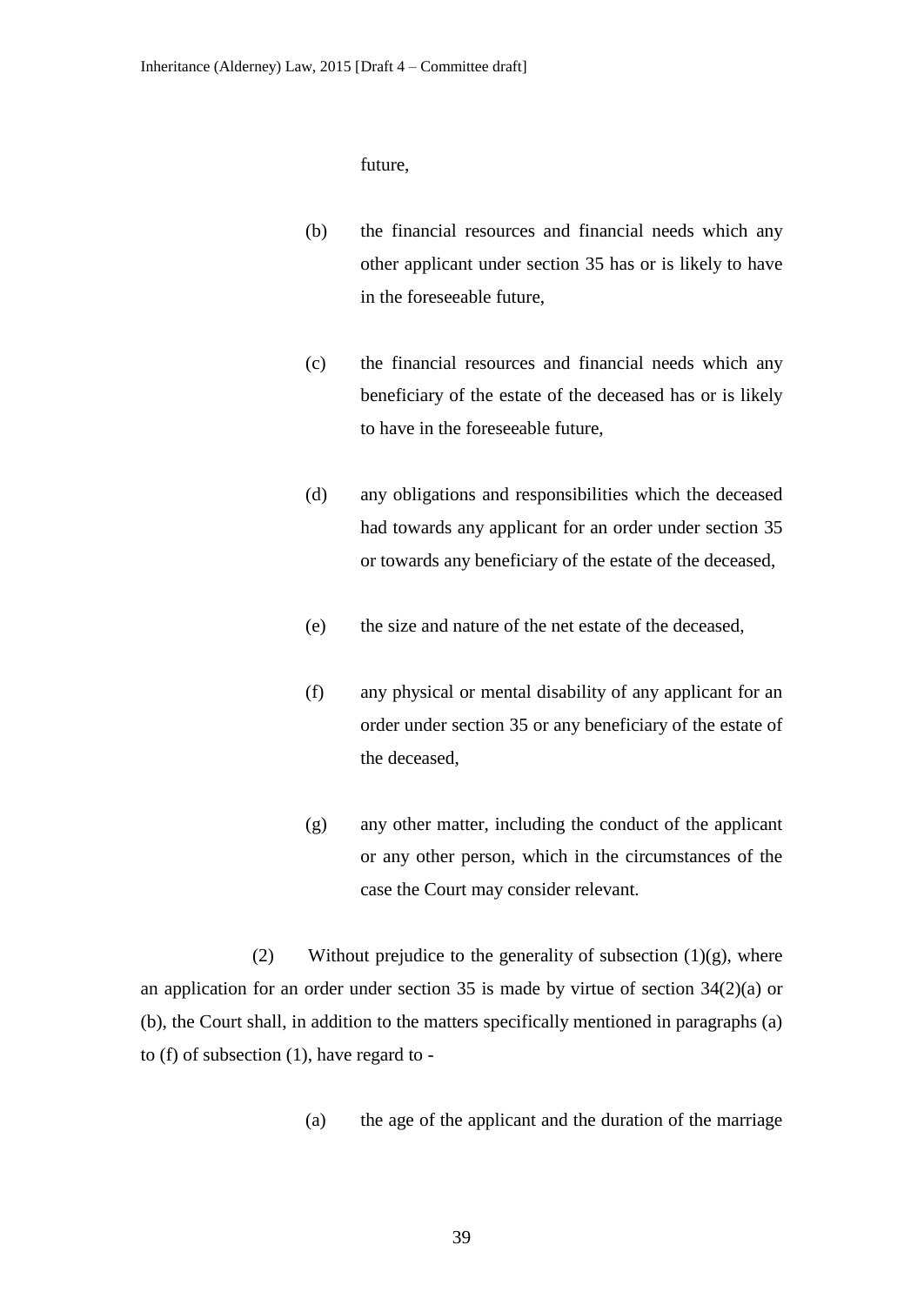or civil partnership,

(b) the contribution made by the applicant to the welfare of the family of the deceased, including any contribution made by looking after the home or caring for the family,

and in the case of an application by the spouse of the deceased, the Court shall also, except where the marriage was the subject of a judicial separation and the separation was continuing, have regard to the provision which the applicant might reasonably have expected to receive if on the day on which the deceased died the marriage, instead of being terminated by death, had been terminated by a decree of divorce (but nothing requires the Court to treat such provision as setting an upper or lower limit on the provision which may be made by an order under section 35).

(3) Without prejudice to the generality of subsection  $(1)(g)$ , where an application for an order under section 35 is made by virtue of section  $34(2)(c)$ , the Court shall, in addition to the matters specifically mentioned in paragraphs (a) to (f) of subsection (1), have regard to -

- (a) the age of the applicant and the length of the period during which the applicant lived as the spouse or civil partner of the deceased and in the same household as the deceased,
- (b) the contribution made by the applicant to the welfare of the family of the deceased, including any contribution made by looking after the home or caring for the family.

(4) Without prejudice to the generality of subsection  $(1)(g)$ , where an application for an order under section 35 is made by virtue of section 34(2)(d) or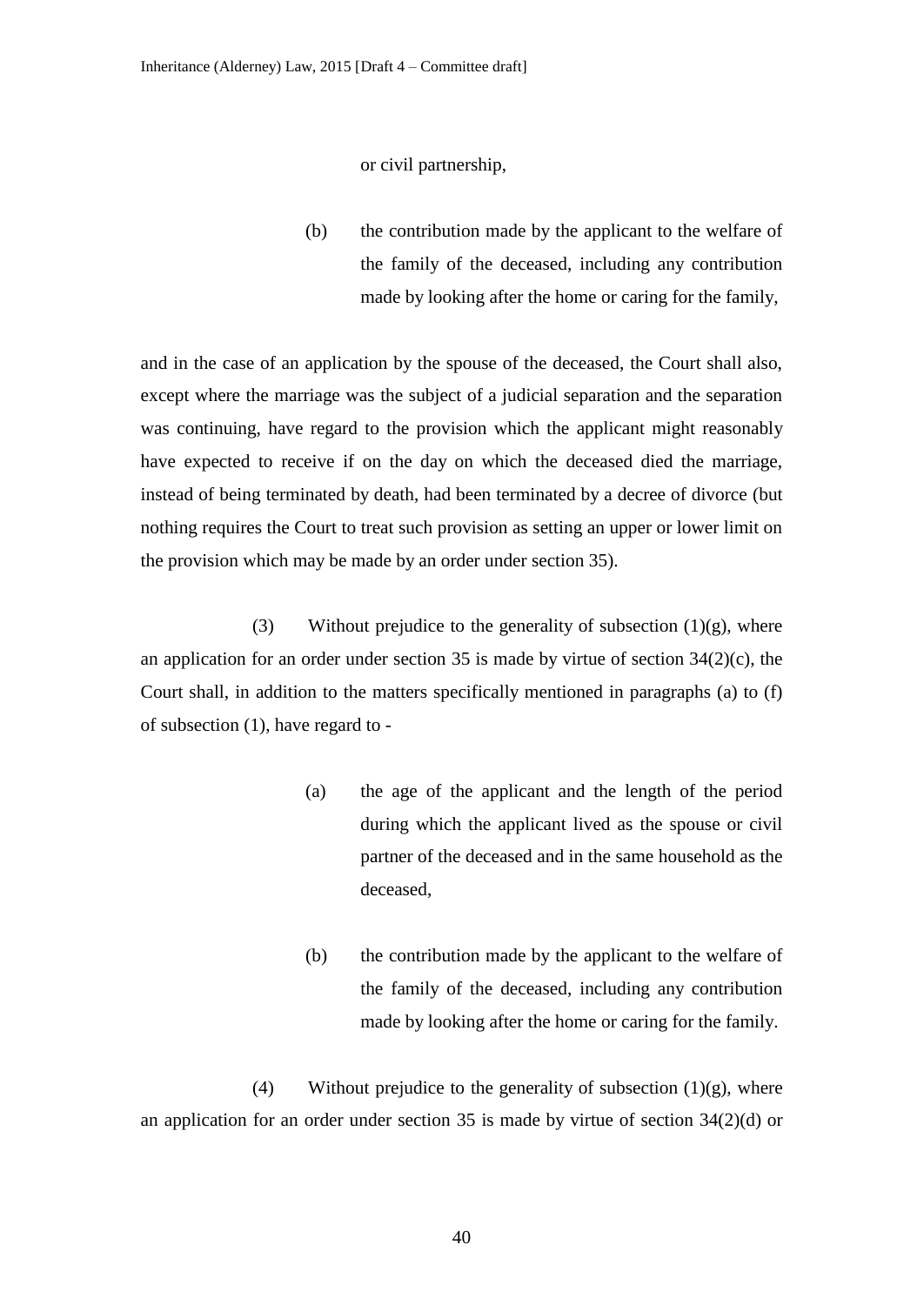(e), the Court shall, in addition to the matters specifically mentioned in paragraphs (a) to (f) of subsection (1), have regard to the manner in which the applicant was being or might expect to be educated or trained, and where the application is made by virtue of section 34(2)(e) the Court shall also have regard to -

- (a) whether the deceased maintained the applicant and, if so, to the length of time for which and basis on which the deceased did so, and to the extent of the contribution made by way of maintenance,
- (b) whether and, if so, to what extent the deceased assumed responsibility for maintaining the applicant,
- (c) whether in maintaining or assuming responsibility for maintaining the applicant the deceased did so knowing that the applicant was not the deceased's own child, and
- (d) the liability of any other person to maintain the applicant.

(5) Without prejudice to the generality of subsection  $(1)(g)$ , where an application for an order under section 35 is made by virtue of section 34(2)(f), the Court shall, in addition to the matters specifically mentioned in paragraphs (a) to (f) of subsection (1), have regard –

- (a) to the length of time for which and basis on which the deceased maintained the applicant, and to the extent of the contribution made by way of maintenance,
- (b) to whether and, if so, to what extent the deceased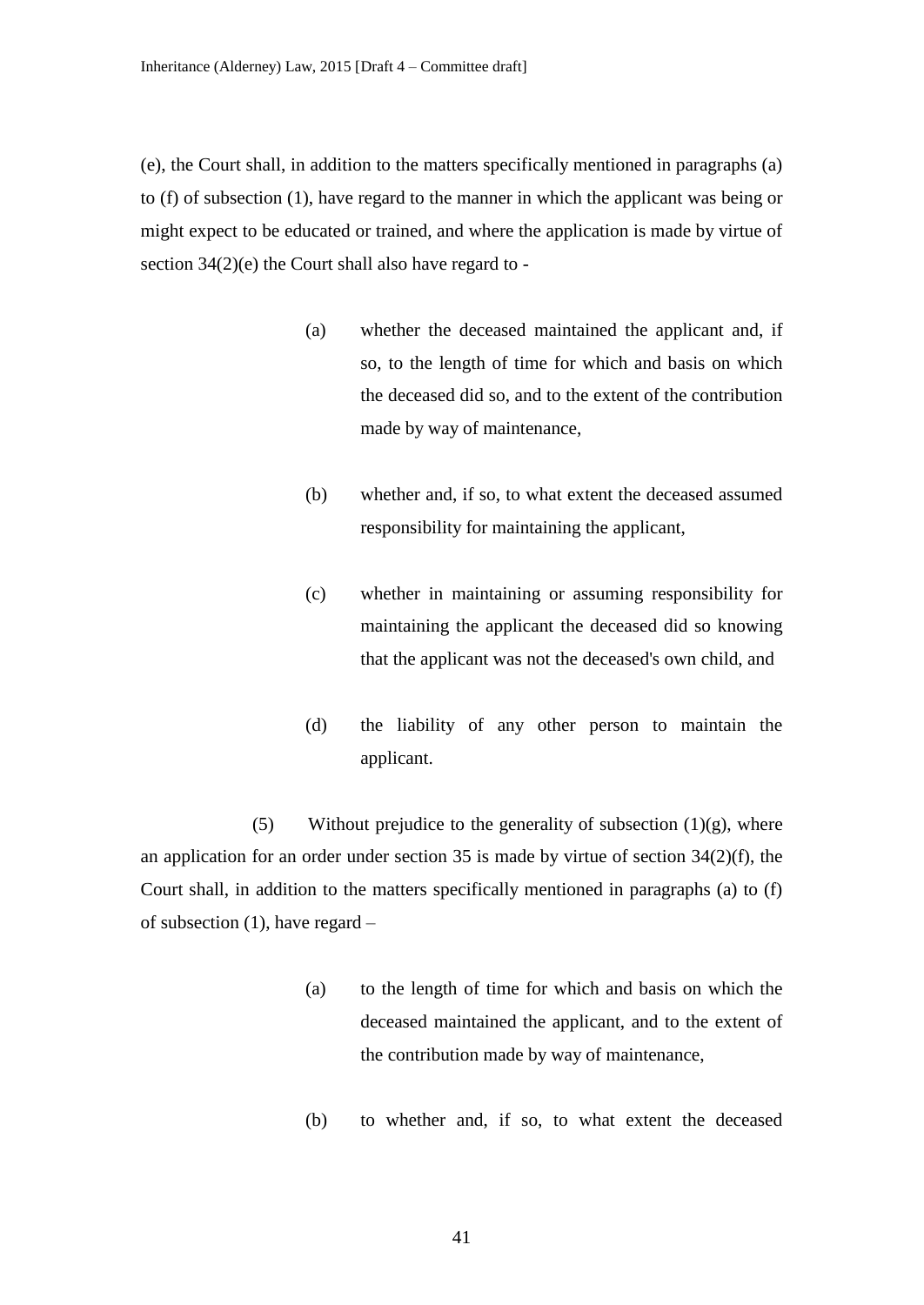assumed responsibility for the maintenance of the applicant.

(6) In considering the matters to which the Court is required to have regard under this section, the Court shall take into account the facts as known to the Court at the date of the hearing.

(7) In considering the financial resources of any person for the purposes of this section, the Court shall take into account the person's earning capacity, and in considering the financial needs of any person for the purposes of this section, the Court shall take into account the person's financial obligations and responsibilities.

### **Time limit for applications.**

**37.** An application for an order under section 35 shall not, except with the permission of the Court, be made after the end of the period of six months from the date of death of the deceased.

# **Interim orders.**

**38.** (1) Where on an application for an order under section 35 it appears to the Court -

- (a) that the applicant is in immediate need of financial assistance, but it is not yet possible to determine what order (if any) should be made under that section, and
- (b) that property forming part of the net estate of the deceased is or can be made available to meet the need of the applicant,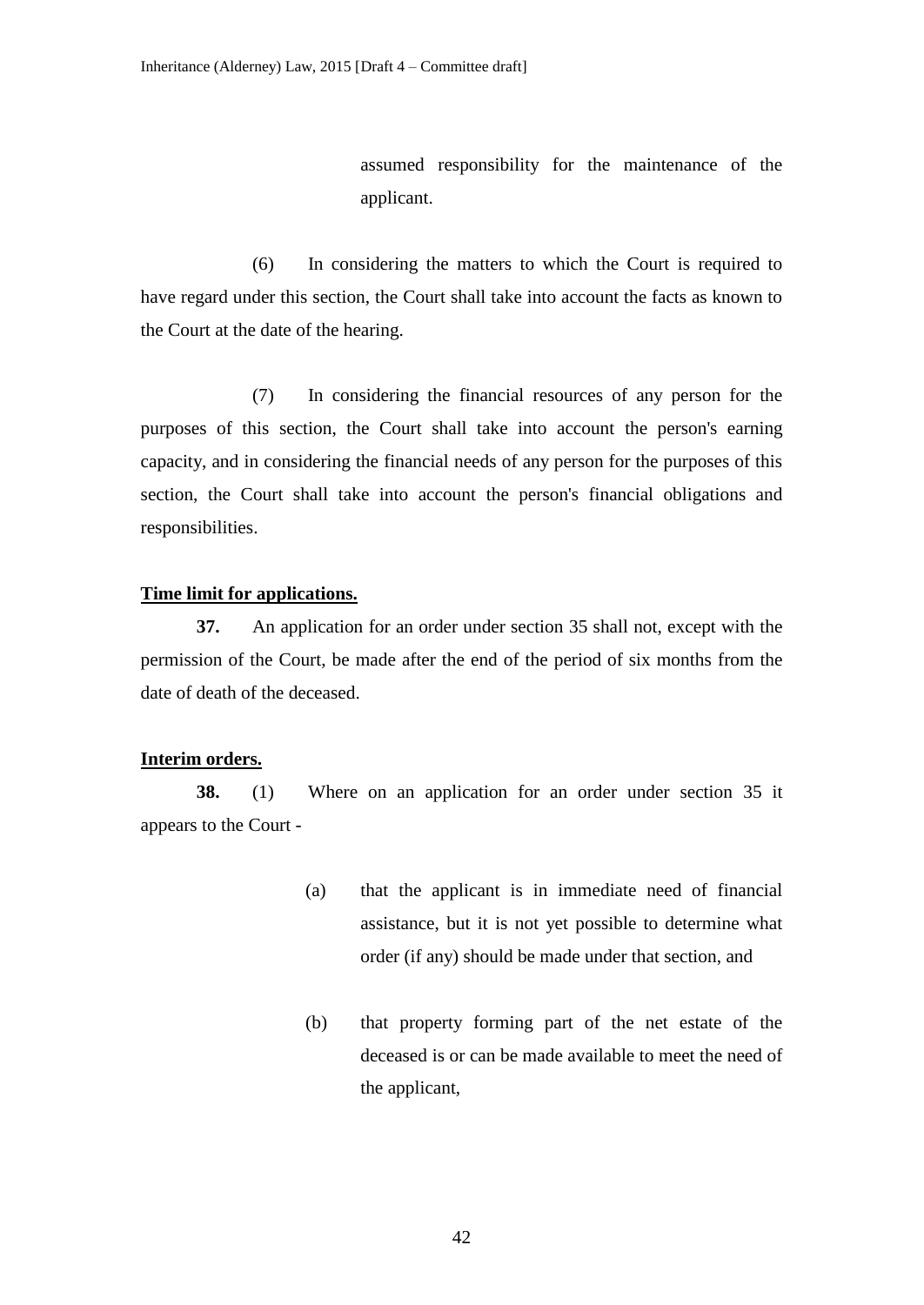the Court may order that, subject to such conditions or restrictions, if any, as the Court may impose and to any further order of the Court, there shall be paid to the applicant out of the net estate of the deceased such sum or sums and (if more than one) at such intervals, as the Court thinks reasonable; and the Court may order that, subject to the provisions of this Part, such payments are to be made until such date as the Court may specify, not being later than the date on which the Court either makes an order under section 35 or decides not to exercise its powers under that section.

(2) Section 35(2) and (3) shall apply in relation to an order under this section as they relate to an order under section 35.

(3) In determining what order, if any, should be made under this section the Court shall, so far as the urgency of the case permits, have regard to the same matters as those to which the Court is required to have regard under section 36.

(4) An order made under section 35 may provide that any sum paid to the applicant by virtue of this section shall be treated to such an extent and in such manner as may be provided by that order as having been paid on account of any payment provided for by that order.

### **Variation, discharge, etc. of orders for periodical payments.**

**39.** (1) Subject to the provisions of this Part, where the Court has made an order under section 35(1)(a) (in this section referred to as "**the original order**") for the making of periodical payments to any person (in this section referred to as "**the original recipient**"), the Court, on an application under this section, shall have power by order to vary or discharge the original order or to suspend any provision of it temporarily and to revive the operation of any provision so suspended.

(2) Without prejudice to the generality of subsection (1), an order made on an application for the variation of the original order may -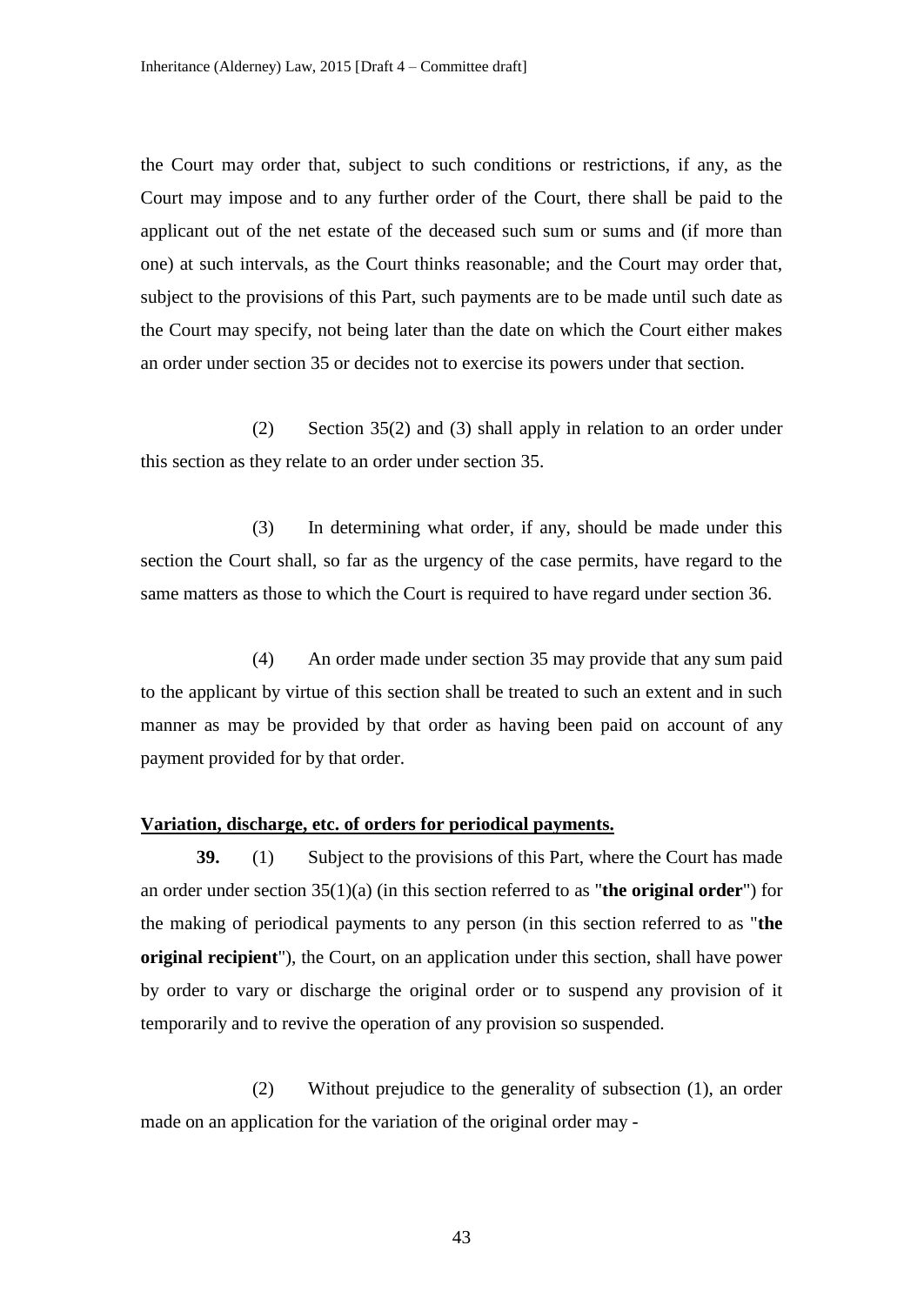- (a) provide for the making out of any relevant property of such periodical payments, for such term as may be specified in the order, to any person who has applied, or would but for section 37 be entitled to apply, for an order under section 35 (whether or not, in the case of any application, an order was made in favour of the applicant),
- (b) provide for the payment out of any relevant property of a lump sum of such amount as may be so specified to the original recipient or to any such person who is mentioned in paragraph (a),
- (c) provide for the transfer of the relevant property, or such part thereof as may be so specified, to the original recipient or to any such person as is so mentioned.

(3) Where the original order provides that any periodical payments payable thereunder to the original recipient are to cease on the occurrence of an event specified in the order (other than the formation of a subsequent marriage or civil partnership by a former spouse or former civil partner) or on the expiration of a period so specified, then, if, before the end of the period of six months from the date of the occurrence of that event or of the expiration of that period ("**the said date**"), an application is made for an order under this section, the Court shall have power to make any order which it would have had power to make if the application had been made before the said date (whether in favour of the original recipient or any such person as is mentioned in paragraph (2)(a) and whether having effect from the said date or from such later date as the Court may specify).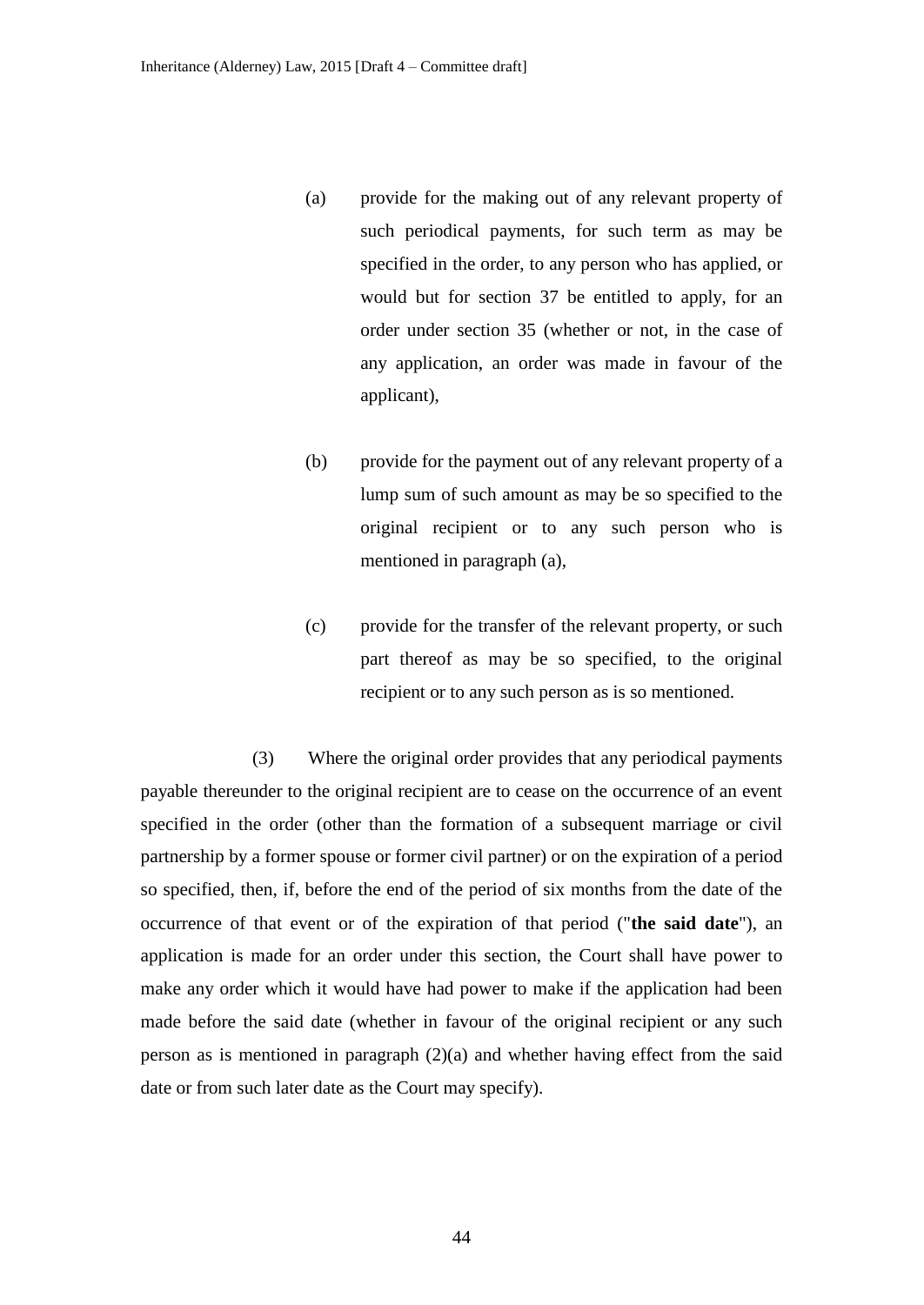(4) Any reference in this section to the original order shall include a reference to an order made under this section and any reference in this section to the original recipient shall include a reference to any person to whom periodical payments are required to be made by virtue of an order under this section.

(5) An application under this section may be made by any of the following persons -

- (a) any person who by virtue of section 34(1) has applied, or would but for section 37 be entitled to apply, for an order under section 35,
- (b) a personal representative of the deceased,
- (c) the trustees of any relevant property,
- (d) any beneficiary of the estate of the deceased.
- (6) An order under this section may only affect
	- (a) property the income of which is at the date of the order applicable wholly or in part for the making of periodical payments to any person who has applied for an order under this Part, or
	- (b) in the case of an application under subsection (3) in respect of payments which have ceased to be payable on the occurrence of an event or the expiration of a period, property the income of which was so applicable immediately before the occurrence of that event or the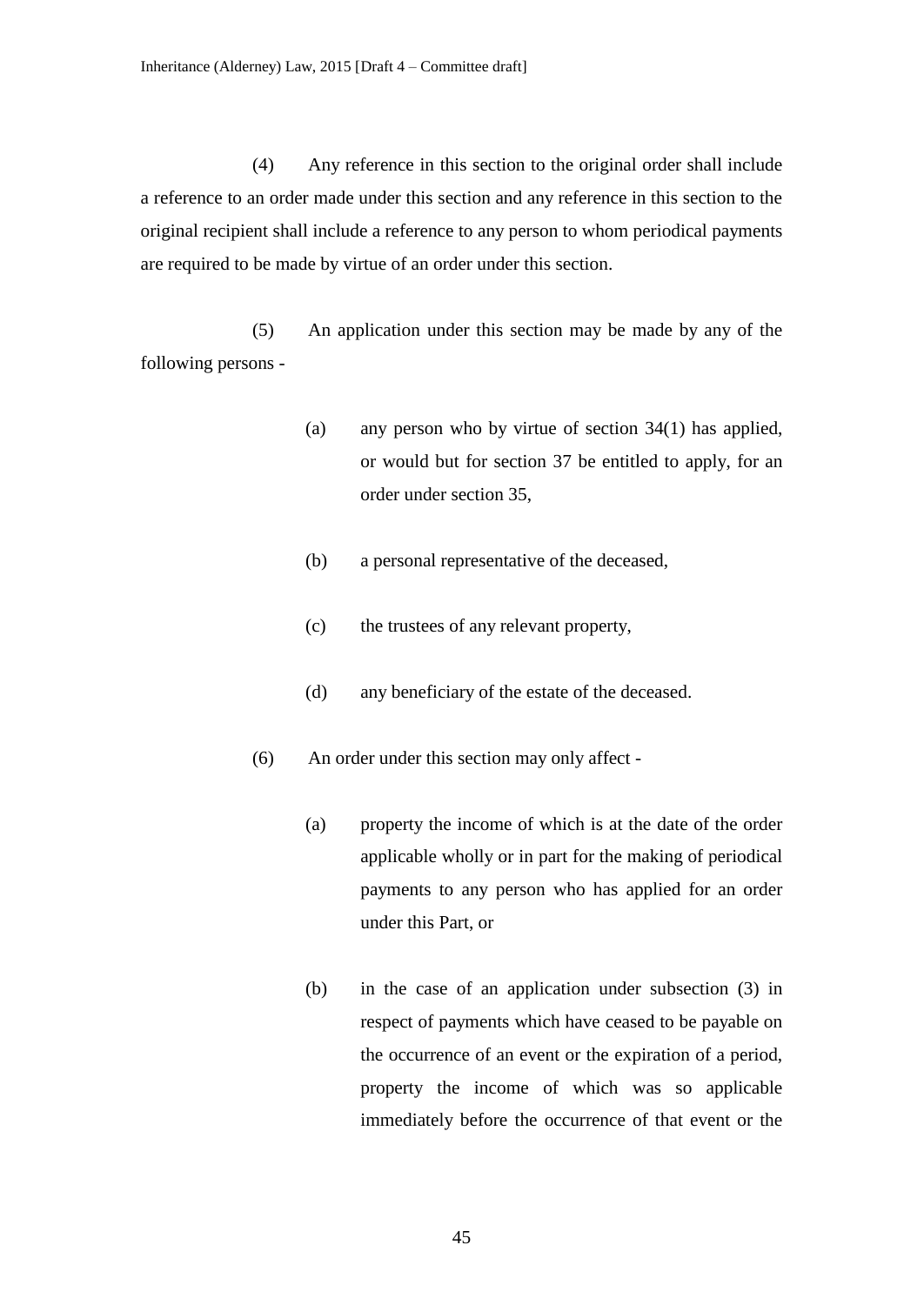expiration of that period, as the case may be,

and any such property as is mentioned in paragraph (a) or (b) is in subsections (2) and (5) referred to as "**relevant property**".

(7) In exercising the powers conferred by this section the Court shall have regard to all the circumstances of the case, including any change in any of the matters to which the Court was required to have regard when making the order to which the application relates.

(8) Where the Court makes an order under this section, it may give such consequential directions as it thinks necessary or expedient having regard to the provisions of the order.

(9) For the avoidance of doubt it is hereby declared that, in relation to an order which provides for the making of periodical payments which are to cease on the occurrence of an event specified in the order (other than the formation of a subsequent marriage or civil partnership by a former spouse or former civil partner) or on the expiration of a period so specified, the power to vary an order includes power to provide for the making of periodical payments after the expiration of that period or the occurrence of that event.

# **Payment of lump sum by instalments.**

**40.** (1) An order under section 35(1)(b) or 39(2)(b) for the payment of a lump sum may provide for the payment of that sum by instalments of such amounts as may be specified in the order.

(2) Where an order is made by virtue of subsection (1), the Court shall have power, on an application made by the person to whom the lump sum is payable, by a personal representative of the deceased or by the trustees of the property

46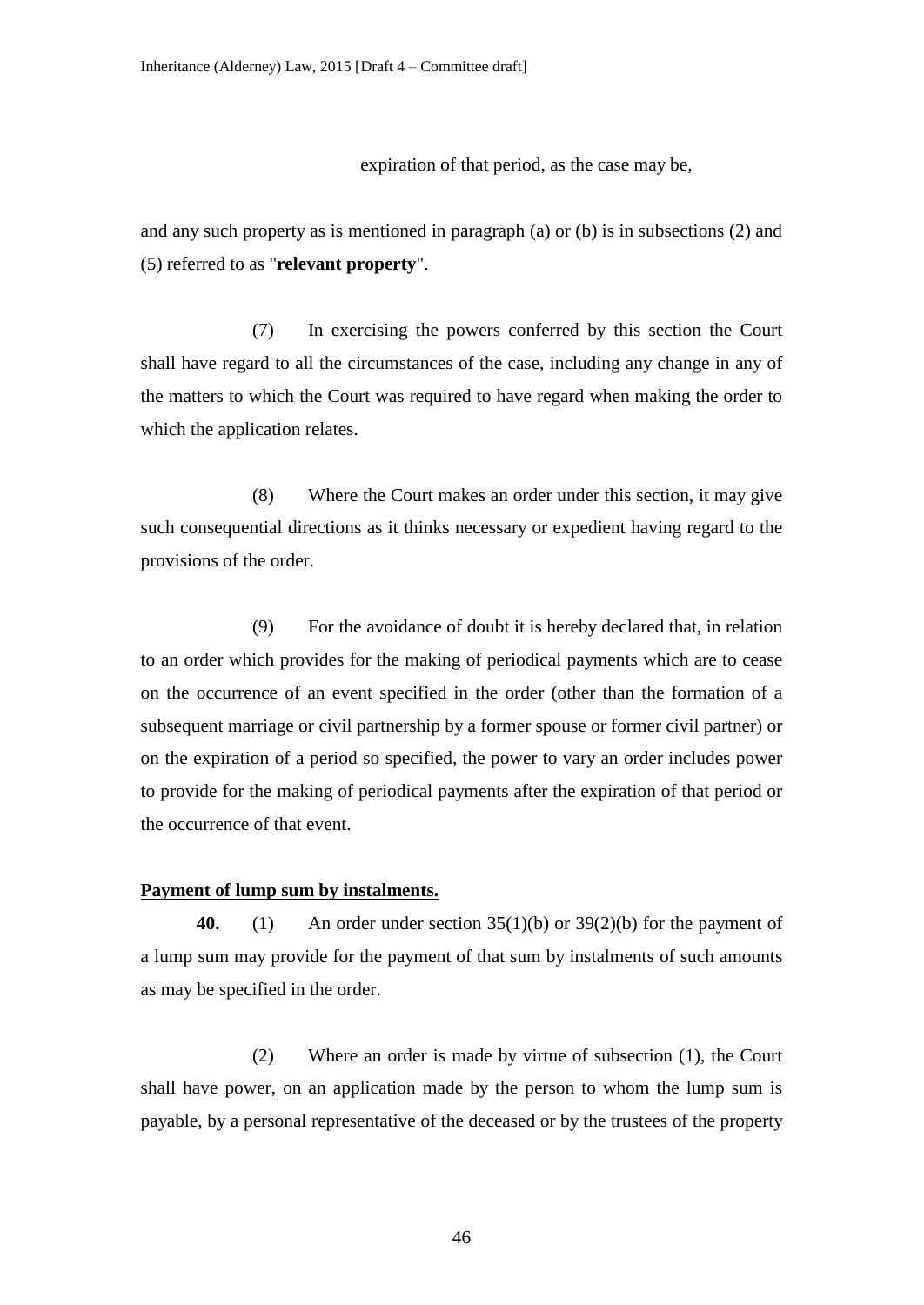out of which the lump sum is payable, to vary that order by varying the number of instalments payable, the amount of any instalment and the date on which any instalment becomes payable.

# **Property treated as "net estate".**

**41.** (1) Where a deceased person has in accordance with the provisions of any enactment, or in accordance with the provisions of any pension scheme or policy of insurance, nominated any person to receive any sum of money or other property on the death of the deceased and that nomination is in force at the time of death, that sum of money or that other property, to the extent of the value thereof at the date of death of the deceased, shall be treated for the purposes of this Part as part of the net estate of the deceased; but this subsection shall not render any person liable for having paid that sum or transferred that other property to the person named in the nomination in accordance with the directions given in the nomination.

(2) Where any sum of money or other property is received by any person as a donation à cause de mort (donatio mortis causa) made by a deceased person, that sum of money or that other property, to the extent of the value thereof at the date of the death of the deceased, shall be treated for the purposes of this Part as part of the net estate of the deceased; but this subsection shall not render any person liable for having paid that sum or transferred that other property in order to give effect to that donation à cause de mort.

# **Jointly-owned property.**

**42.** (1) Where a deceased person was, immediately before death, the owner, jointly with any other person or persons, of any property, then, if an application is made for an order under section 35, the Court, for the purpose of facilitating the making of financial provision for the applicant under this Part, may order that the deceased's interest in that property, valued in accordance with subsection (2), shall, to such an extent as appears to the Court to be just in all the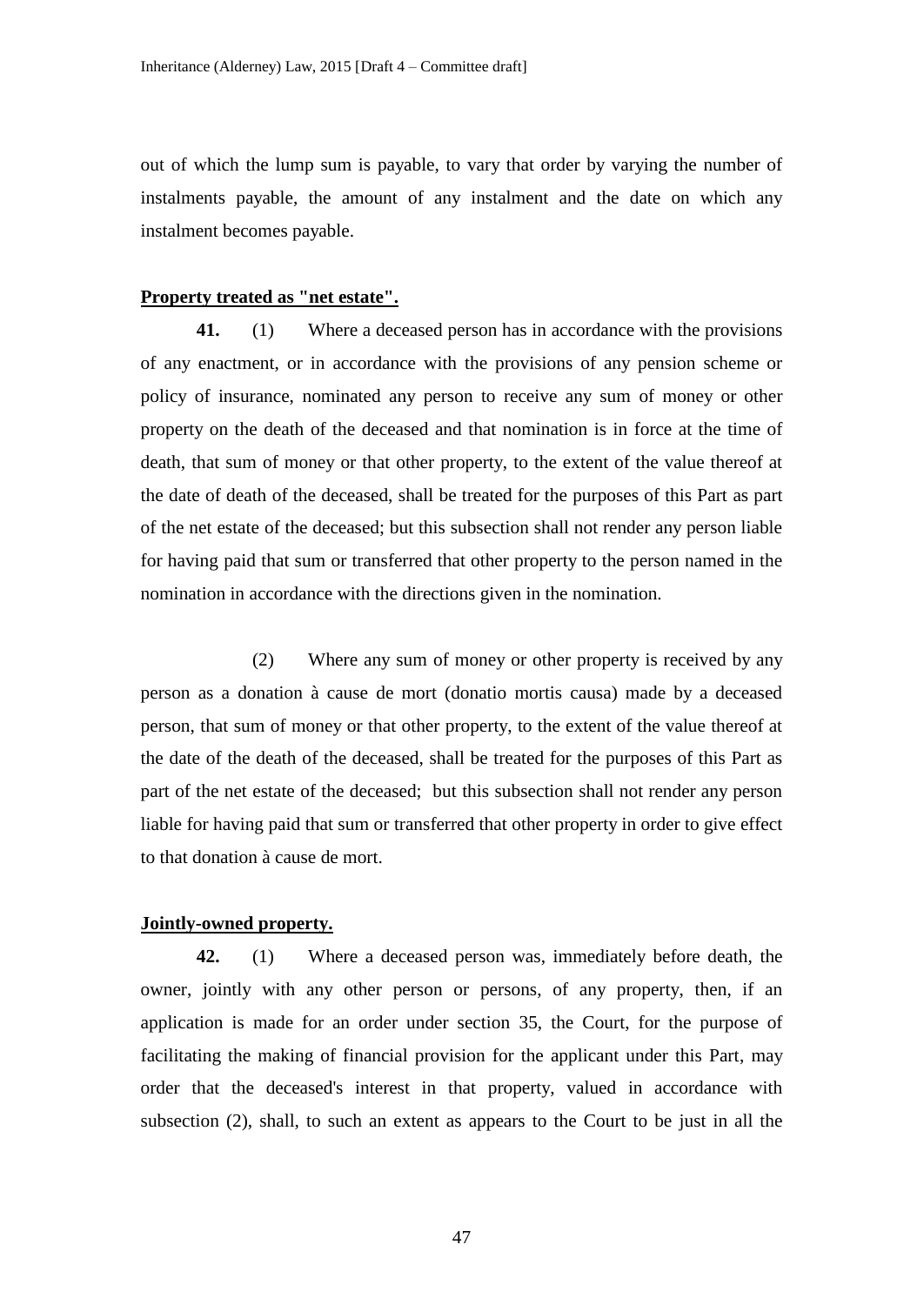circumstances of the case, and subject to subsection (3), be treated for the purposes of this Part as part of the net estate of the deceased.

(2) For the purposes of subsection (1), the value of the deceased's interest in any property shall be determined by the Court with reference to its value at the date of the hearing of the application for an order under section 35, unless the Court orders that the share is to be valued at a different date.

(3) Where an order is made under subsection (1), the provisions of this section shall not render any person liable for anything done by that person before the order was made.

# **Dispositions intended to defeat applications for financial provision.**

**43.** (1) Where an application is made to the Court for an order under section 35, the applicant may apply to the Court for an order under subsection (2).

(2) Where on an application under subsection (1) the Court is satisfied -

- (a) that, less than six years before the date of death of the deceased, the deceased with the intention of defeating an application for financial provision under this Part made a disposition, and
- (b) that full valuable consideration for that disposition was not given by the person to whom or for the benefit of whom the disposition was made (in this section referred to as "**the donee**") or by any other person, and
- (c) that the exercise of the powers conferred by this section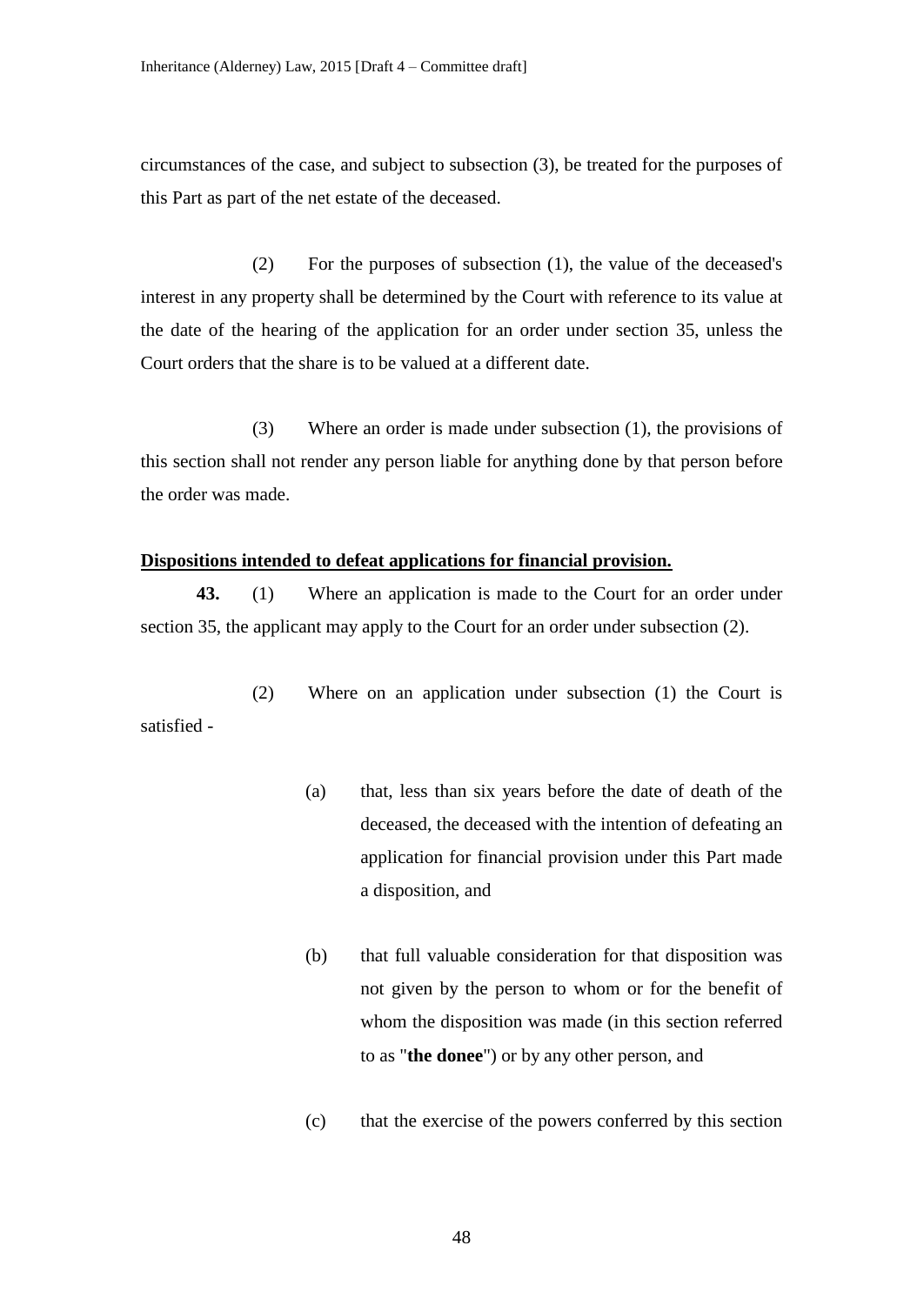would facilitate the making of financial provision for the applicant under this Part,

then, subject to the provisions of this section and of sections 45 and 46, the Court may order the donee (whether or not at the date of the order the donee holds any interest in the property disposed of to or for the benefit of the donee by the deceased) to provide, for the purpose of the making of that financial provision, such sum of money or other property as may be specified in the order.

(3) Where an order is made under subsection (2) as respects any disposition made by the deceased which consisted of the payment of money to or for the benefit of the donee, the amount of any sum of money or the value of any property ordered to be provided under that subsection shall not exceed the amount of the payment made by the deceased.

(4) Where an order is made under subsection (2) as respects any disposition made by the deceased which consisted of the transfer of property (other than a sum of money) to or for the benefit of the donee, the amount of any sum of money or the value of any property ordered to be provided under that subsection shall not exceed the value at the date of the death of the deceased of the property disposed of to or for the benefit of the donee (or, if that property has been disposed of, by the person to whom it was transferred by the deceased, the value at the date of that disposal thereof).

(5) Where an application (in this subsection referred to as "**the original application**") is made for an order under subsection (2) in relation to any disposition, then, if on an application under this subsection by the donee or by any applicant for an order under section 35 the Court is satisfied -

(a) that, less than six years before the date of the death of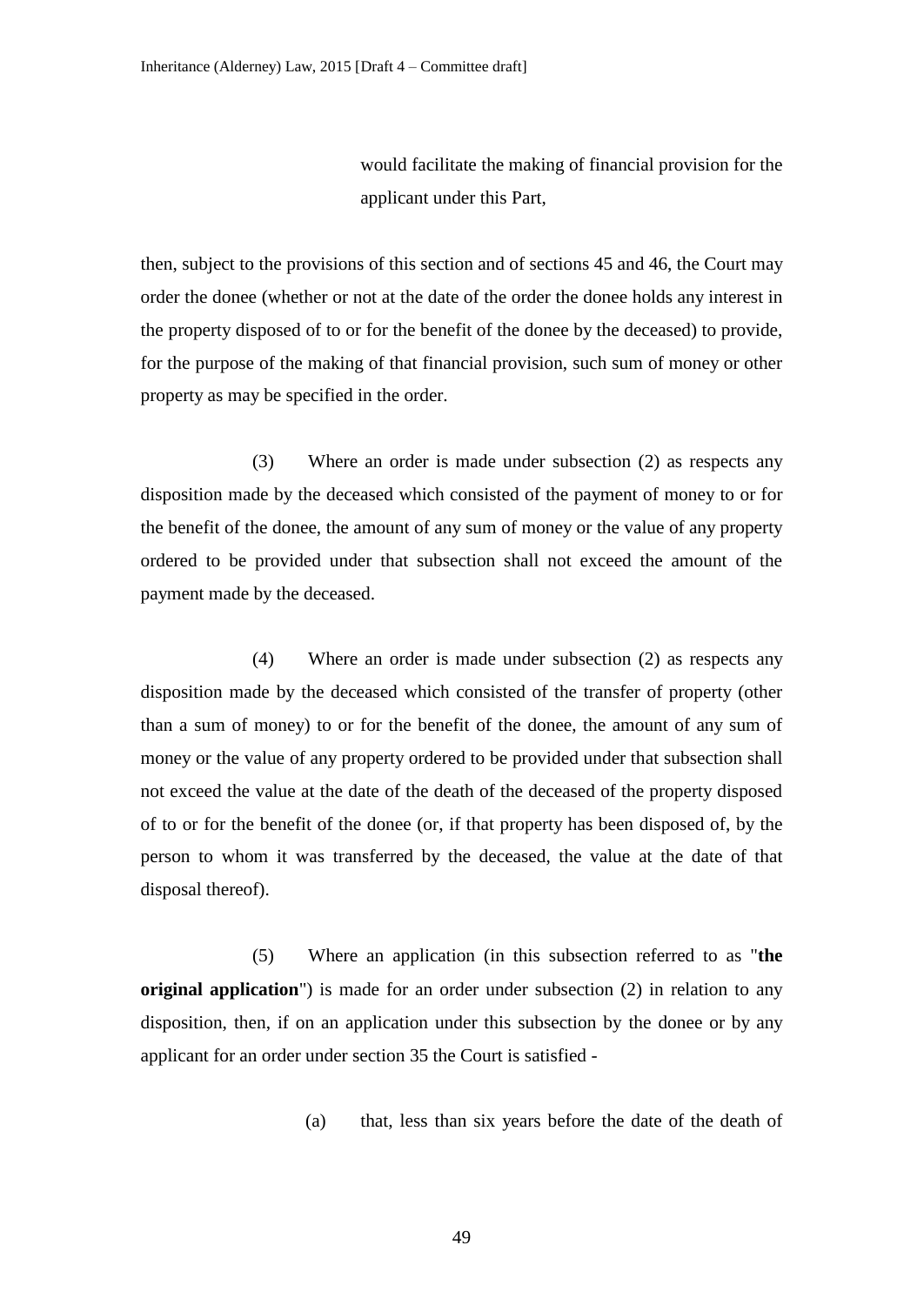the deceased, the deceased with the intention of defeating an application for financial provision under this Part made a disposition other than the disposition which is the subject of the original application, and

(b) that full valuable consideration for that other disposition was not given by the person to whom or for the benefit of whom that other disposition was made or by any other person,

the Court may exercise in relation to the person for whom or for the benefit of whom that other disposition was made the powers which the Court would have had under subsection (2) if the original application had been made in respect of that other disposition and the Court had been satisfied as to the matters set out in paragraphs (a), (b) and (c) of that subsection; and where any application is made under this subsection, any reference in this section (except in subsection  $(2)(b)$ ) to the donee shall include a reference to the person to whom or for the benefit of whom that other disposition was made.

(6) In determining whether and in what manner to exercise its powers under this section, the Court shall have regard to the circumstances in which any disposition was made and any valuable consideration which was given therefor, the relationship (if any) of the donee to the deceased, the conduct and financial resources of the donee and all the other circumstances of the case.

- (7) In this section "**disposition**" does not include
	- (a) any provision in a will, any such nomination as is mentioned in section 41(1) or any donation à cause de mort (donatio mortis causa), or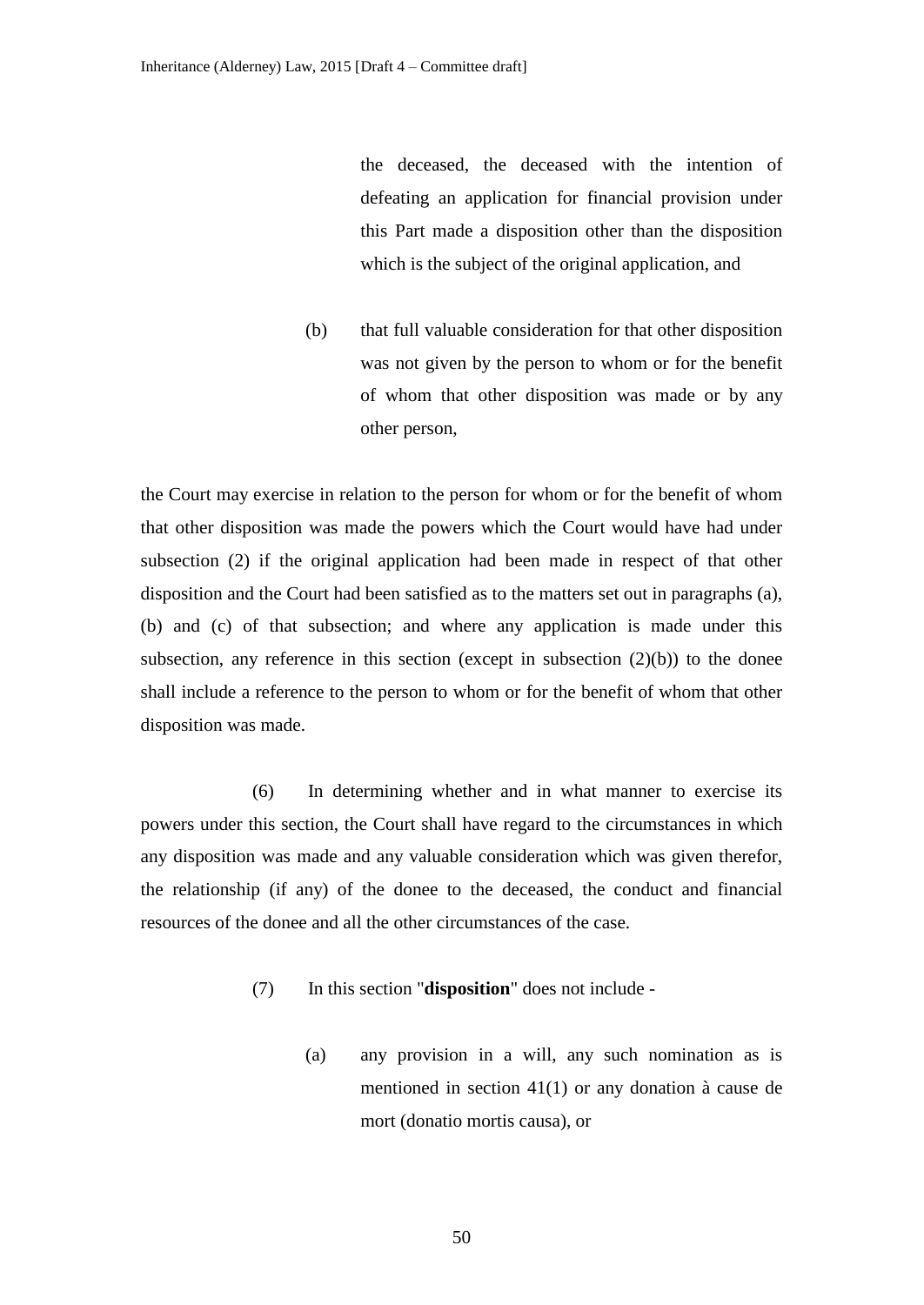(b) any appointment of property made, otherwise than by will, in the exercise of a special power of appointment,

but, subject to these exceptions, includes any payment of money (including the payment of a premium under a policy of assurance) and any conveyance, assurance, appointment or gift of property of any description, whether made by an instrument or otherwise.

(8) The provisions of this section do not apply to any disposition made before the date of commencement.

# **Contracts to leave property by will.**

**44.** (1) Where an application is made to the Court for an order under section 35, the applicant may apply to the Court for an order under this section.

(2) Where on an application under subsection (1) the Court is satisfied -

- (a) that the deceased made a contract by which the deceased agreed to leave by will a sum of money or other property to any person, or agreed that a sum of money or other property would be paid or transferred to any person out of the deceased's estate, and
- (b) that the deceased made that contract with the intention of defeating an application for financial provision under this Part, and
- (c) that when the contract was made full valuable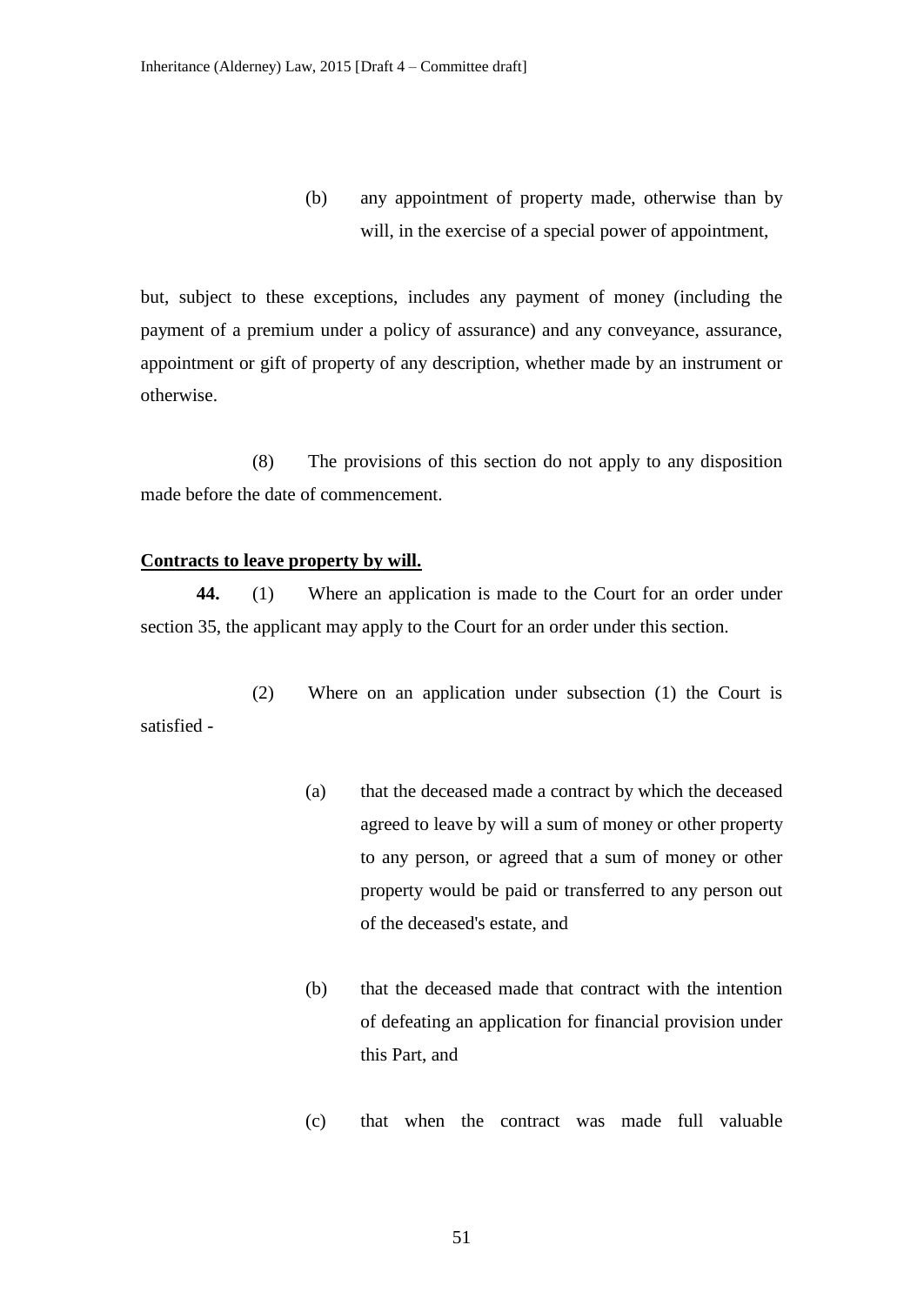consideration for that contract was not given or promised by the person with whom or for the benefit of whom the contract was made (in this section referred to as "**the donee**") or by any other person, and

(d) that the exercise of the powers conferred by this section would facilitate the making of financial provision for the applicant under this Part,

then, subject to the provisions of this section and of sections 45 and 46, the Court may make any one or more of the following orders -

- (i) if any money has been paid or any other property has been transferred to or for the benefit of the donee in accordance with the contract, an order directing the donee to provide, for the purpose of the making of that financial provision, such sum of money or other property as may be specified in the order,
- (ii) if the money or all the money has not been paid or the property or all the property has not been transferred in accordance with the contract, an order that such payment or transfer of property should not be made, or that no further payment or transfer should be made, as the case may be, in accordance therewith, or that only such payment or transfer as may be specified in the order should be made.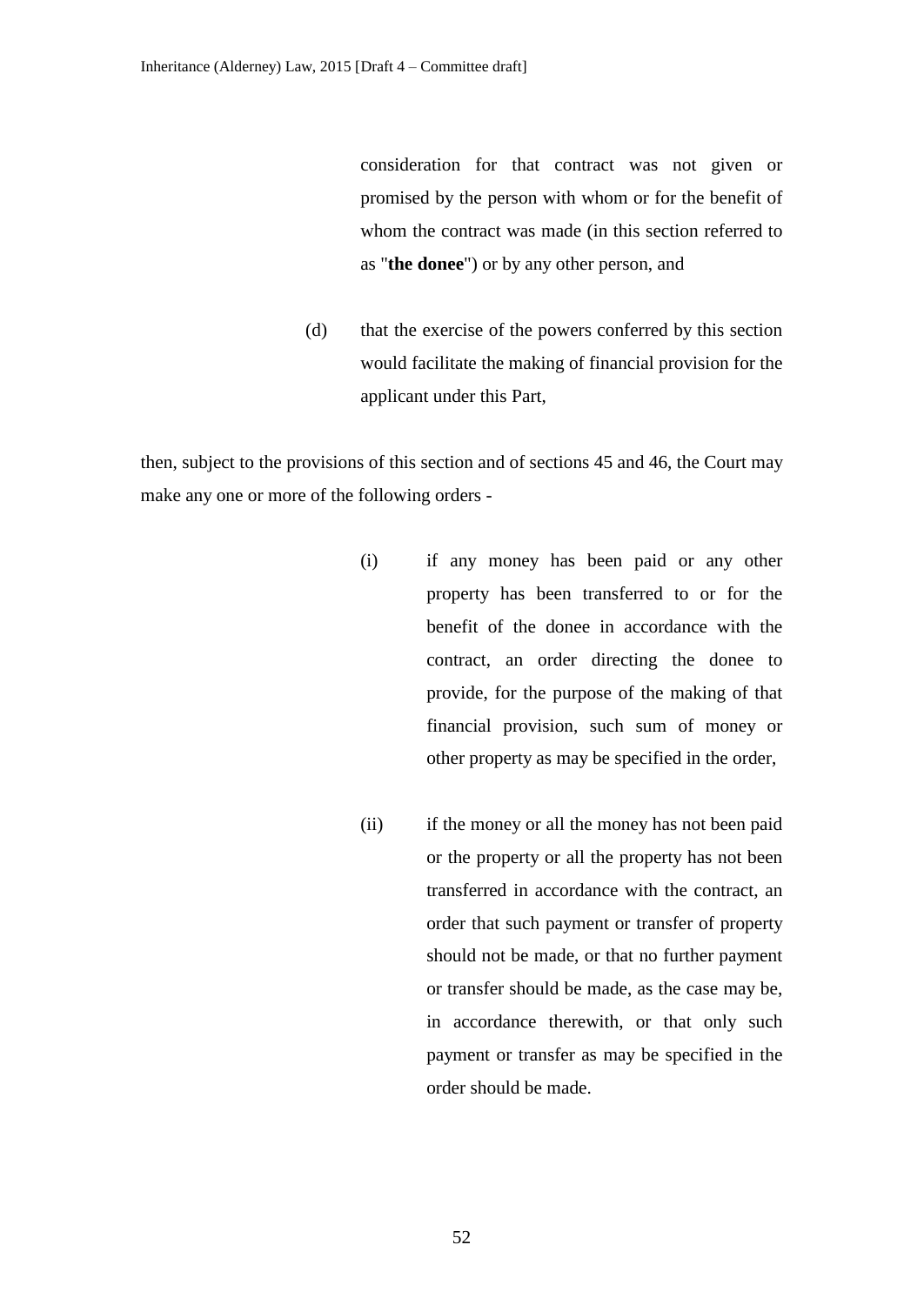(3) Notwithstanding anything in subsection (2), the Court may exercise its powers thereunder in relation to any contract made by the deceased only to the extent that the Court considers that the amount of any sum of money paid or to be paid, or the value of any property transferred or to be transferred, in accordance with the contract exceeds the value of any valuable consideration given or to be given for that contract, and for this purpose the Court shall have regard to the value of the property at the date of the hearing.

(4) In determining whether and in what manner to exercise its powers under this section, the Court shall have regard to the circumstances in which the contract was made, the relationship (if any) of the donee to the deceased, the conduct and financial resources of the donee and all the other circumstances of the case.

(5) Where an order has been made under subsection (2) in relation to any contract, the rights of any person to enforce that contract or to recover damages or to obtain other relief for the breach thereof shall be subject to any adjustment made by the Court under section 45(3) and shall survive to such extent only as is consistent with giving effect to the terms of that order.

(6) The provisions of this section do not apply to a contract made before the date of commencement.

## **Provisions supplementary to sections 43 and 44.**

**45.** (1) Where the exercise of any of the powers conferred by section 43 or 44 is conditional on the Court being satisfied that a disposition or contract was made by a deceased person with the intention of defeating an application for financial provision under this Part, that condition shall be fulfilled if the Court is of the opinion that, on a balance of probabilities, the intention of the deceased (though not necessarily the sole intention) in making the disposition or contract was to prevent an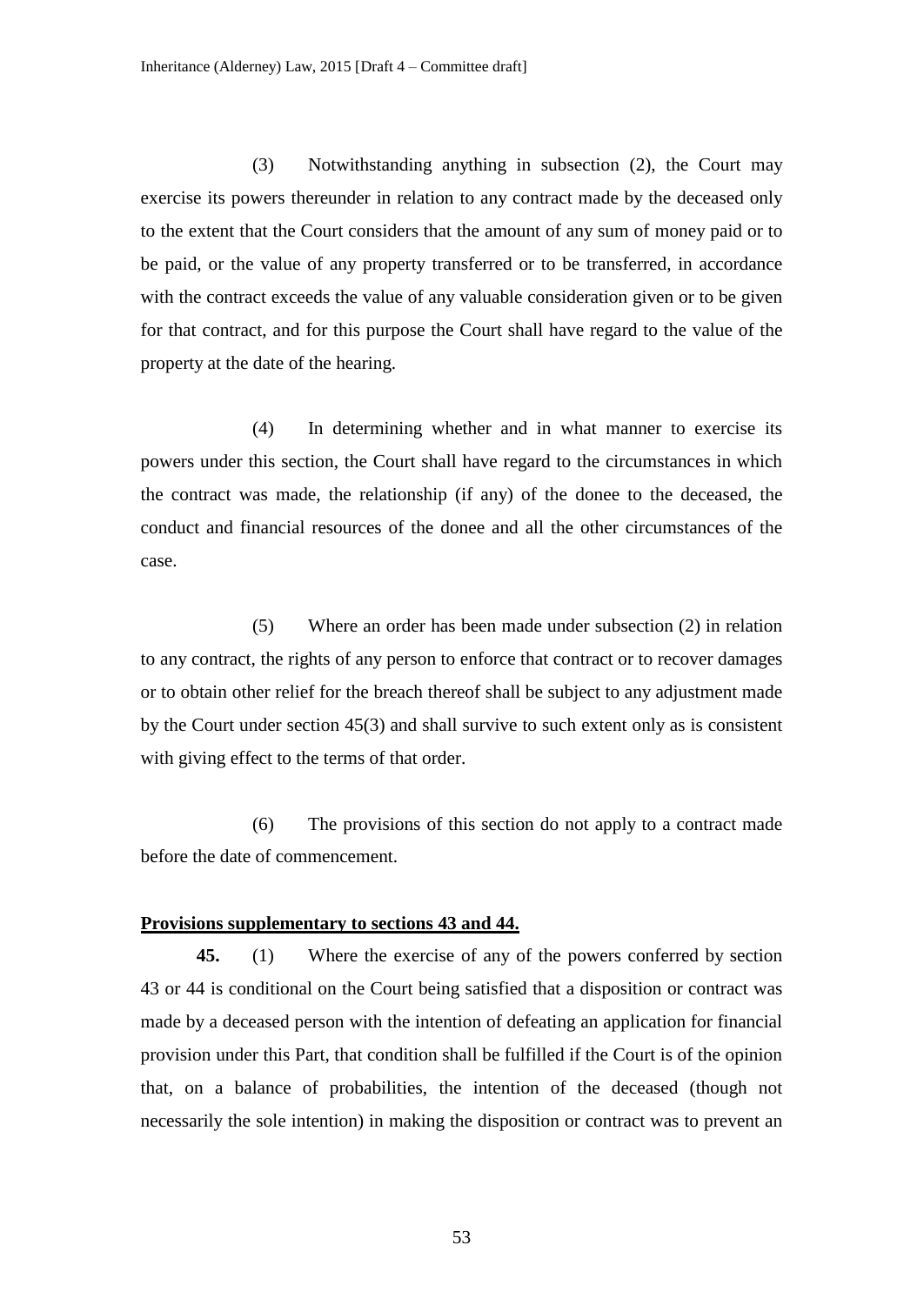order for financial provision being made under this Part or to reduce the amount of the provision which might otherwise be granted by an order thereunder.

(2) Where an application is made under section 44 with respect to any contract made by the deceased and no valuable consideration was given or promised by any person for that contract then, notwithstanding anything in subsection (1), it shall be presumed, unless the contrary is shown, that the deceased made that contract with the intention of defeating an application for financial provision under this Part.

(3) Where the Court makes an order under section 43 or 44 it may give such consequential directions as it thinks fit (including directions requiring the making of any payment or the transfer of any property) for giving effect to the order or for securing a fair adjustment of the rights of the persons affected thereby.

(4) Any power conferred on the Court by section 43 or 44 to order the donee, in relation to any disposition or contract, to provide any sum of money or other property shall be exercisable in like manner in relation to a personal representative of the donee, and

- (a) any reference in section 43(4) to the disposal of property by the donee shall include a reference to disposal by a personal representative of the donee, and
- (b) any reference in section 43(5) to any application by the donee under that subsection shall include a reference to an application by a personal representative of the donee,

but the Court shall not have power under section 43 or 44 to make an order in respect of any property forming part of the estate of the donee which has been distributed by a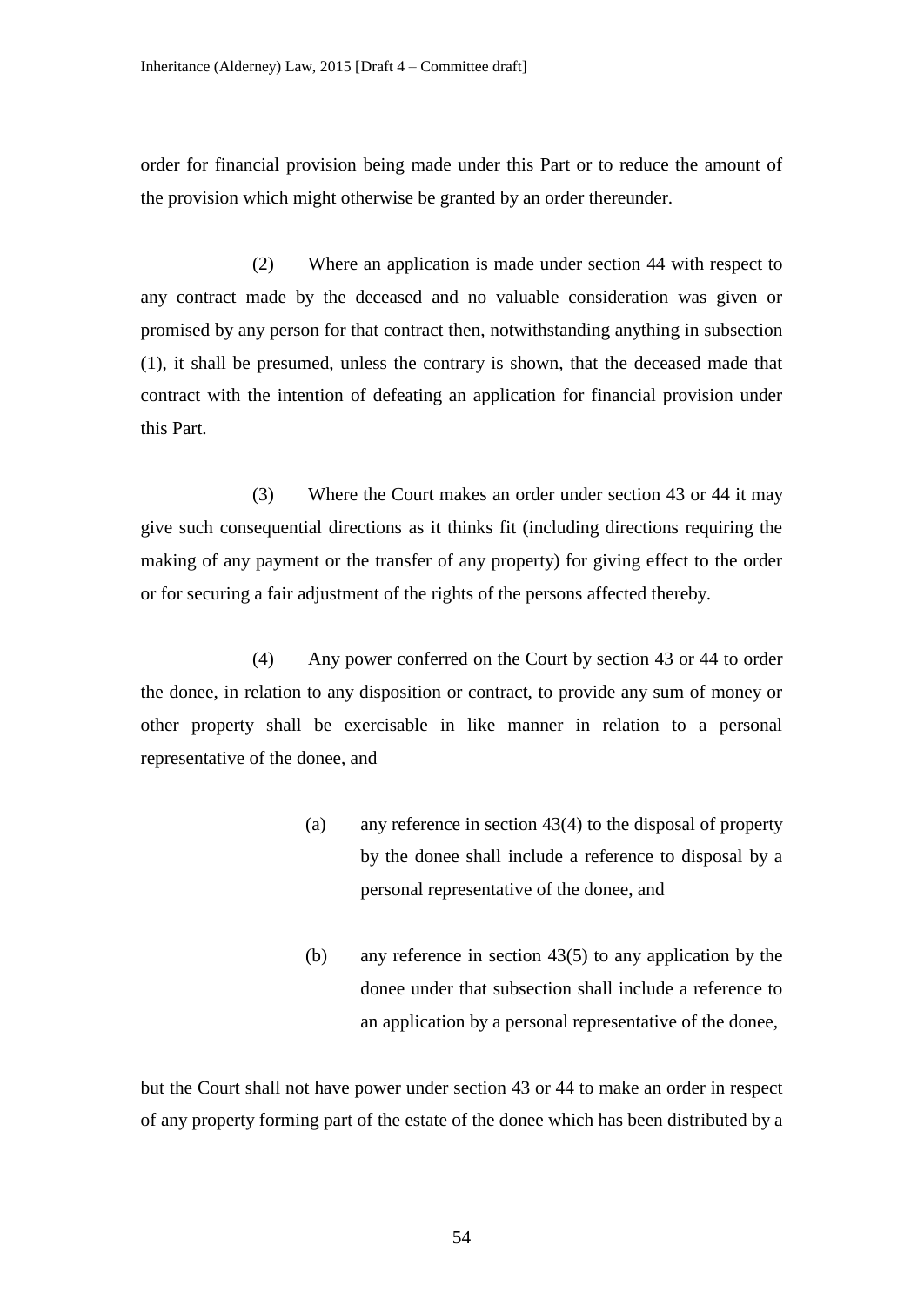personal representative, and a personal representative shall not be liable for having distributed any such property before receiving notice of the making of an application under section 43 or 44 on the ground that the personal representative ought to have taken into account the possibility that such an application would be made.

## **Provisions as to trustees in relation to sections 43 and 44.**

- **46.** (1) Where an application is made for
	- (a) an order under section 43, in respect of a disposition made by the deceased to any person as a trustee, or
	- (b) an order under section 44, in respect of any payment made or property transferred in accordance with a contract made by the deceased, to any person as a trustee,

the powers of the Court under the said section 43 or 44 to order that trustee to provide a sum of money or other property shall be subject to the following limitation, namely that the amount of any sum of money or the value of any property ordered to be provided -

> (i) in the case of an application in respect of a disposition which consisted of the payment of money or an application in respect of the payment of money in accordance with a contract, shall not exceed the aggregate of so much of that money as is at the date of the order in the hands of the trustee and the value at that date of any property which represents that money or is derived therefrom and is at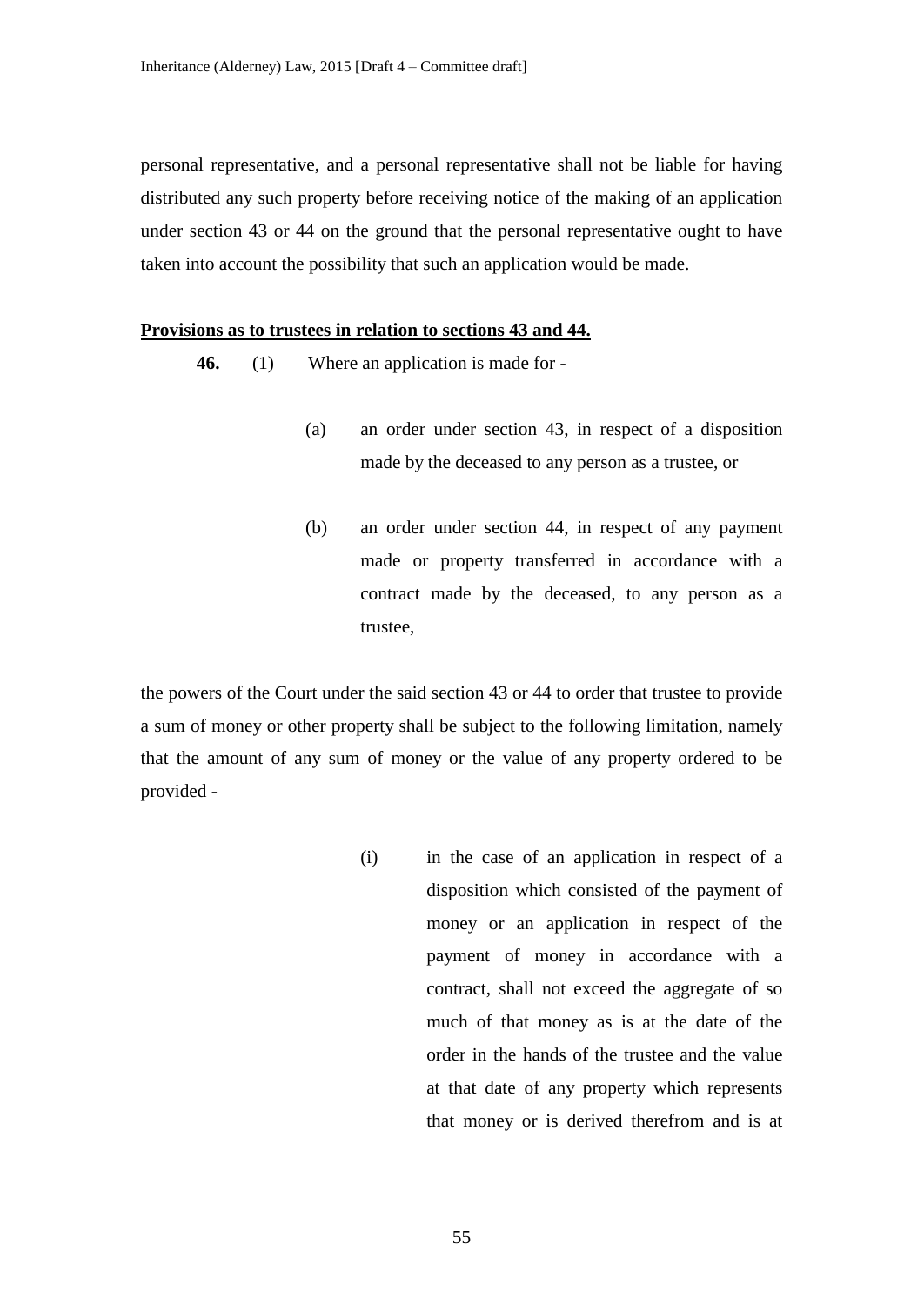that date in the hands of the trustee,

(ii) in the case of an application in respect of a disposition which consisted of the transfer of property (other than a sum of money) or an application in respect of the transfer of property (other than a sum of money) in accordance with a contract, shall not exceed the aggregate of the value at the date of the order of so much of that property as is at that date in the hands of the trustee and the value at that date of any property which represents the first mentioned property or is derived therefrom and is at that date in the hands of the trustee.

(2) Where any such application is made in respect of a disposition made to any person as a trustee or in respect of any payment made or property transferred in pursuance of a contract to any person as a trustee, the trustee shall not be liable for having distributed any money or other property on the ground that the trustee ought to have taken into account the possibility that such an application would be made.

(3) Where any such application is made in respect of a disposition made to any person as a trustee or in respect of any payment made or property transferred in accordance with a contract to any person as a trustee, any reference in the said section 43 or 44 to the donee shall be construed as including a reference to the trustee or trustees for the time being of the trust in question and any reference in subsection (1) or (2) to a trustee shall be construed in the same way.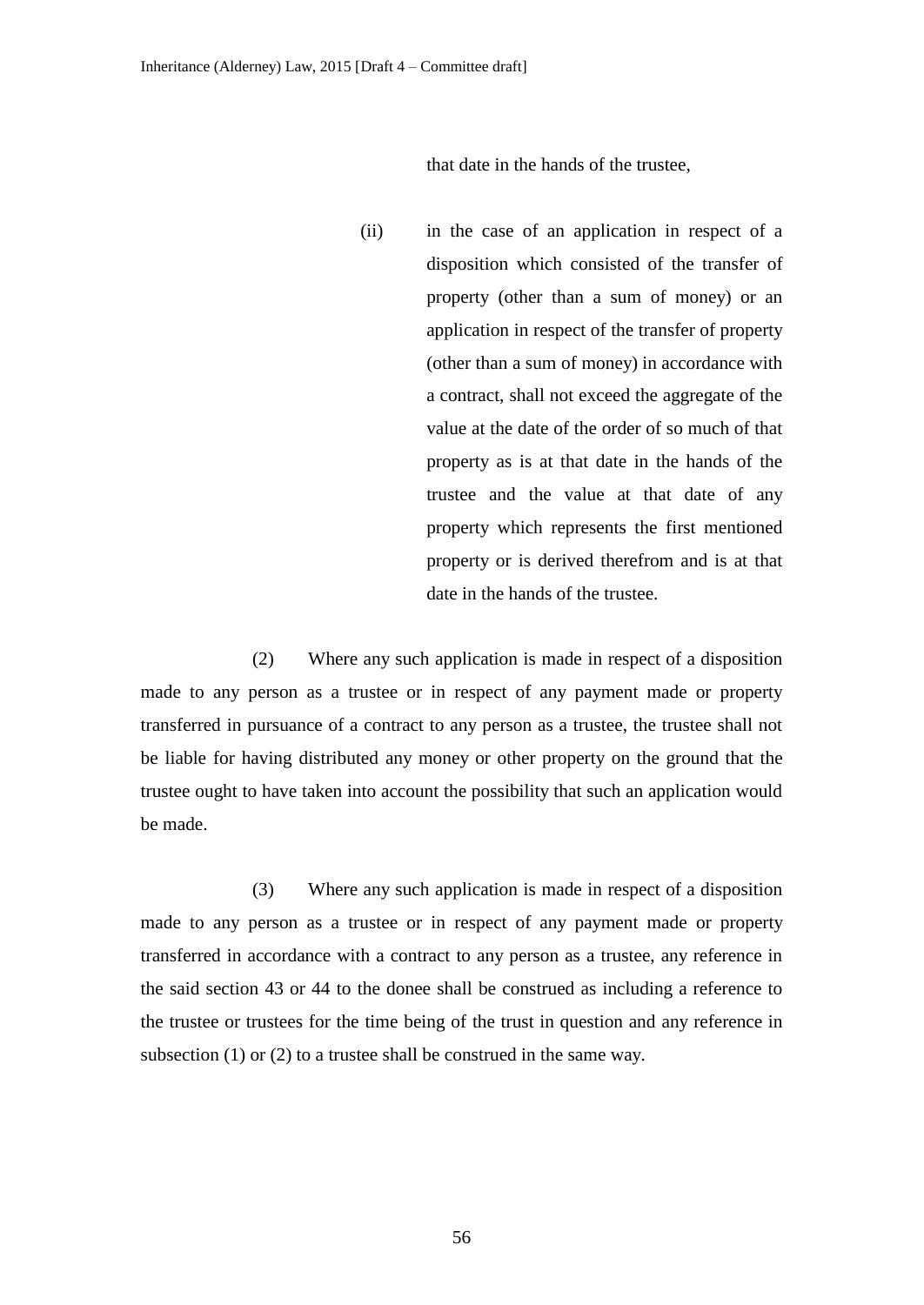# **Provision as to cases where no financial relief was granted in divorce proceedings etc.**

**47.** Where, within twelve months from the date on which a final order in relation to a decree of divorce or nullity of marriage is made, or from the date on which a decree of judicial separation is made, a party to the marriage dies and -

- (a) an application for the vesting or division of property or for financial provision under Part VIII of the Matrimonial Causes Law (Guernsey), 1939<sup>c</sup>, as amended, has not been made by the other party to that marriage, or
- (b) such an application has been made but the proceedings thereon have not been determined at the time of the death of the deceased,

then, if an application for an order under section 35 is made by that other party, the Court shall, notwithstanding anything in section 34 or 36, have power, if it thinks it just to do so, to treat that party for the purpose of that application as if the decree of divorce or nullity of marriage had not been made final or the decree of judicial separation had not been made, as the case may be.

(2) This section shall not apply to a decree of judicial separation unless at the date of death of the deceased the decree was in force and the separation was continuing.

# **Restriction imposed in divorce proceedings etc.**

**48.** (1) On the grant of a decree of divorce, a decree of nullity of

**c** Ordres en Conseil Vol. XI, p. 318; there are amendments not relevant to this Article.

\_\_\_\_\_\_\_\_\_\_\_\_\_\_\_\_\_\_\_\_\_\_\_\_\_\_\_\_\_\_\_\_\_\_\_\_\_\_\_\_\_\_\_\_\_\_\_\_\_\_\_\_\_\_\_\_\_\_\_\_\_\_\_\_\_\_\_\_\_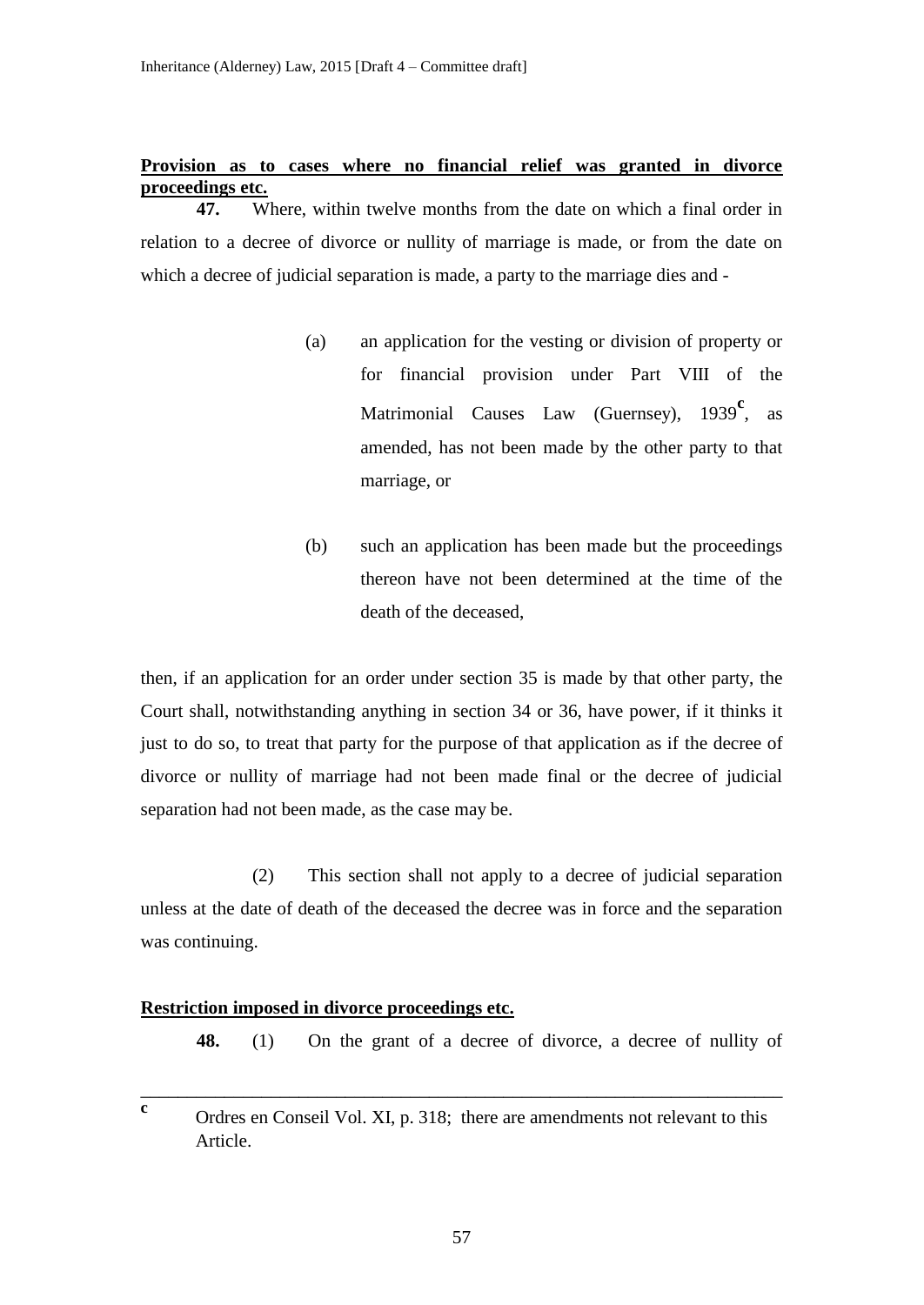marriage or a decree or pronouncement of judicial separation, or at any time thereafter, the Matrimonial Causes Division (or, in the case of a pronouncement of judicial separation by the Court, the Court) may, if it considers it just to do so, on the application of either party to the marriage, order that the other party to the marriage shall not on the death of the applicant be entitled to apply for an order under section 35.

(2) In the case of a decree of divorce or nullity of marriage, an order may be made under subsection (1) before or after the decree is made final, but if it is made before the decree is made final it shall not take effect until the decree is made final.

(3) Where an order made under subsection (1) above has come into force with respect to a party to the marriage, then, on the death of the other party, the Court shall not entertain any application for an order under section 35 made by the first-mentioned party provided, in the case of a judicial separation, that the decree or order is, at the date of death, in force and the separation is continuing.

## **Variation and discharge of secured periodical payments.**

**49.** (1) Where an application for an order under section 35 is made to the Court by a person who was at the time of the death of the deceased entitled to payments from the deceased under an order for secured periodical payments made under Part VIII of the Matrimonial Causes Law (Guernsey), 1939, as amended, then, in the proceedings on that application, the Court shall have the power, if an application is made under this section by that person or by a personal representative of the deceased, to vary or discharge that order for periodical payments.

(2) In exercising the powers conferred by this section, the Court shall have regard to all the circumstances of the case, including any order which the Court proposes to make under section 35 or section 38 and any change, whether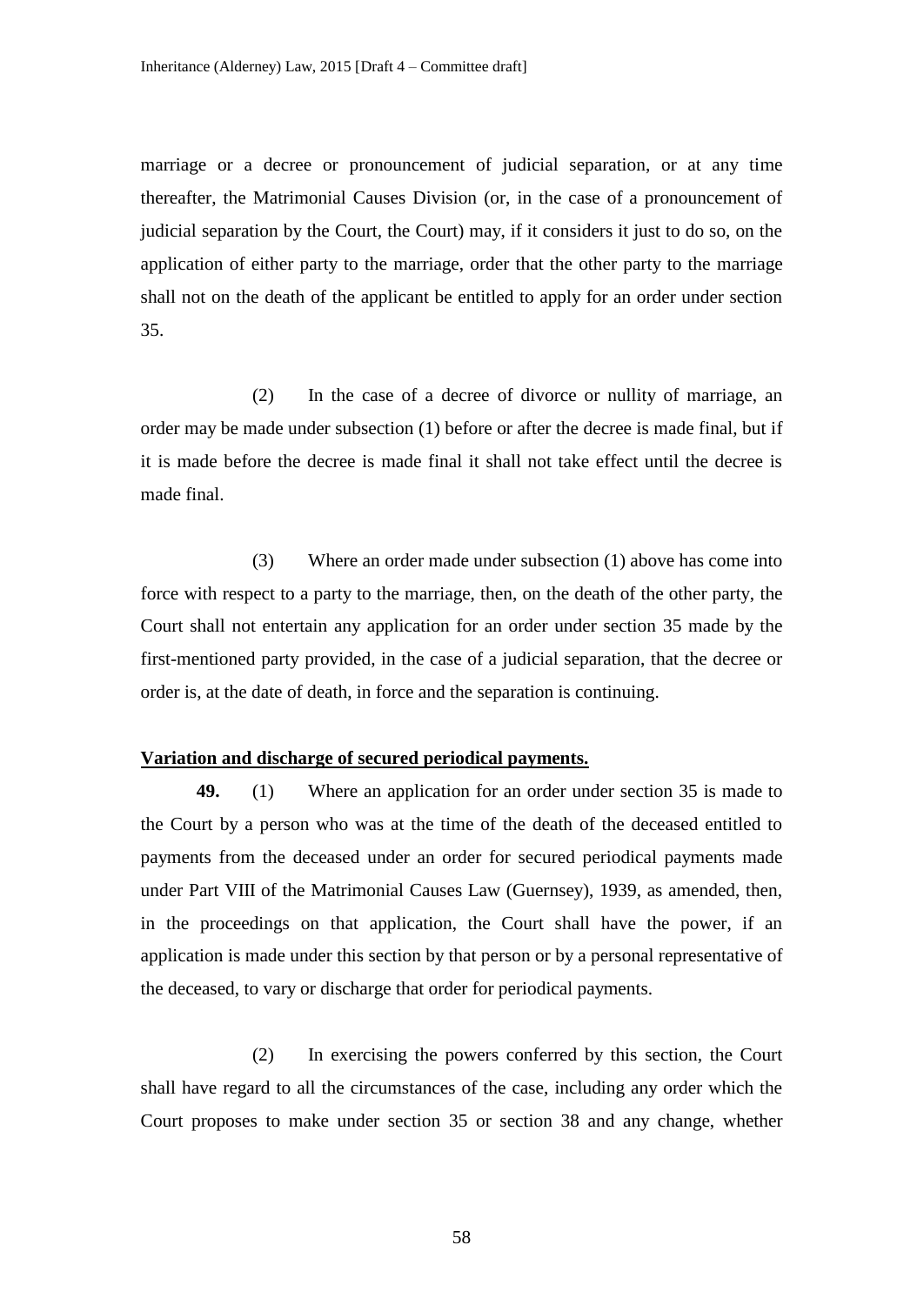resulting from the death of the deceased or otherwise, in any of the matters to which the Matrimonial Causes Division was required to have regard when making the order for secured periodical payments.

(3) The powers exercisable by the Court under this section in relation to an order shall be exercisable also in relation to any instrument executed in pursuance of the order.

#### **Variation and revocation of maintenance agreements.**

**50.** (1) Where an application for an order under section 35 is made to the Court by any person who was at the time of the death of the deceased entitled to payments from the deceased under a maintenance agreement which provided for the continuation of payments under the agreement after the death of the deceased, then, in the proceedings on that application, the Court shall have power, if an application is made under this section by that person or by a personal representative of the deceased, to vary or revoke that agreement.

(2) In exercising the powers conferred by this section the Court shall have regard to all the circumstances of the case, including any order which the Court proposes to make under section 35 or 38 and any change (whether resulting from the death of the deceased or otherwise) in any of the circumstances in the light of which the agreement was made.

(3) If a maintenance agreement is varied by the Court under this section, the like consequences shall ensue as if the variation had been made immediately before the death of the deceased by agreement between the parties and for valuable consideration.

(4) In this section "**maintenance agreement**", in relation to a deceased person, means any agreement made, whether in writing or not and whether

59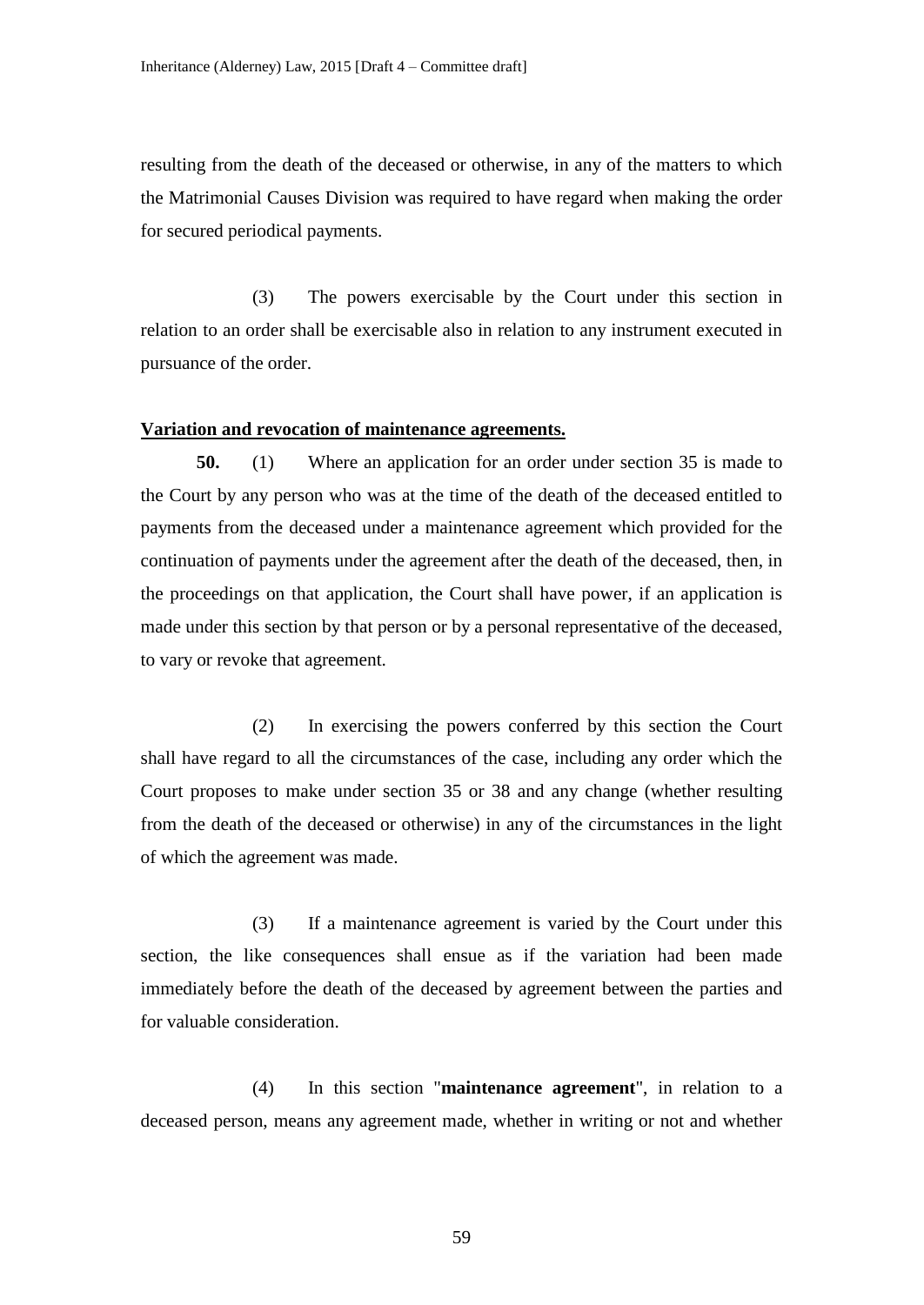before or after the date of commencement, by the deceased with any person with whom the deceased formed a marriage or civil partnership, being an agreement which contained provisions governing the rights and liabilities towards each other when living separately of the parties to that marriage or the civil partners (whether or not the marriage or civil partnership has been dissolved or annulled) in respect of the making or securing of payments or the disposition or use of any property, including such rights and liabilities with respect to the maintenance or education of any child, whether or not a child of the deceased or a person who was treated by the deceased as a child of the family in relation to that marriage or civil partnership.

### **Effect, duration and form of orders.**

**51.** (1) Where an order is made under section 35 then for all purposes the will or the law relating to intestacy, or both the will and the law relating to intestacy, as the case may be, shall have effect and be deemed to have had effect as from the deceased's death subject to the provisions of the order.

- (2) Any order made under section 35 or 38 in favour of
	- (a) an applicant who was the former spouse or former civil partner of the deceased, or
	- (b) an applicant who was the spouse of the deceased in a case where the marriage with the deceased was the subject of a judicial separation, or a civil partner in a case where the civil partnership was the subject of a separation order, and the separation in either case was continuing,

shall, in so far as it provides for the making of periodical payments, cease to have effect on the formation by the applicant of a subsequent marriage or civil partnership,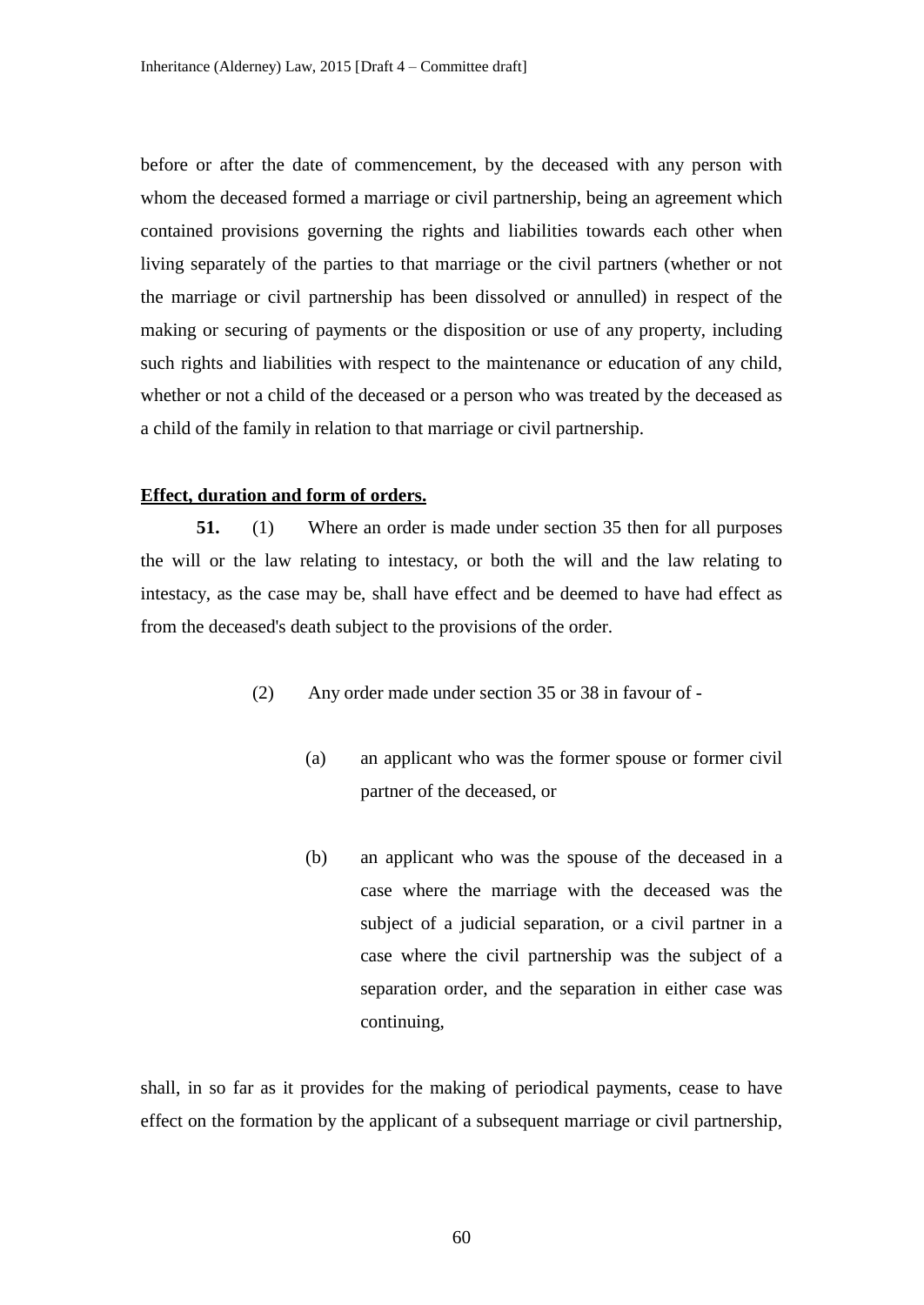except in relation to any arrears due under the order on the date of the formation of the subsequent marriage or civil partnership.

#### **Provisions as to personal representatives.**

**52.** (1) The provisions of this Part shall not render a personal representative of a deceased person who has not had notice of any application under section 35 liable for having distributed any part of the net estate of the deceased on the ground that the personal representative ought to have taken into account the possibility -

- (a) that an application might be made for an order under section 35, or
- (b) that, where an order has been made under section 35, the Court might exercise in relation thereto the powers conferred on it by section 39,

but this subsection shall not prejudice any power to recover, by reason of the making of an order under this Part, any part of the estate so distributed.

(2) Where a personal representative of a deceased person pays any sum directed by an order under section 38 to be paid out of the net estate of the deceased, the personal representative shall not be under any liability by reason of that estate (after payment of funeral, testamentary and administration expenses, debts and liabilities) not being sufficient to make the payment, unless at the time of the making of the payment the personal representative has reasonable cause to believe that the estate is not sufficient.

(3) Where a deceased person entered into a contract agreeing to leave by will any sum of money or other property to any person or agreeing that a sum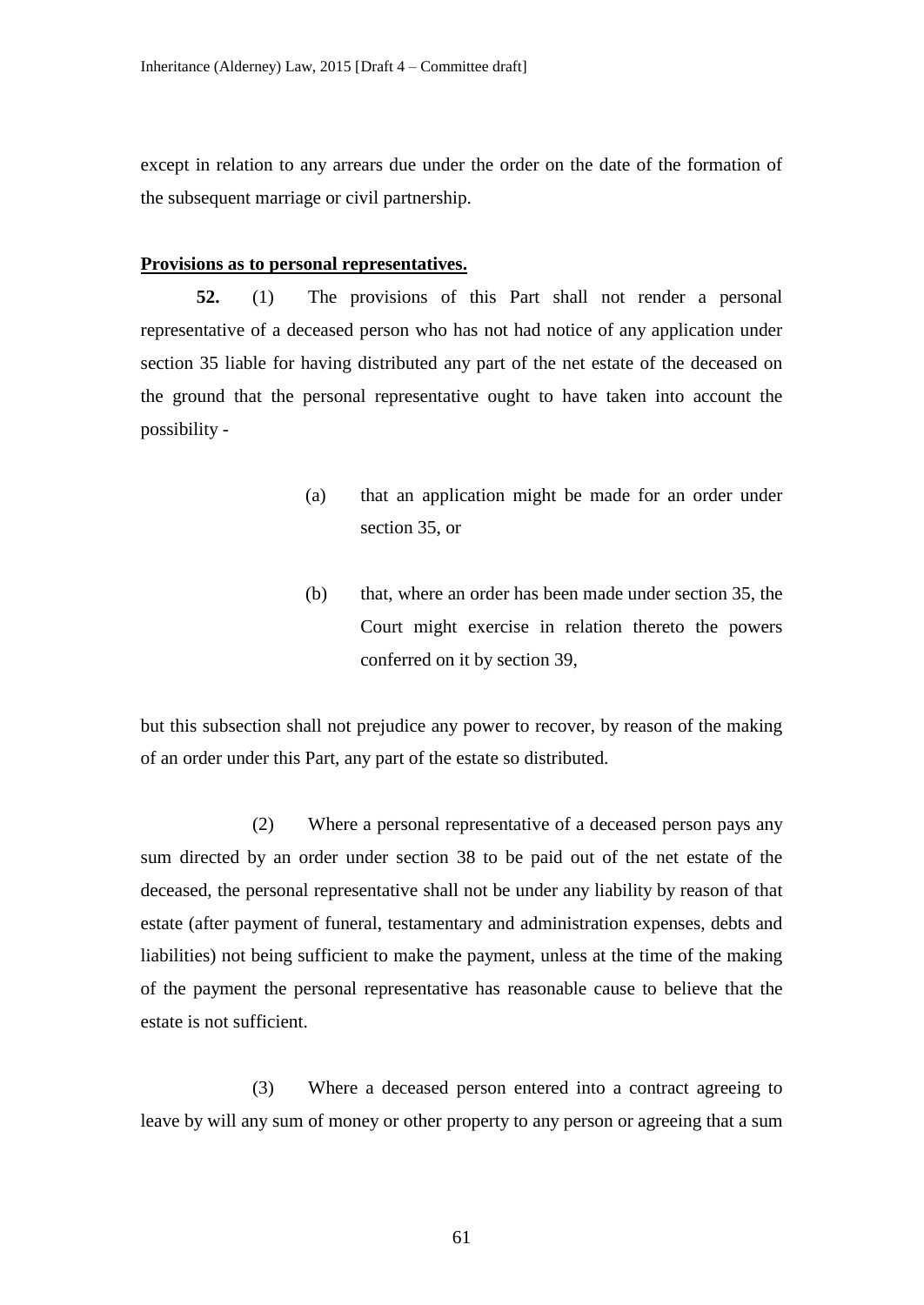of money or other property would be paid or transferred to any person out of the estate, then, if a personal representative of the deceased has reason to believe that the deceased entered into the contract with the intention of defeating an application for financial provision under this Part, the personal representative may, notwithstanding anything in that contract, postpone the payment of that sum of money or the transfer of that property until the expiration of six months from the date of death of the deceased or, if during that period an application is made for an order under section 35, until the determination of the proceedings on that application.

#### **Interpretation of Part VIII.**

**53.** (1) In this Part, unless the context otherwise requires -

"**beneficiary**", in relation to the estate of a deceased person, means -

- (a) a person who under the will of the deceased, or under the law relating to intestacy, is beneficially interested in the estate or would be so interested if an order had not been made under this Part, and
- (b) a person who has received any sum of money or other property which by virtue of section 41 is treated as part of the net estate of the deceased or would have received that sum or other property if an order had not been made under this Part,

"**civil partner**" and "**civil partnership**" has the meaning given in section  $56(1)$ ,

"**the Court**" has the meaning given in section 33,

"**date of commencement**" has the meaning given in section 56(1),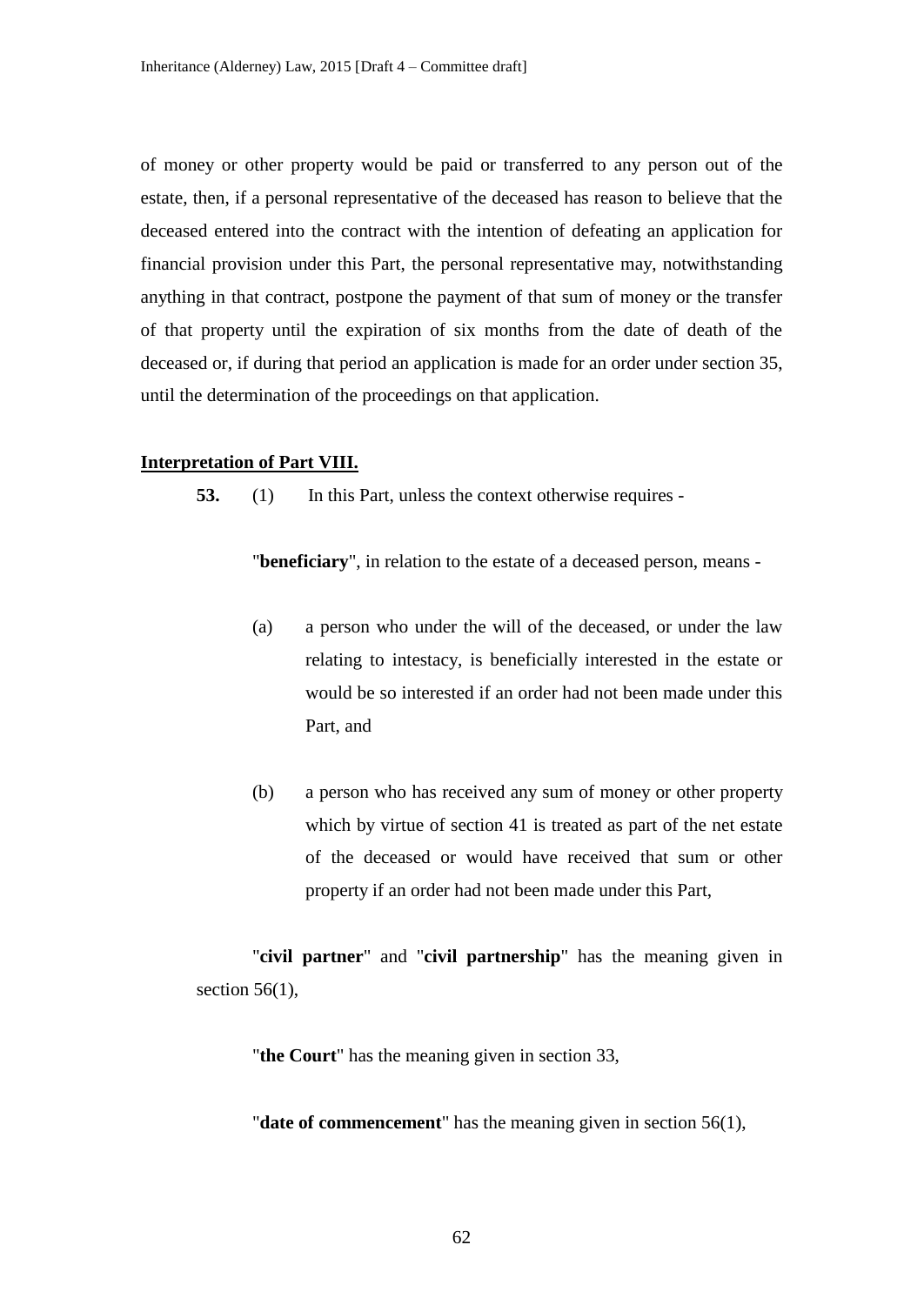"**dissolved or annulled**" has the meaning given in section 56(1),

"**former civil partner**" means a person whose civil partnership or registered overseas relationship with the deceased was, during the lifetime of the deceased, dissolved or annulled,

"**former spouse**" means a person whose marriage with the deceased was during the lifetime of the deceased dissolved or annulled,

"**Matrimonial Causes Division**" means the Matrimonial Causes Division of the Royal Court of Guernsey constituted in accordance with the Matrimonial Causes Law (Guernsey), 1939, as amended,

"**net estate**", in relation to a deceased person, means, subject to subsections  $(2)$ ,  $(3)$  and  $(4)$  -

- (a) all property of which the deceased had power to dispose by will (otherwise than by virtue of a special power of appointment) less the amount of funeral, testamentary and administration expenses, debts and liabilities,
- (b) any property in respect of which the deceased held a general power of appointment (not being a power exercisable by will) which has not been exercised,
- (c) any sum of money or other property which is treated for the purposes of this Part as part of the net estate of the deceased by virtue of section 41 or by virtue of an order made under section 42,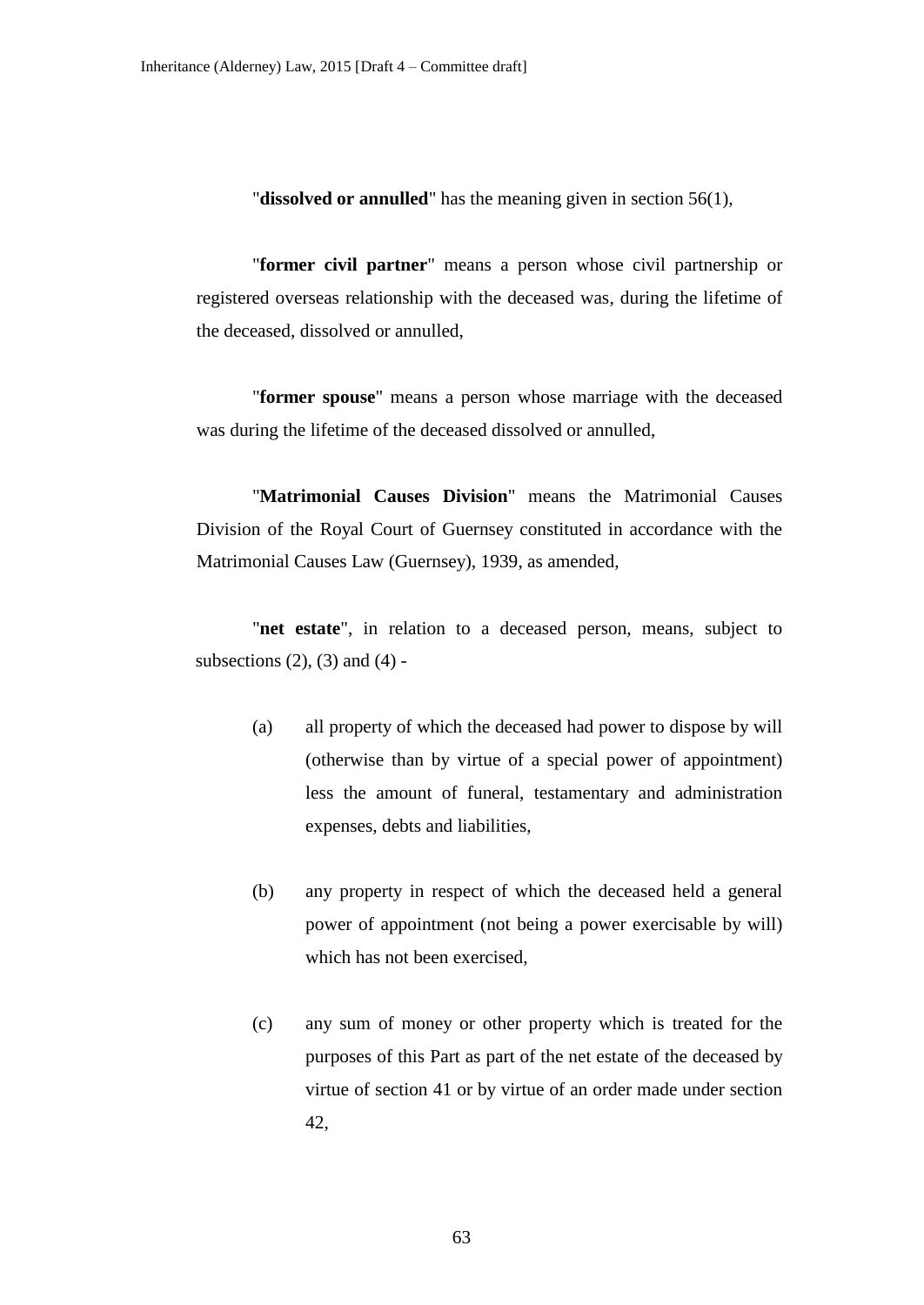(d) any sum of money or other property which is, by reason of a disposition or contract made by the deceased, ordered under section 43 or 44 to be provided for the purpose of the making of financial provision under this Part,

"**personal representative**", in relation to the personal estate of a deceased person, means an executor, original or by representation, or an administrator for the time being of the personal property of that deceased person; and, in relation to the real estate of a deceased person, means an administrator for the time being of the real property of that deceased person, acting in accordance with Part IV of this Law,

"**property**" has the meaning given in section 56(1),

"**reasonable financial provision**" has the meaning given in section 34(4),

"**registered overseas relationship**" has the meaning given in section 56(1),

"**relevant property**" has the meaning given in section 39(6),

"**Royal Court**" means the Royal Court sitting as an Ordinary Court which, for the purposes of this Part, may be validly constituted by the Bailiff sitting alone,

"**separation order**", in relation to a civil partnership, means a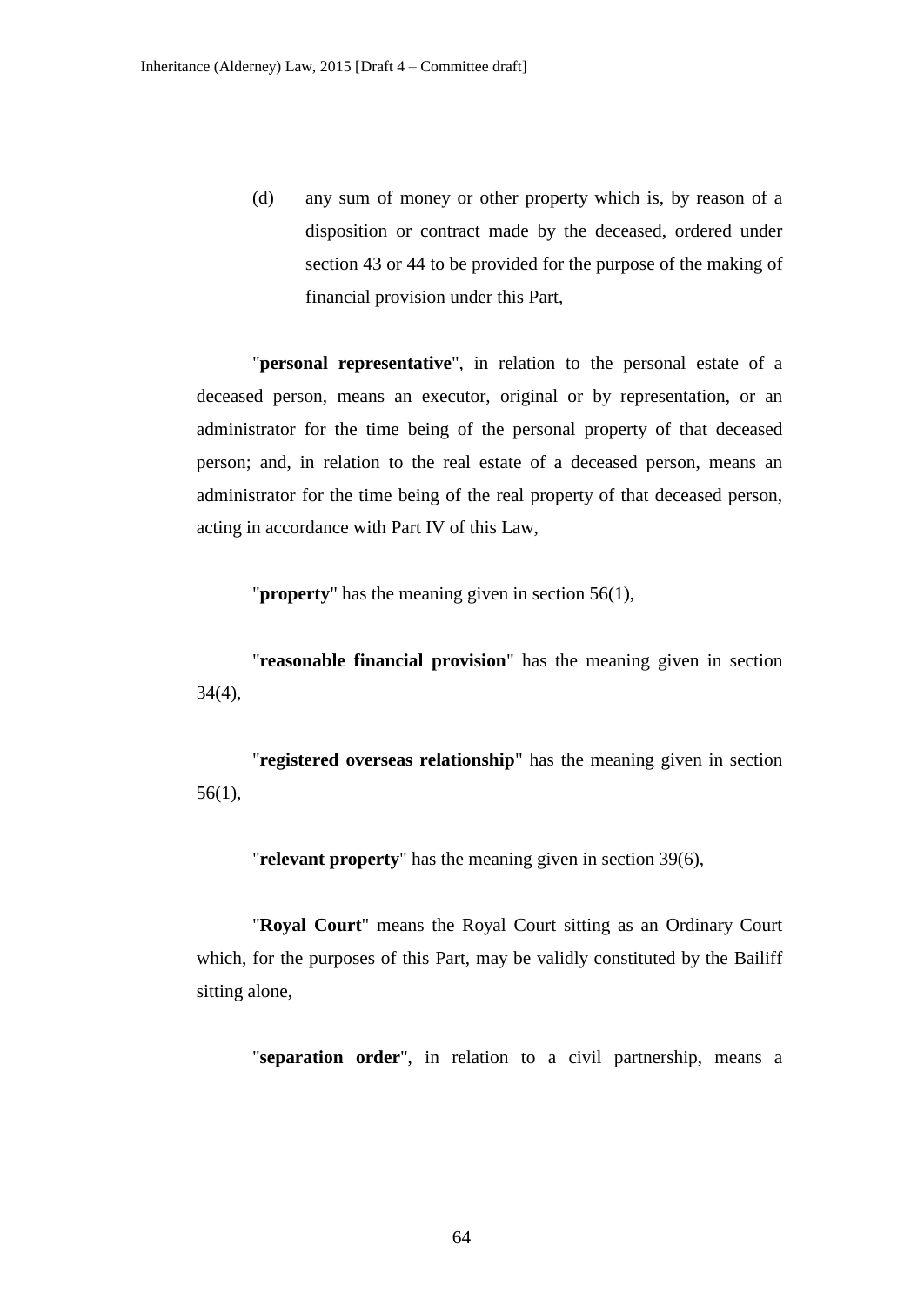separation order within the meaning of the Civil Partnership Act 2004<sup>d</sup> or the Civil Partnership (Jersey) Law 2012<sup>e</sup>, or an overseas legal separation entitled to recognition in the United Kingdom by virtue of that Act,

"**spouse**" – see section  $56(1)$ ,

"**valuable consideration**" does not include marriage or a promise of marriage.

(2) For the purposes of paragraph (a) of the definition of "**net estate**" in subsection (1), a person who is not of full age or capacity shall be treated as having power to dispose by will of all property of which the person would have had power to dispose by will if the person had been of full age and capacity.

(3) Any reference in this Part to provision out of the net estate of a deceased person includes a reference to provision extending to the whole of that estate.

(4) Notwithstanding the provisions of this Part, a person who is the heir to any real property comprised in the net estate of a deceased person, or who is the administrator for the time being of any such real property (acting in accordance with Part IV of this Law), may sell that real property to a bona fide purchaser for full valuable consideration; and in such a case the proceeds of sale, and not the property disposed of, shall form part of the net estate of the deceased for the purposes of this Part.

(5) For the purposes of this Part, and for the avoidance of doubt,

Ch. 12.260

**e**

\_\_\_\_\_\_\_\_\_\_\_\_\_\_\_\_\_\_\_\_\_\_\_\_\_\_\_\_\_\_\_\_\_\_\_\_\_\_\_\_\_\_\_\_\_\_\_\_\_\_\_\_\_\_\_\_\_\_\_\_\_\_\_\_\_\_\_\_\_

**d** An Act of Parliament (2004 c. 33).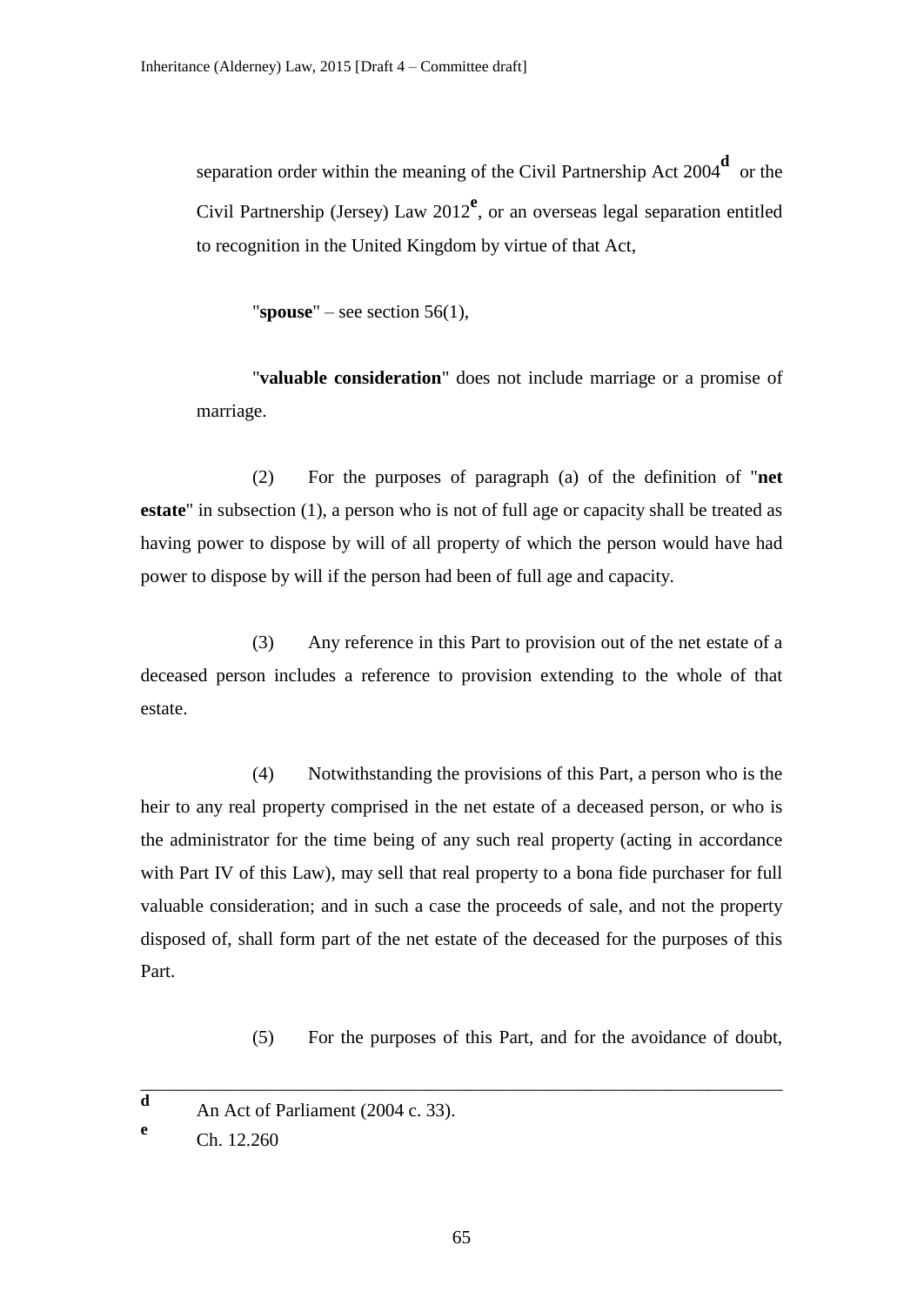any rule of law whereby a claim against the estate of a deceased person is to be satisfied primarily out of the personal estate of the deceased shall be disregarded.

# PART IX

### MISCELLANEOUS AND GENERAL

#### **General provisions as to Ordinances.**

**54.** (1) Any power conferred by this Law to make an Ordinance may be exercised -

- (a) in relation to all cases to which the power extends, or in relation to all those cases subject to specified exceptions, or in relation to any specified cases or classes of cases,
- (b) so as to make, as respects the cases in relation to which it is exercised -
	- (i) the full provision to which the power extends, or any lesser provision (whether by way of exception or otherwise),
	- (ii) the same provision for all cases, or different provision for different cases or classes of cases, or different provision for the same case or class of case for different purposes,
	- (iii) any such provision either unconditionally or subject to any prescribed conditions.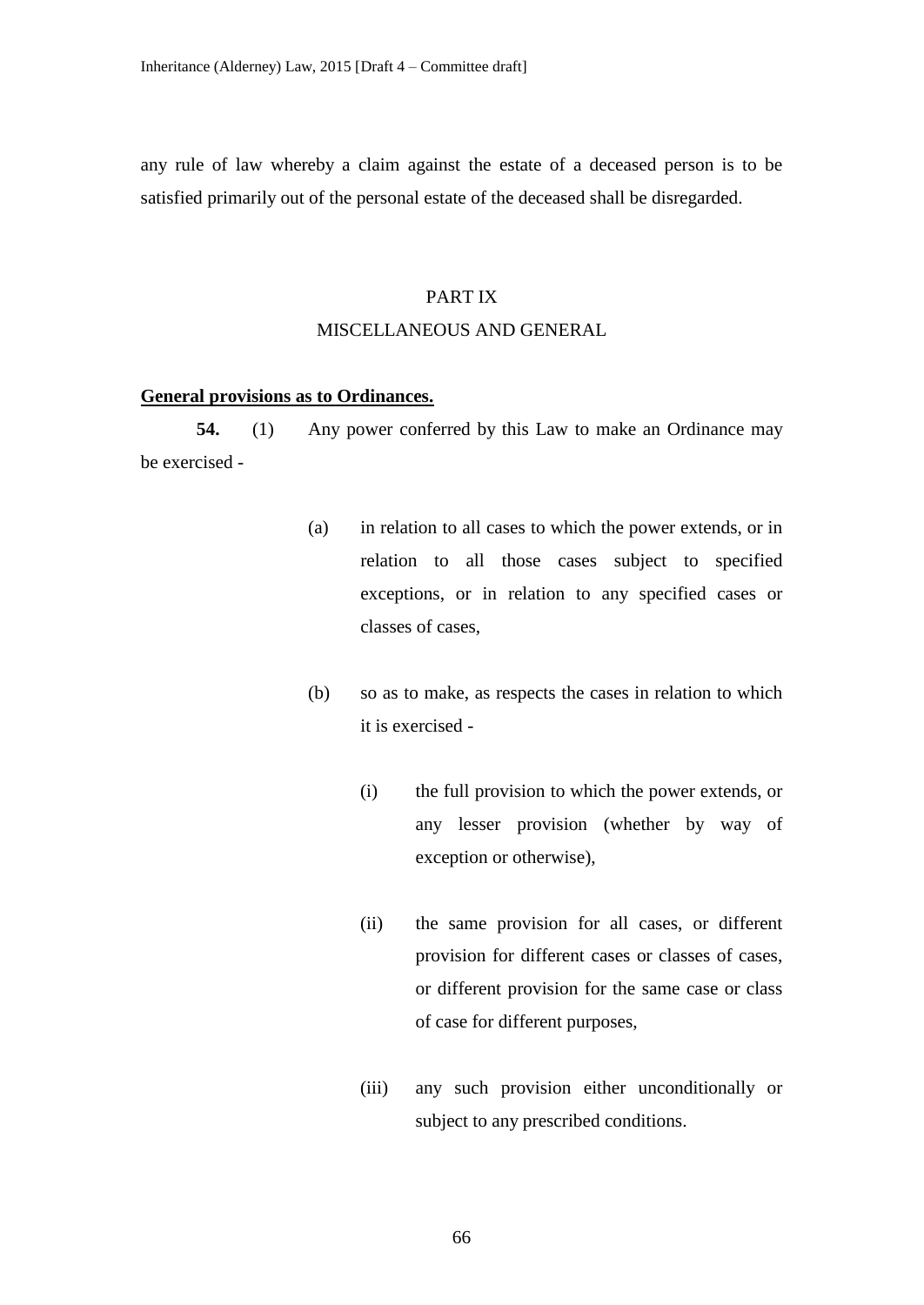- (2) An Ordinance made under this Law
	- (a) may be amended or repealed by a subsequent Ordinance hereunder, and
	- (b) may contain such transitional, consequential, incidental, supplementary and savings provisions as the States think fit.

### **Rules of Court.**

**55.** (1) Subject to subsection (2), the Court may, from time to time, make rules of court dealing with all procedural matters arising under this Law.

(2) The Royal Court may, from time to time, make rules of court dealing with any procedural matters concerning proceedings before that Court which have been referred from the Court under section 33.

- (3) Rules made under this section
	- (a) may contain such supplementary, incidental, transitional and consequential provision as may appear to be necessary or expedient, and
	- (b) may be amended or repealed by subsequent rules of Court.

## **Interpretation.**

**56.** (1) In this Law, unless the context otherwise requires -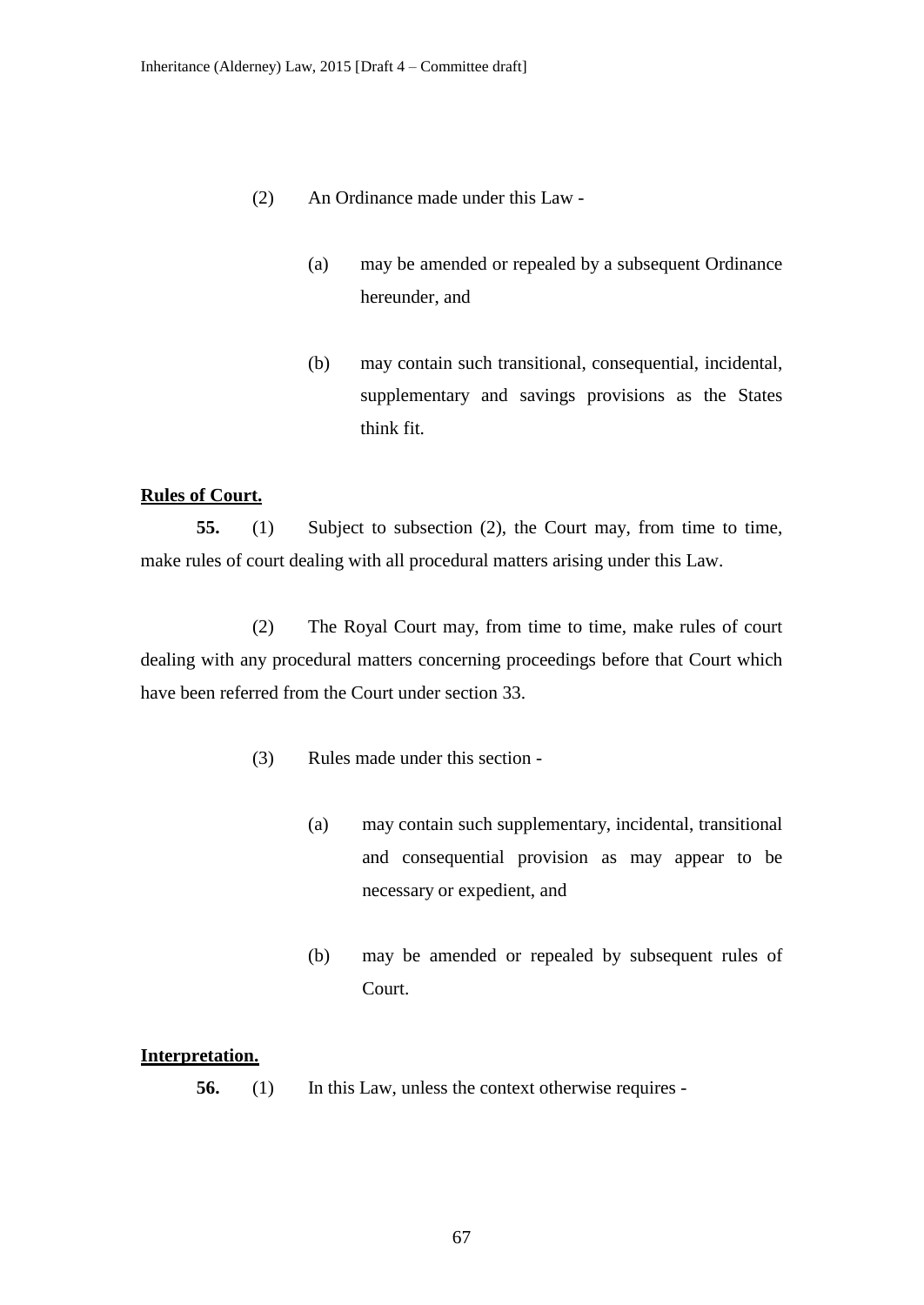"**child**" shall be construed in accordance with subsection (5),

"**civil partner**" means a person who has registered as the civil partner of the deceased under the Civil Partnership Act 2004 ("**the 2004 Act**"), or under the Civil Partnership (Jersey) Law 2012, or who is treated under the 2004 Act as having formed a civil partnership by virtue of having registered an overseas relationship within the meaning of that Act, and whose civil partnership, or registered overseas relationship, has not been dissolved or annulled, and "**civil partnership**" shall be construed accordingly,

"**the Court**" means the Court of Alderney, except for the purposes of Part VIII when it shall have the meaning given in section 33,

"**date of commencement**" means the date when the relevant provision comes into force in accordance with any Ordinance made under section 59,

"**descendants**" shall be construed in accordance with paragraph 9 of Schedule 1,

# "**dissolved or annulled**" means -

- (a) in relation to a marriage
	- (i) dissolved by a decree of divorce recognised in the Bailiwick of Guernsey by virtue of the Recognition of Divorces and Legal Separations (Bailiwick of Guernsey) Law, 1972**<sup>f</sup>** , or

**f**

\_\_\_\_\_\_\_\_\_\_\_\_\_\_\_\_\_\_\_\_\_\_\_\_\_\_\_\_\_\_\_\_\_\_\_\_\_\_\_\_\_\_\_\_\_\_\_\_\_\_\_\_\_\_\_\_\_\_\_\_\_\_\_\_\_\_\_\_\_

Ordres en Conseil Vol. XXIII, p. 336; Vol. XXVII, p. 92.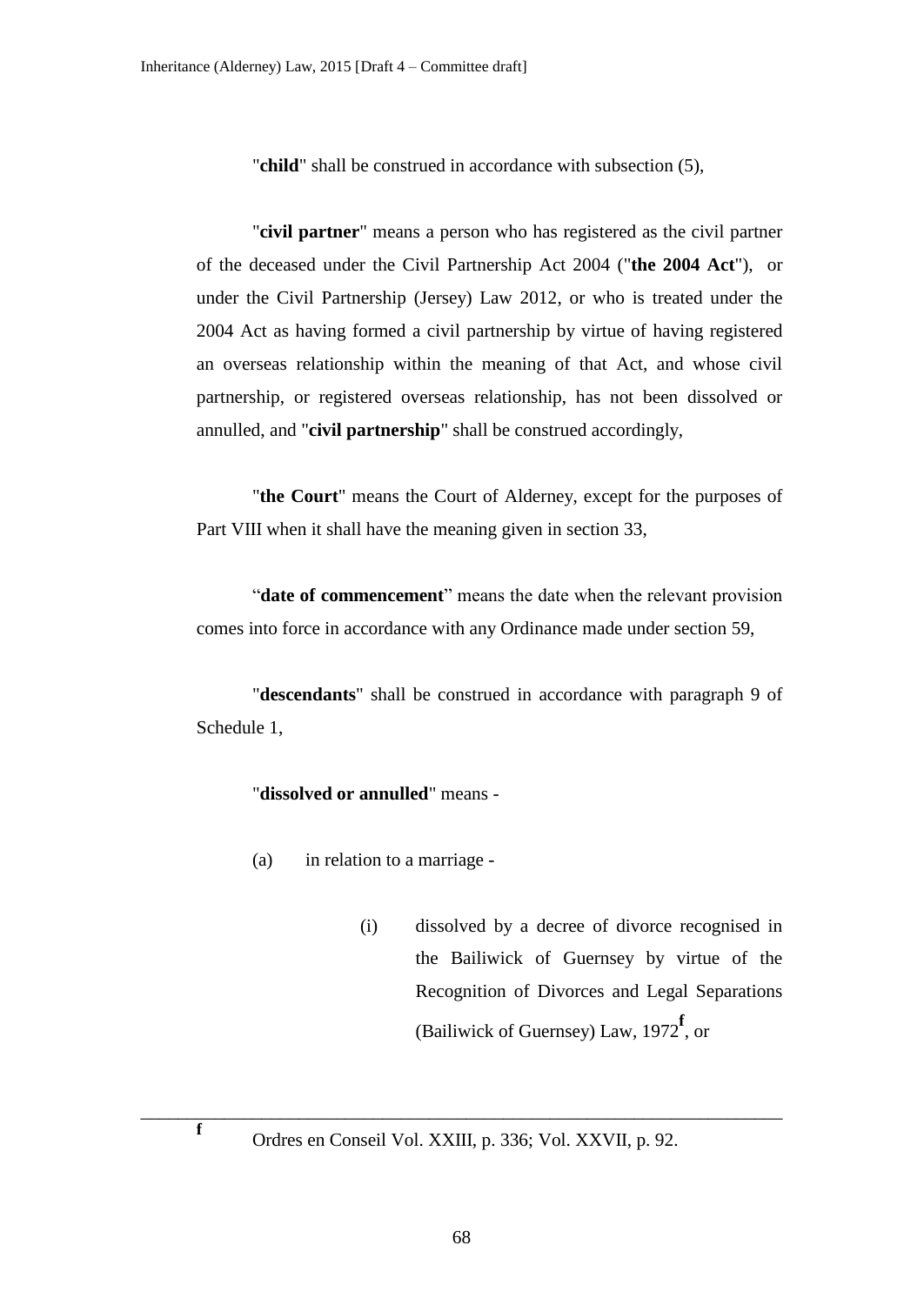- (ii) annulled by a decree of nullity of marriage in the Bailiwick of Guernsey, or annulled under the law of any other part of the British Islands, or in any country or territory outside the British Islands, by an annulment which is entitled to be recognised as valid by the law of England and Wales, and
- (b) in relation to a civil partnership, dissolved or annulled by an order made under the law of any part of the British Islands, or dissolved or annulled in any country or territory outside the British Islands by a dissolution or annulment which is entitled to be recognised as valid by the law of England and Wales,

and "**dissolved**" and "**annulled**" shall be construed accordingly,

"**enactment**" means any Law, Ordinance or subordinate legislation and includes (without limitation) an enactment of the States of Jersey, of the Parliament of the United Kingdom, of the Scottish Parliament and of the Northern Ireland Assembly, and a Measure of the National Assembly for Wales,

"**estate**", in relation to a deceased person, means the real or personal estate of the deceased person,

"**former civil partner**" has the meaning given in section 53(1),

"**former spouse**" has the meaning given in section 53(1),

"**heir**" means a person who is a beneficiary pursuant to the will of a person who dies testate, or a person entitled to benefit in the estate of a person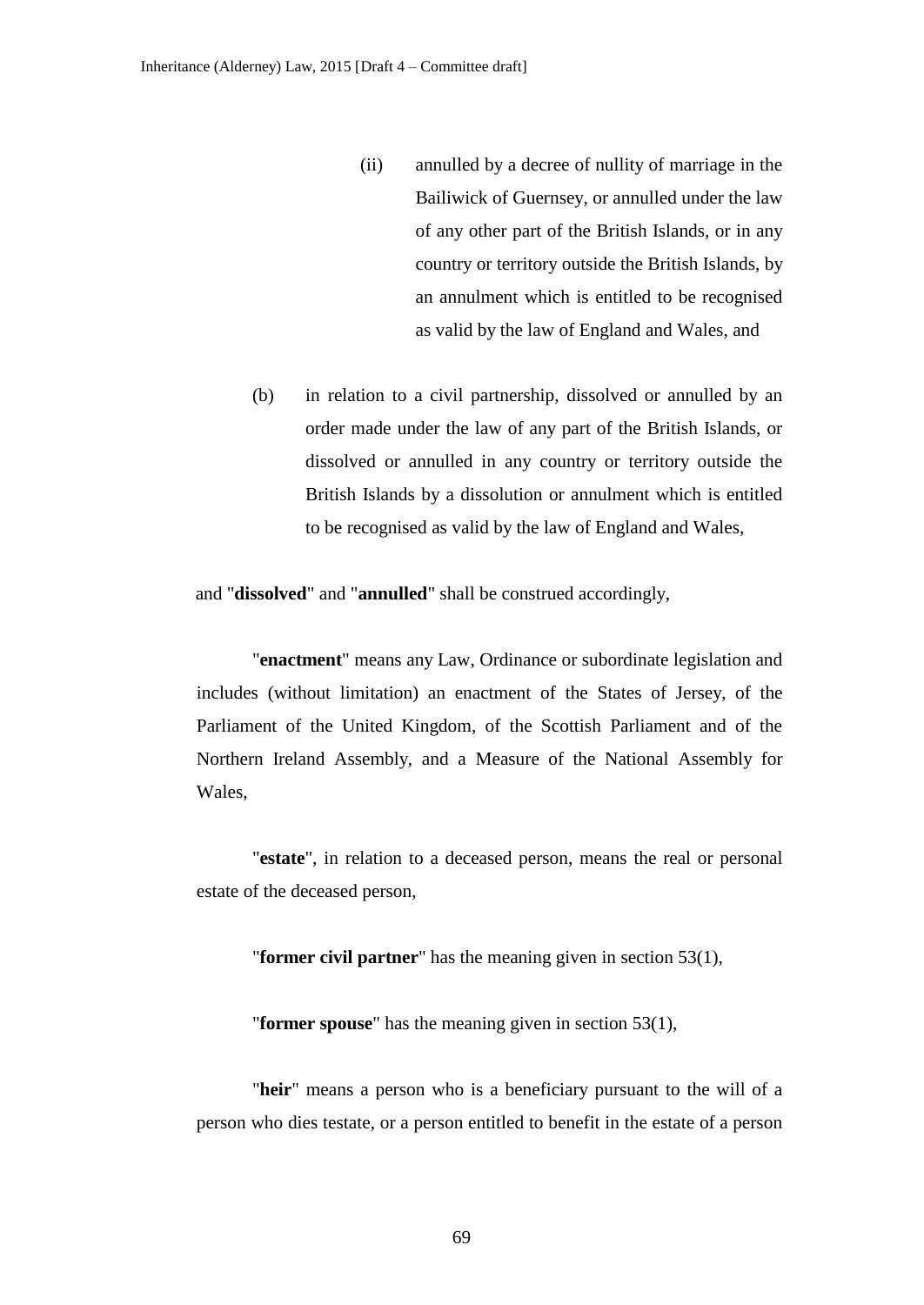who dies (whether wholly or partially) intestate, but does not include the Crown,

"**intestate**" includes a person who leaves a will but dies intestate as to some beneficial interest in the person's real or personal estate,

"**marriage**" shall be construed in accordance with subsection (2),

"**Matrimonial Causes Division**" has the meaning given in section 53(1),

"**net estate**" has the meaning given in section 53(1),

"**personal representative**" has the meaning given in section 53(1),

"**property**" means real and personal property and includes a chose in action,

"**real property**" means real property situate in the Island of Alderney and includes (without limitation) any right or interest which by the law of Alderney is or is deemed to be real property,

"**registered overseas relationship**" means an overseas relationship within the meaning of the Civil Partnership Act 2004 which, having been registered in accordance with that Act, is treated for the purposes of that Act as a civil partnership,

"**separation order**" has the meaning given in section 53(1),

"**spouse**" means a party to a marriage and shall be construed in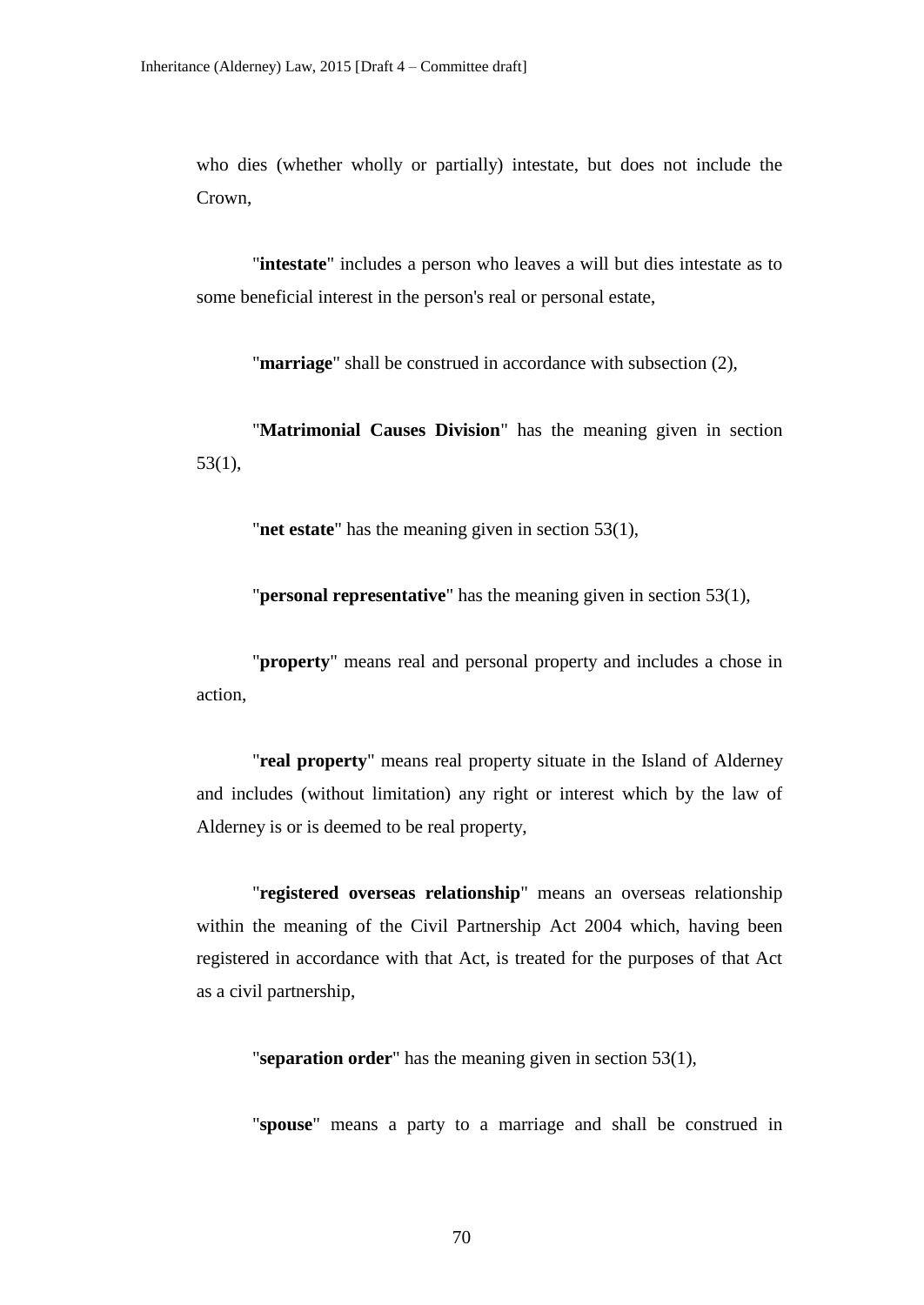accordance with subsection (2),

**"subordinate legislation"** means any regulation, rule, order, rule of court, resolution, scheme, byelaw or other instrument made under any enactment and having legislative effect,

"**valuable consideration**" shall be construed in accordance with section  $53(1)$ ,

"**will**", except in Part I, includes a codicil.

(2) For the purposes of this Law, a marriage under the law of any country or territory is not prevented from being recognised only because it is the marriage of a same sex couple, and "**spouse**" shall be interpreted accordingly.

(3) References to a spouse, or civil partner, shall be treated as including a reference to a person who in good faith entered into a void marriage, or void civil partnership, as the case may be, unless either -

- (a) the marriage, or civil partnership, of the deceased and that person was dissolved or annulled during the lifetime of the deceased, or
- (b) that person has during the lifetime of the deceased formed a subsequent marriage or civil partnership.

(4) Any reference to the formation of, or to a person who has formed, a subsequent marriage or civil partnership includes (as the case may be) a reference to the formation of, or to a person who has formed, a marriage or civil partnership which is by law void or voidable; and the formation of a marriage or civil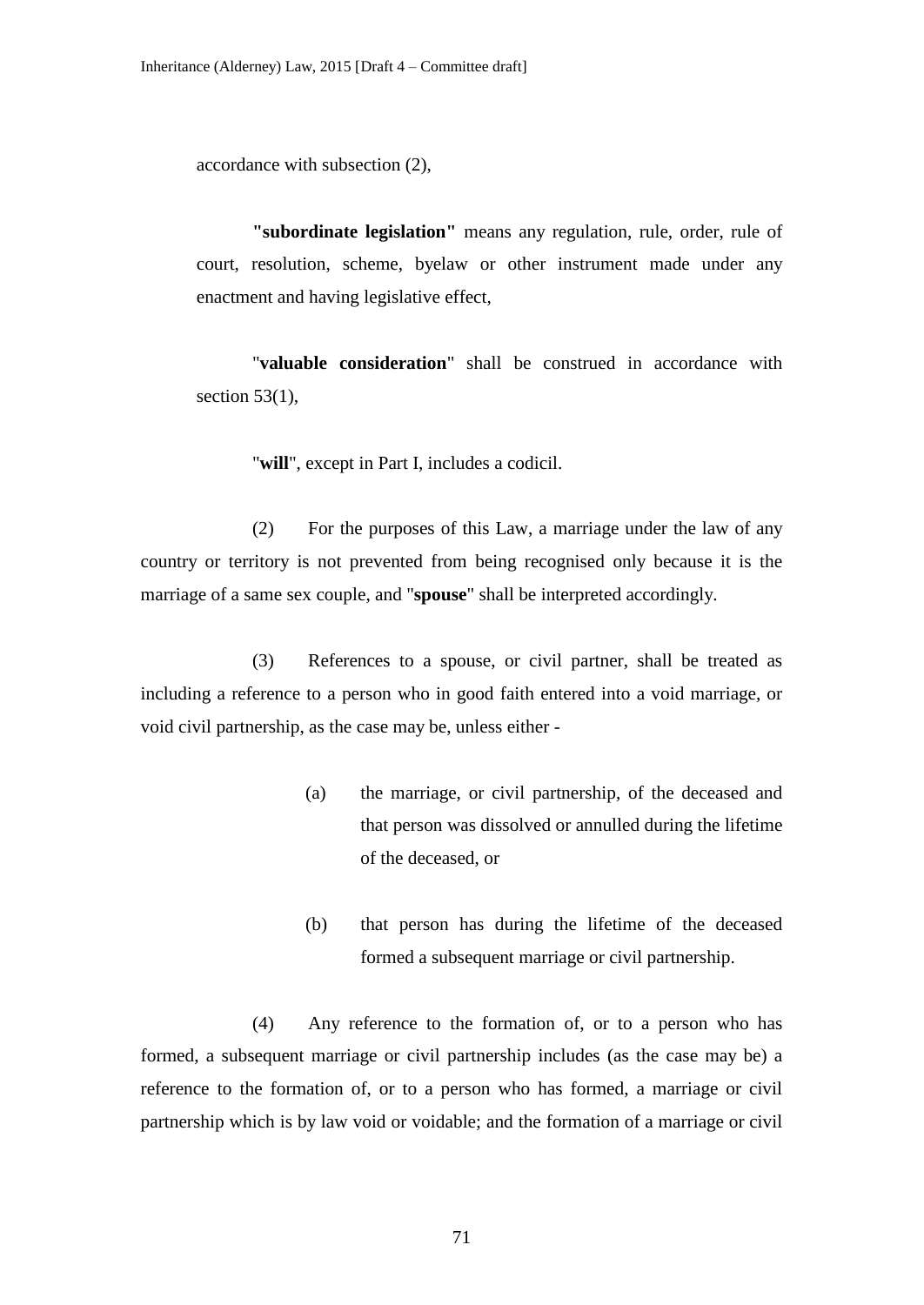partnership shall be treated as the formation of a subsequent marriage or civil partnership, in relation to either of the spouses or civil partners, notwithstanding that the previous marriage or civil partnership of that spouse or civil partner was void or voidable.

(5) References to a child or other descendant alive at the death of any person include -

- (a) an illegitimate child or other illegitimate descendant, and any descendant whose relationship with the deceased is deduced through a person who is illegitimate, and
- (b) a child or other descendant "en ventre sa mère" at the date of the death of the deceased.

(6) For the purposes of paragraph 13 of Schedule 1, references to the matrimonial home are references to the dwelling-house in which the surviving spouse or civil partner was ordinarily resident together with the deceased at the time of the death of the deceased and shall include any garden or land attached to and usually occupied with the dwelling-house or otherwise required for the amenity of the dwelling-house and, where part of a building was, at the date of the death of the deceased, occupied as a separate dwelling, that dwelling shall for the purposes of this subsection be treated as a dwelling-house.

(7) The Interpretation (Guernsey) Law, 1948**<sup>g</sup>** applies to the interpretation of this Law.

\_\_\_\_\_\_\_\_\_\_\_\_\_\_\_\_\_\_\_\_\_\_\_\_\_\_\_\_\_\_\_\_\_\_\_\_\_\_\_\_\_\_\_\_\_\_\_\_\_\_\_\_\_\_\_\_\_\_\_\_\_\_\_\_\_\_\_\_\_

**g**

Ordres en Conseil Vol. XIII, p. 355.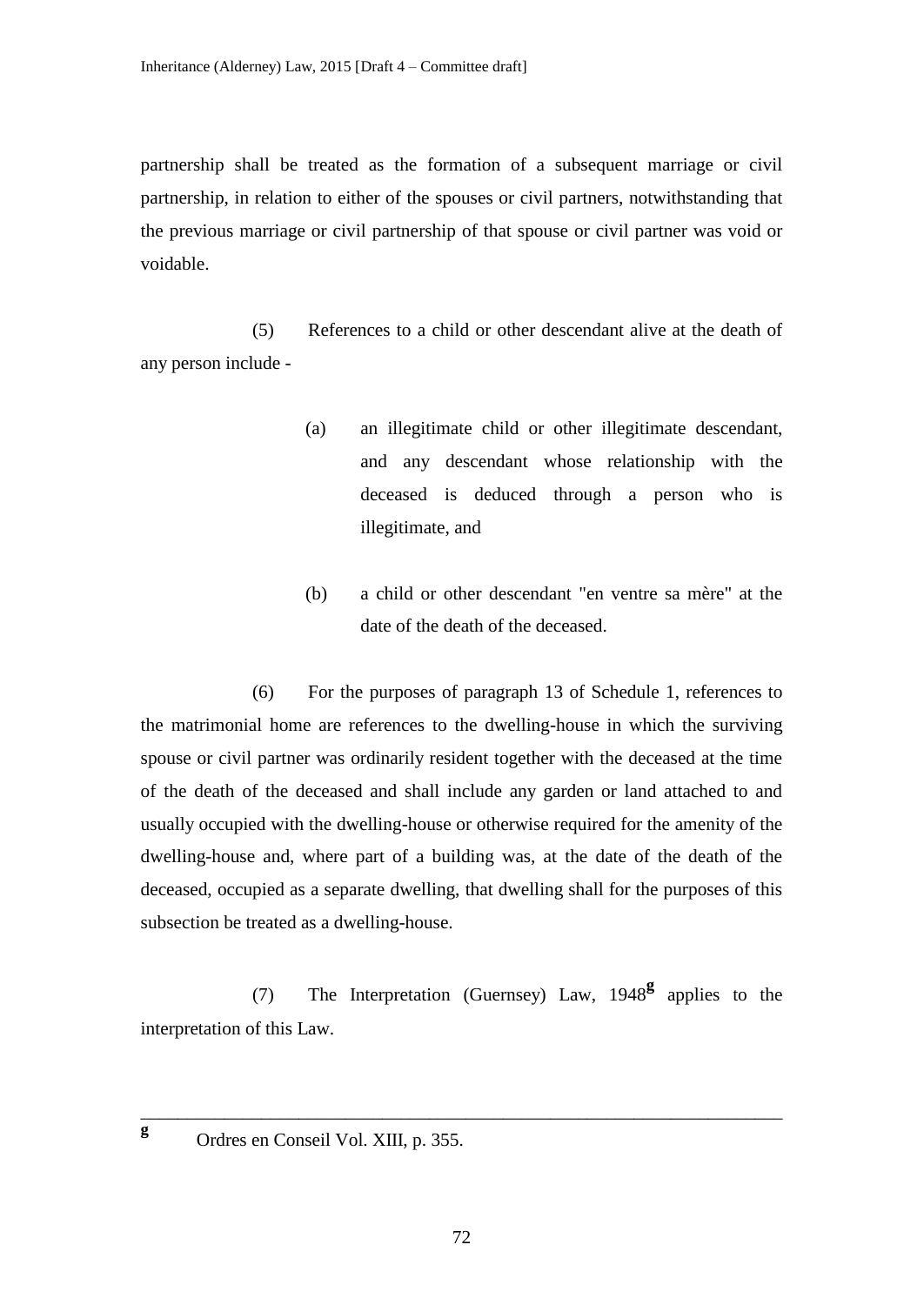(8) Any reference in this Law to an enactment is a reference thereto as from time to time amended, re-enacted (with or without modification), extended or applied.

## **Repeals.**

- **57.** The following provisions and enactments are repealed
	- (a) the Law entitled "Loi sur les Successions en l'île d'Auregny", registered on the 22nd May 1841**<sup>h</sup>** ,
	- (b) Articles 2, 4 to 6 and 8 to 10 of the Law entitled "Des Formalités requises pour les Testaments d'Immeubles", registered on the 26th June 1852**<sup>i</sup>** , so far as they apply to the Island of Alderney,
	- (c) the Law entitled "Loi supplémentaire à la Loi des Successions", registered on the 14th February 1893**<sup>j</sup>** ,
	- (d) the Law entitled "Loi relative à la Portion Disponible des Biens Meubles des Pères et Mères", registered on the 16th April 1930 $\text{h}$ ,
	- (e) in Article 44 of the Matrimonial Causes Law (Guernsey), 1939, the words after "the real or personal estates of the deceased",

\_\_\_\_\_\_\_\_\_\_\_\_\_\_\_\_\_\_\_\_\_\_\_\_\_\_\_\_\_\_\_\_\_\_\_\_\_\_\_\_\_\_\_\_\_\_\_\_\_\_\_\_\_\_\_\_\_\_\_\_\_\_\_\_\_\_\_\_\_

**h** Ordres en Conseil Vol. I, p. 77.

**i** Ordres en Conseil Vol. I p. 212; Order in Council No. IV of 2008.

**j** Ordres en Conseil Vol. II, p. 400.

**k** Ordres en Conseil Vol. VIII, p. 403.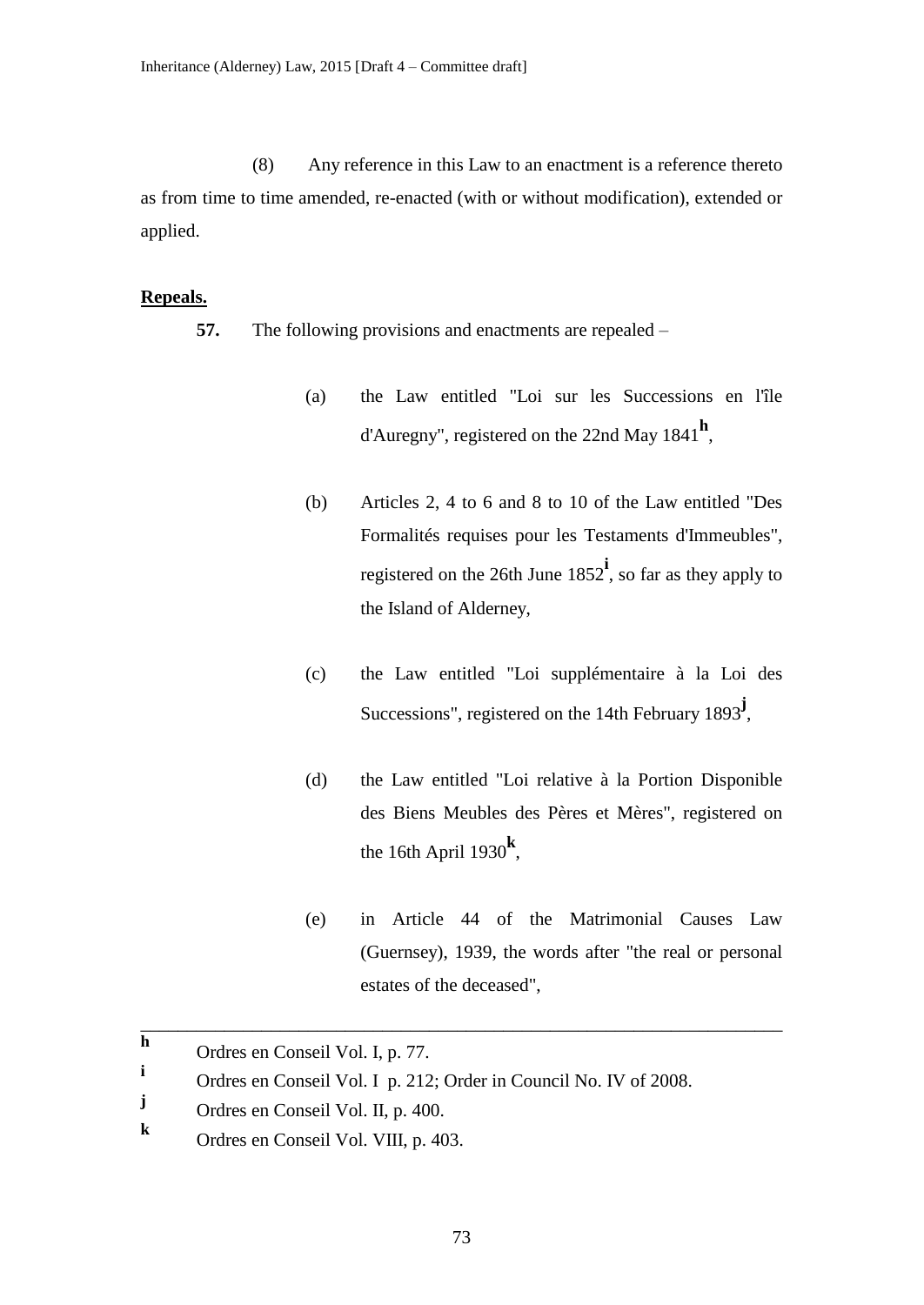- (f) in the Alderney Land and Property, etc. Law, 1949**<sup>l</sup>**
	- (i) in section  $16(2)(c)$ , the words "or upon application made in virtue of a right of dower or *franc veuvage*,",
	- (ii) in section  $16(2)(d)$ , the words ", not being an interest which by any provision of this Law has vested in the Clerk of the Court,",
	- $(iii)$  section 16(3),
	- $(iv)$  in section 21(1), the words after "or by documentary evidence,"
	- (v) section 54,
	- (vi) in section 56, the words "subject to any right of dower or *franc veuvage*" in subsection (1), and the whole of subsection (2),
	- (vii) sections 57 to 65,
- (g) the Wills (Alderney) Law, 1981**<sup>m</sup>** .

\_\_\_\_\_\_\_\_\_\_\_\_\_\_\_\_\_\_\_\_\_\_\_\_\_\_\_\_\_\_\_\_\_\_\_\_\_\_\_\_\_\_\_\_\_\_\_\_\_\_\_\_\_\_\_\_\_\_\_\_\_\_\_\_\_\_\_\_\_

**m** Ordres en Conseil Vol. XXVII, p. 294.

**l** Ordres en Conseil Vol. XIV, p. 67; Vol. XIII, p. 416; Vol. XV, p. 271; Vol. XVI, p. 202, Vol. XXVIII, p. 576; Vol. XXIX, p. 156; Vol. XXXI, p. 306; Vol. XXXV(1), p. 171; Vol. XLIII(1), p. 152.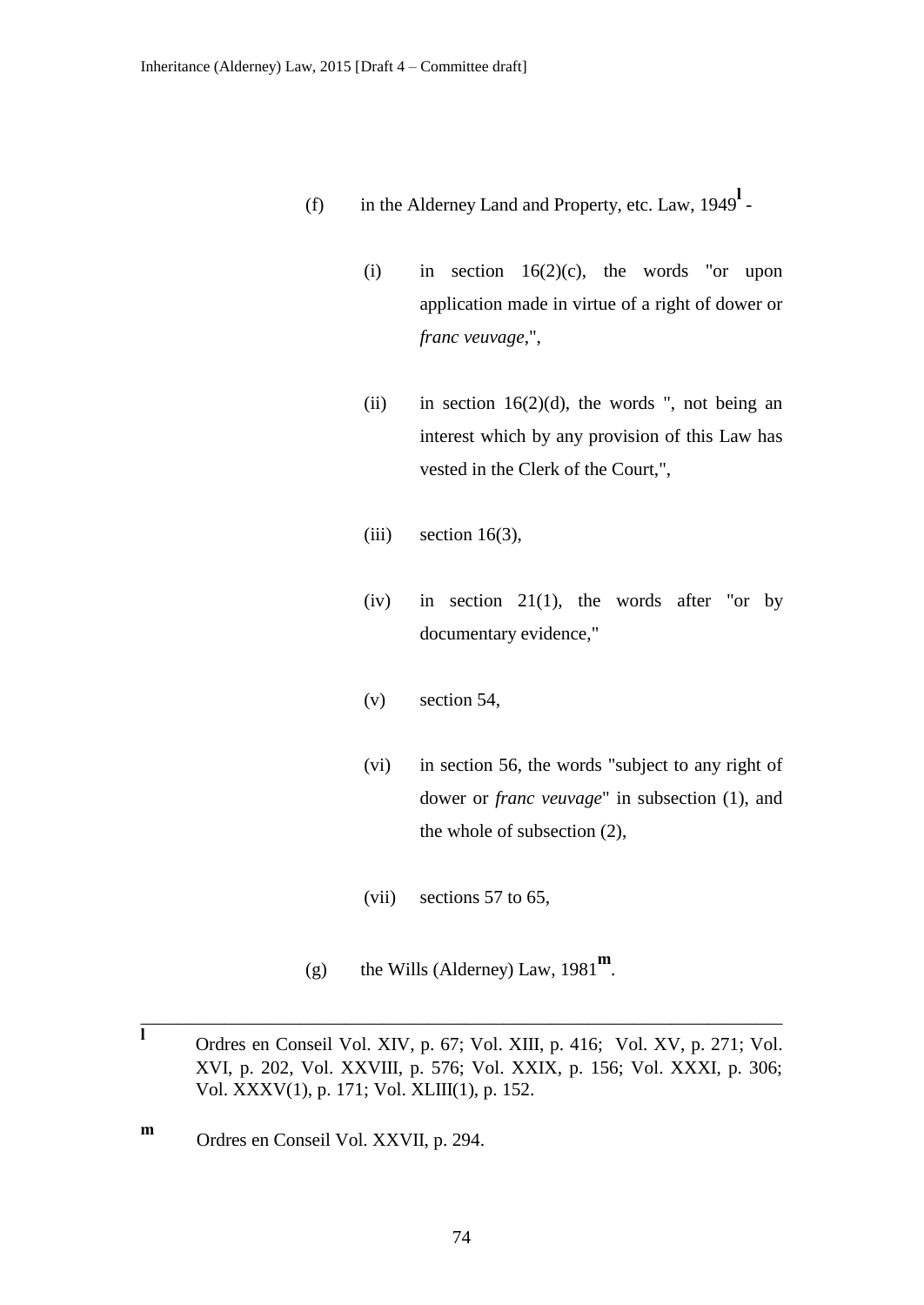#### **Citation.**

**58**. This Law may be cited as the Inheritance (Alderney) Law, 2015.

## **Commencement.**

**59**. This Law shall come into force on the day appointed by Ordinance of the States; and different dates may be appointed for different provisions and for different purposes.

#### SCHEDULE 1

Section 4

### **Rules of intestate succession**

## General rules.

**1.** In order for a person to inherit, the person must be alive (including "en ventre sa mère") and, when born, capable of living ("né viable").

**2.** Inheritance is allowed up to, but not including, the seventh degree of relationship and where, in this Schedule, reference is made to a degree of relationship, that degree of relationship shall be calculated using the canonical mode.

**3.** Females rank equally with males in parity of degree.

**4.** Siblings of the half-blood rank equally with siblings of the whole blood in parity of degree.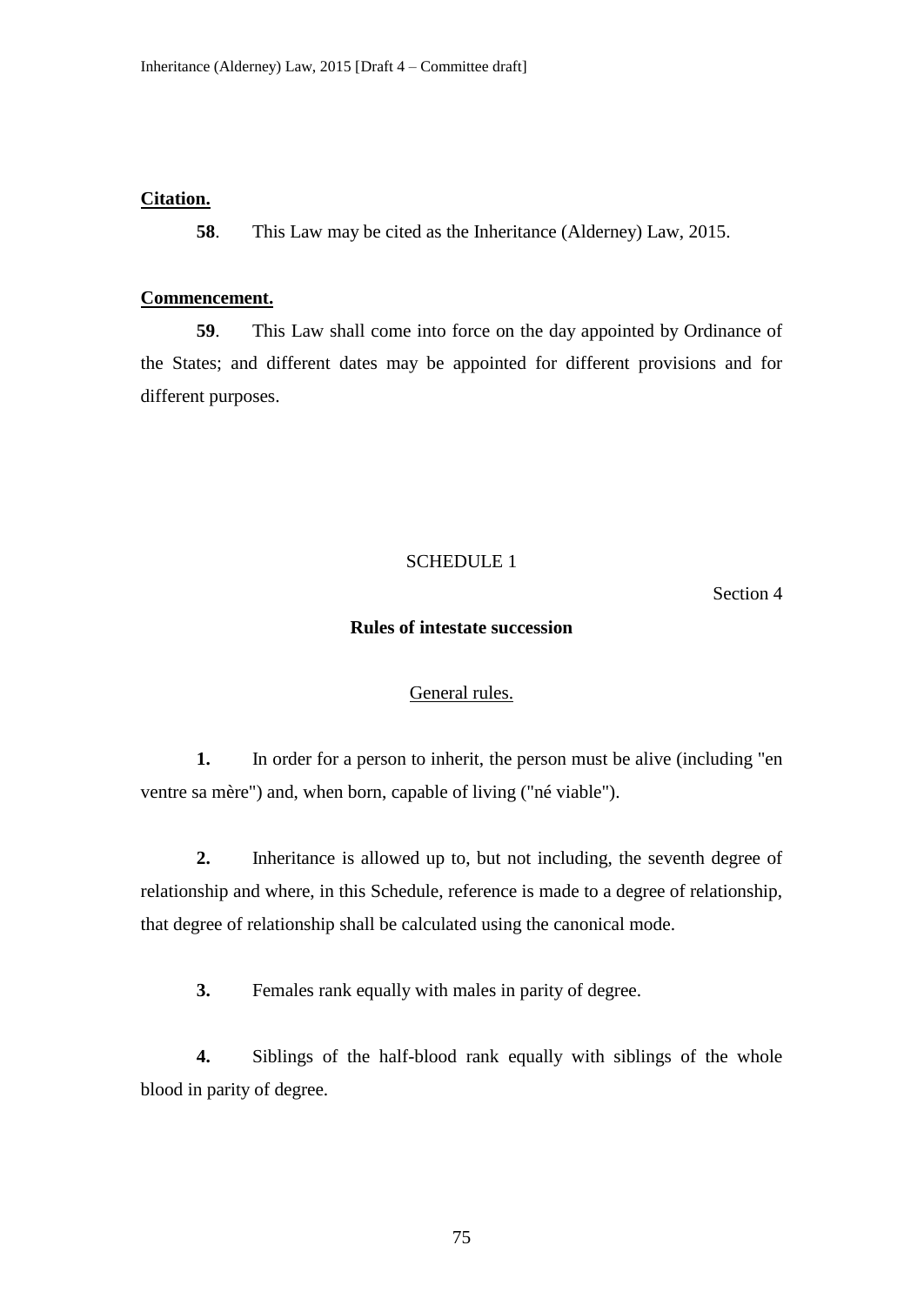**5.** Where there is more than one heir in parity of degree, each shall be entitled to an equal share of the inherited property.

**6.** The provisions of this Schedule apply to the distribution of the estate of the deceased after payment of funeral, testamentary and administration expenses, debts and liabilities.

## Surviving spouse or civil partner.

**7.** Where the intestate's spouse or civil partner survived the intestate but died before the end of the period of twenty eight days beginning with the day on which the intestate died, the provisions of this Schedule shall have effect (subject to section 32) as if the spouse or the civil partner, as the case may be, had not survived the intestate.

#### Representation.

**8.** (1) In succession to an estate, whether real or personal, representation is always allowed.

- (2) For representation to apply
	- (a) the person to be represented must be dead and, when alive, have been capable of inheriting from the deceased, and
	- (b) the representative must be a descendant of the person to be represented, and must fulfil the condition in paragraph 1 above.

(3) Representation operates through all degrees of descent and "per stirpes", that is to say, the representatives, if more than one, shall share equally the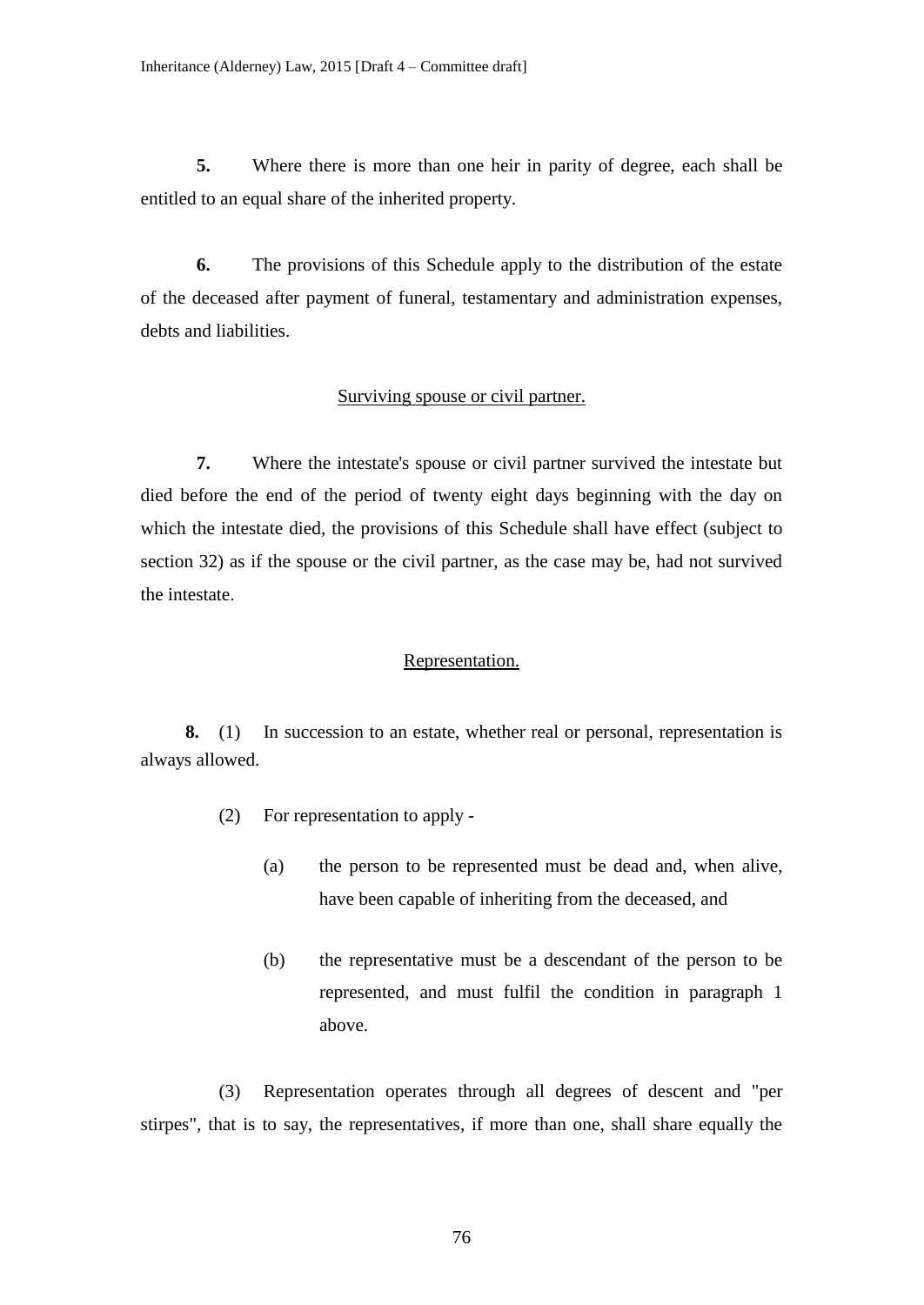portion of the estate which would have been inherited by the person to be represented had that person survived the deceased.

# Classes of heir

**9.** For the purposes of determining the order of inheritance, the heirs of the deceased (excluding the surviving spouse or the surviving civil partner, if any) are classified as follows -

| Class 1-   | "descendants", comprising the children and     |
|------------|------------------------------------------------|
|            | remoter issue of the deceased through all      |
|            | degrees,                                       |
|            |                                                |
| $Class 2-$ | "privileged collaterals", comprising<br>the    |
|            | brothers and sisters of the deceased and their |
|            | descendants,                                   |
|            |                                                |
| Class $3-$ | "ascendants", comprising those from whom       |
|            | the deceased is descended,                     |
|            |                                                |
| Class 4-   | "remaining collaterals", comprising persons    |
|            | who are not included in Class 2 but who are    |
|            | descendants, together with the deceased,       |
|            | from a common ascendant,                       |

and references in the following provisions of this Schedule to "descendants", "privileged collaterals", "ascendants" and "remaining collaterals" shall be construed accordingly.

**10.** Subject to the provisions of this Schedule -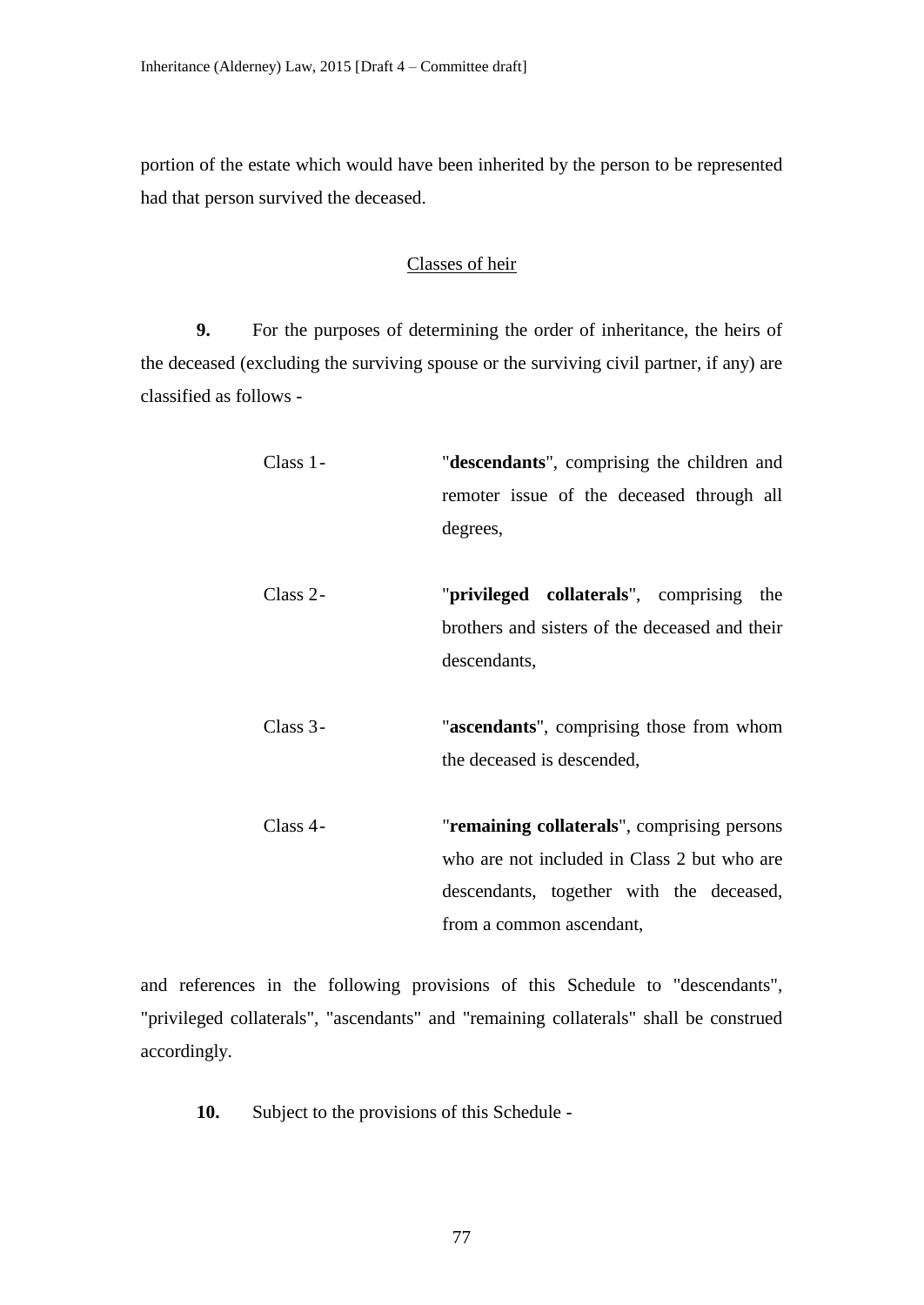- (a) in any Class, the person or persons nearest in degree, inherit, if more than one in equal shares, and
- (b) a person in Class 2, 3 or 4 cannot inherit when there is a person in any preceding Class, or a representative of such a person, who is capable of inheriting and who fulfils the condition in paragraph 1.

#### Intestate succession to real property.

**11.** For the purposes of succession to real property, any distinction between propres, acquêts and conquêts is abolished.

**12.** If there are no descendants, the surviving spouse or the surviving civil partner of the deceased shall inherit the whole of the real property of the deceased absolutely.

**13.** If there are descendants, the surviving spouse or the surviving civil partner of the deceased shall inherit -

- (a) an undivided one-half share of the matrimonial home, absolutely, and
- (b) an undivided one-half share of any real property (other than the matrimonial home) of the deceased, absolutely,

together with the enjoyment (usufruit), until the formation of a subsequent marriage or civil partnership, of the remaining undivided one-half share of the matrimonial home, and, for the purposes of this paragraph, "matrimonial home" shall have the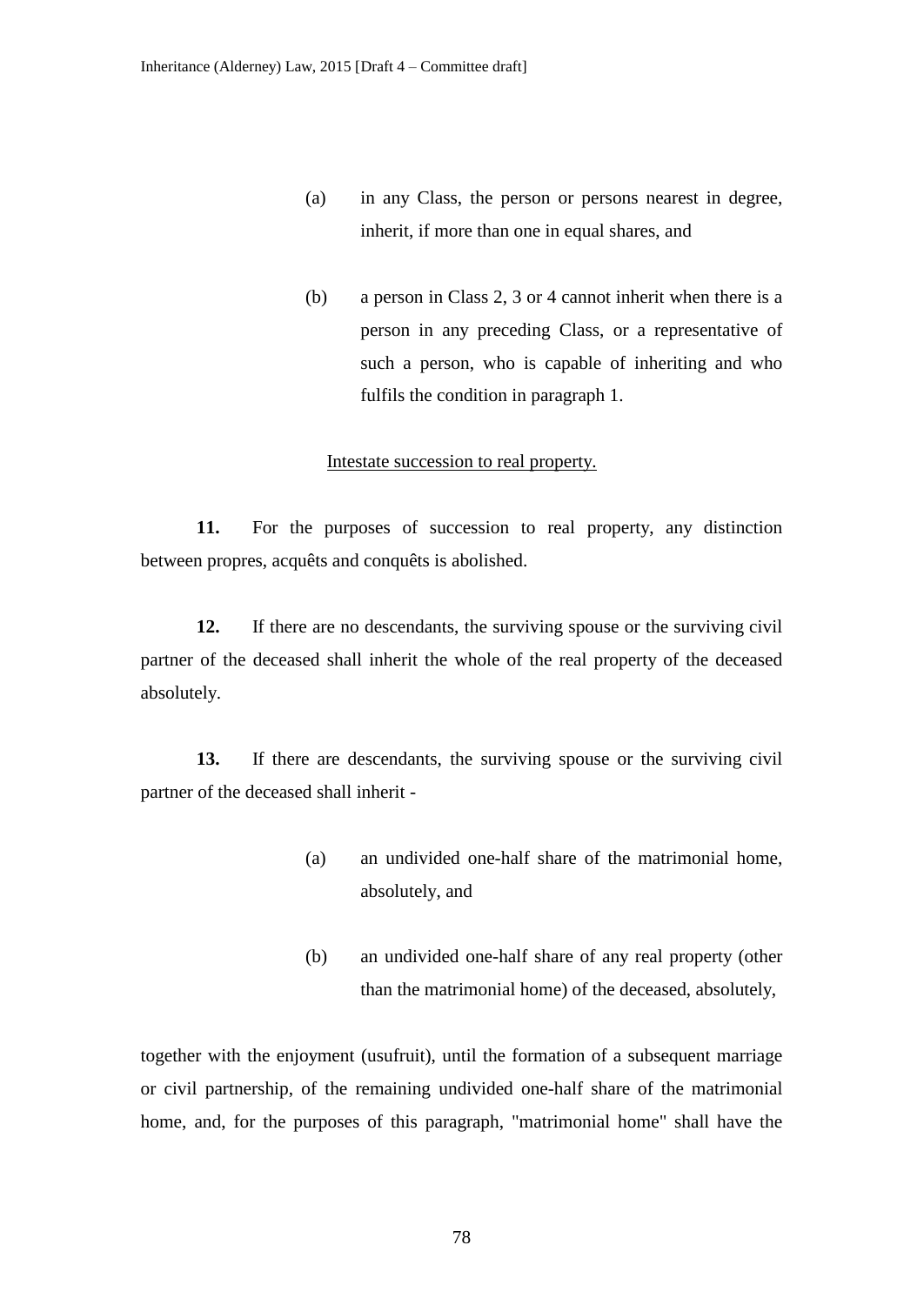meaning given in section 56(6).

**14.** Subject to the rights of inheritance and of enjoyment conferred on any surviving spouse or surviving civil partner by paragraph 13, the heirs to the real property of the deceased shall be the descendants.

**15.** If there is no surviving spouse and no surviving civil partner, and there are no descendants, the heirs to the real property of the deceased shall be the privileged collaterals.

**16.** If there are no privileged collaterals, the heirs to the real property of the deceased shall be the ascendants.

**17.** If there are no ascendants, the heirs to the real property of the deceased shall be the remaining collaterals.

**18.** In default of any person taking an absolute interest under the foregoing provisions, the real property of the deceased shall escheat to the Crown.

## Intestate succession to personal property.

**19.** If there are no descendants, the surviving spouse or the surviving civil partner of the deceased shall inherit the whole of the personal estate of the deceased absolutely.

**20.** If there is no surviving spouse and no surviving civil partner, the descendants shall inherit the whole of the personal estate of the deceased absolutely.

**21.** If there are descendants and there is also a surviving spouse or a surviving civil partner, the surviving spouse or the surviving civil partner, as the case

79